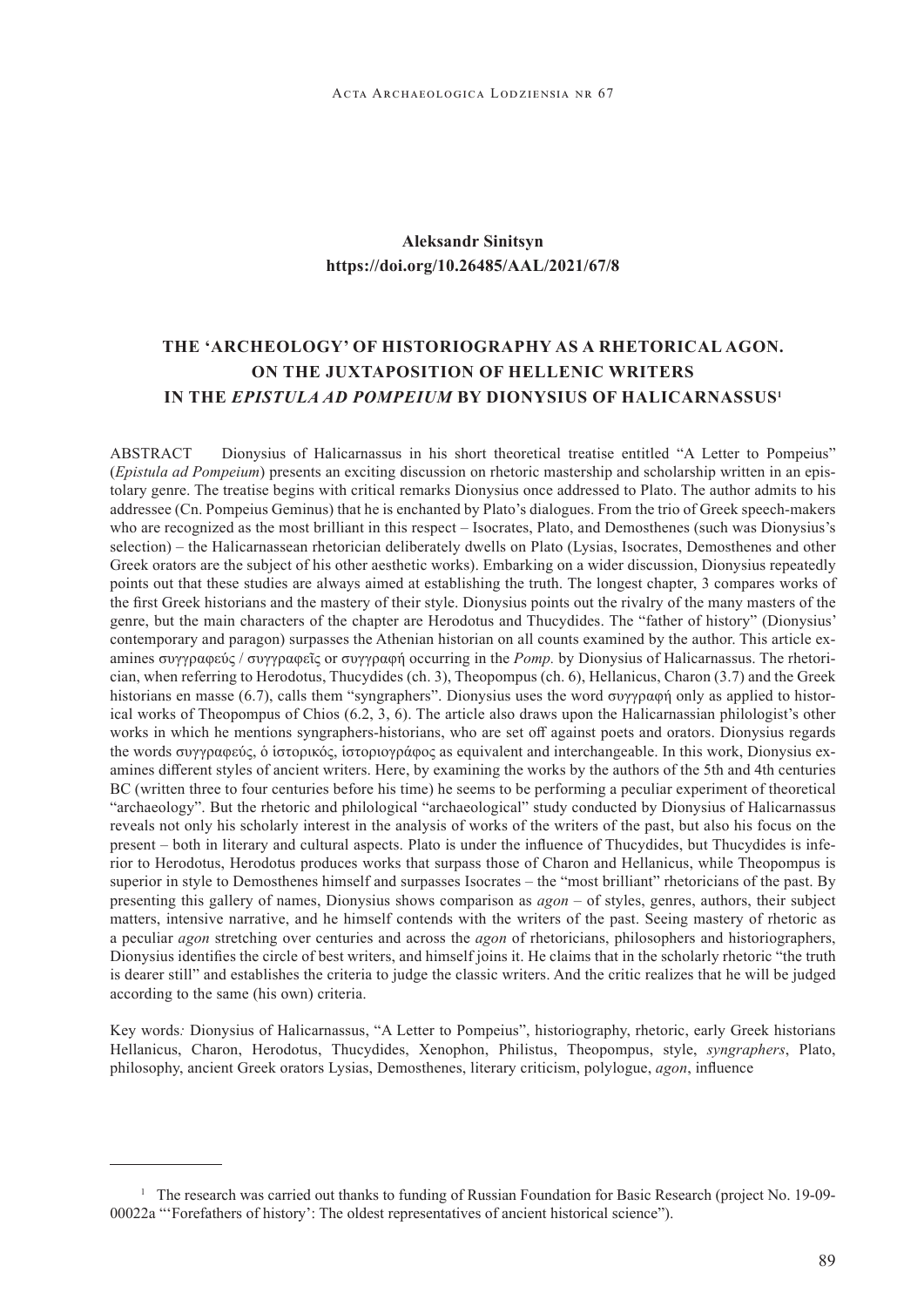## "ARCHEOLOGIA" HISTORIOGRAFII JAKO RETORYCZNA GRA. O PORÓWNANIU GRECKICH AUTORÓW W "LIŚCIE DO POMPEIUSZA" DINIZJOSA Z HALIKARNASU

ABSTRAKT Dionizjos z Halikarnasu w teoretycznym traktacie zatytułowanym "List do Pompejusza" zawarł dyskusję na temat retorycznego mistrzostwa i nauki. Traktat rozpoczynają krytyczne uwagi Dionizjosa, adresowane do Platona. Autor przyznaje jednak, iż jest zachwycony dziełami Platona. Pośród trzech greckich mówców, uznawanych za najwybitniejszych – Izokratesa, Platona, Demostenesa – Dionizjos z Halikarnasu celowo studiuje Platona. Prowadzi szeroką dyskusję. Dionizjos wielokrotnie podkreśla, że wskazani autorzy mają na celu ustalenie prawdy. Najdłuższy rozdział oznaczony jako 3, dotyczy historyków greckich i stylu ich prac. Dionizjos zauważa rywalizacje mistrzów, ale głównymi bohaterami rozdziału stali się Herodot i Tukidydes. Dinozjos zauważa, że "ojciec historii" przewyższa ateńskiego historyka. Prezentowany artykuł dotyczy użycia słowa *συγγγραφεύς.* Słowa tego retor użył w odniesieniu do Herodota, Tukidydesa, Hellanikosa i innych historyków. Dionizjos wskazuje na styl autorów, tematykę ich prac.

Słowa kluczowe: Dionizjos z Halikarnasu, "List do Pompeiusza", historiografia, retoryka, wcześni historycy greccy – Hellanikos, Charon, Herodot, Tukidydes, Ksenofont, Filistos, Teopompos, oratorzy, Lysias, Demostenes, krytyka literacka, *agon*

#### 1. Introduction (About the optical judgement of an ancient source)

The philosopher M.K. Mamardashvili, beginning his first lecture on ancient philosophy, speaks about the history of philosophic thought as "a history of *a single, though protracted*, (here and elsewhere, italics are mine  $-A$ . S.) attempt people make at philosophizing".2 This view is interesting when we consider one domain of scholarship as a coherent, single research path. The train of philosophizing is understood as a synthesis of different ways of interrogation of those engaged in a "dialogue", a "polylogue", to be more precise, for it involves a wide range of interlocutors. This "exchange" is protracted, centuries old, and it will carry on as long as man is concerned with eternal issues, which, similar to the Magnesian stone,<sup>3</sup> attract new generations of thinkers and scholars to a single field.

Experience of each "interlocutor" is unique and limitary, but the experiences of all participants make this polyphonic dispute a unified and, in point of fact, endless interaction. And here the *agonal* aspect is one of the most important components of the aggregate inter-contextual "polylogue". Contention among inquirers presupposes that everyone who has joined the common *agon* with his predecessors, contemporaries and associates of generations to come not only could try to comprehend and

understand the world, but, first and foremost, could find their own positions. The same refers to the history of rhetoric, literature studies, history of historiography proper (about this later on), and various fields of humanities (and not only).

The above-adduced Mamardashvili's "formula" put me on to the optical judgement of a classical source I had to refer to when studying the theme of reception of the early Hellenic historians and philosophers in Antiquity. This sketch will speak of the literary rhetorical *agon* contained in the work of Dionysius of Halicarnassus, a historian of the second half of the 1st century BC.

2. … sed magis amica veritas: Ancient writers, Zoilus' criticism and the unveiling of truth

In his small theoretical, epistolary, treatise "A Letter to Pompeius" (*Epistula ad Pompeium Geminum*) Dionysius set forth an exciting discussion about the rhetoric prowess and scholarship of the Ancient Greeks. The work starts with critical remarks the author once made about Plato. The grammarian's opinion of the great philosopher did not accord with that of Cn. Pompeius Geminus, to whom it was addressed (the latter, as follows from Dionysius' letter, was a great admirer of Plato.4

<sup>2</sup>    Mamardashvili 1997: 7.

<sup>3</sup>    Μαγνῆτις / Ἡράκλεια λίθος, if to use Plato's well-known metaphor (*Ion*. 533d-e); yet, the Athenian philosopher uses it on another occasion and in a different context.

<sup>4</sup>    On Gn. Pompeius Geminus see, for example: Roberts 1900: 439-440; Goold 1961; Hidber 1996: 7-8; Fornaro 1997: 4; Aujac 2002a: 145, n. 1; Aujac 2002b: 29, 71, 72, 73 s., 161; de Jonge 2008: 26, 27 (with bibliography in nn. 138-141), 28, n. 149, 64, n. 85, 265, n. 57; Matijašić 2018: 67, 70, 72-73; de Jonge,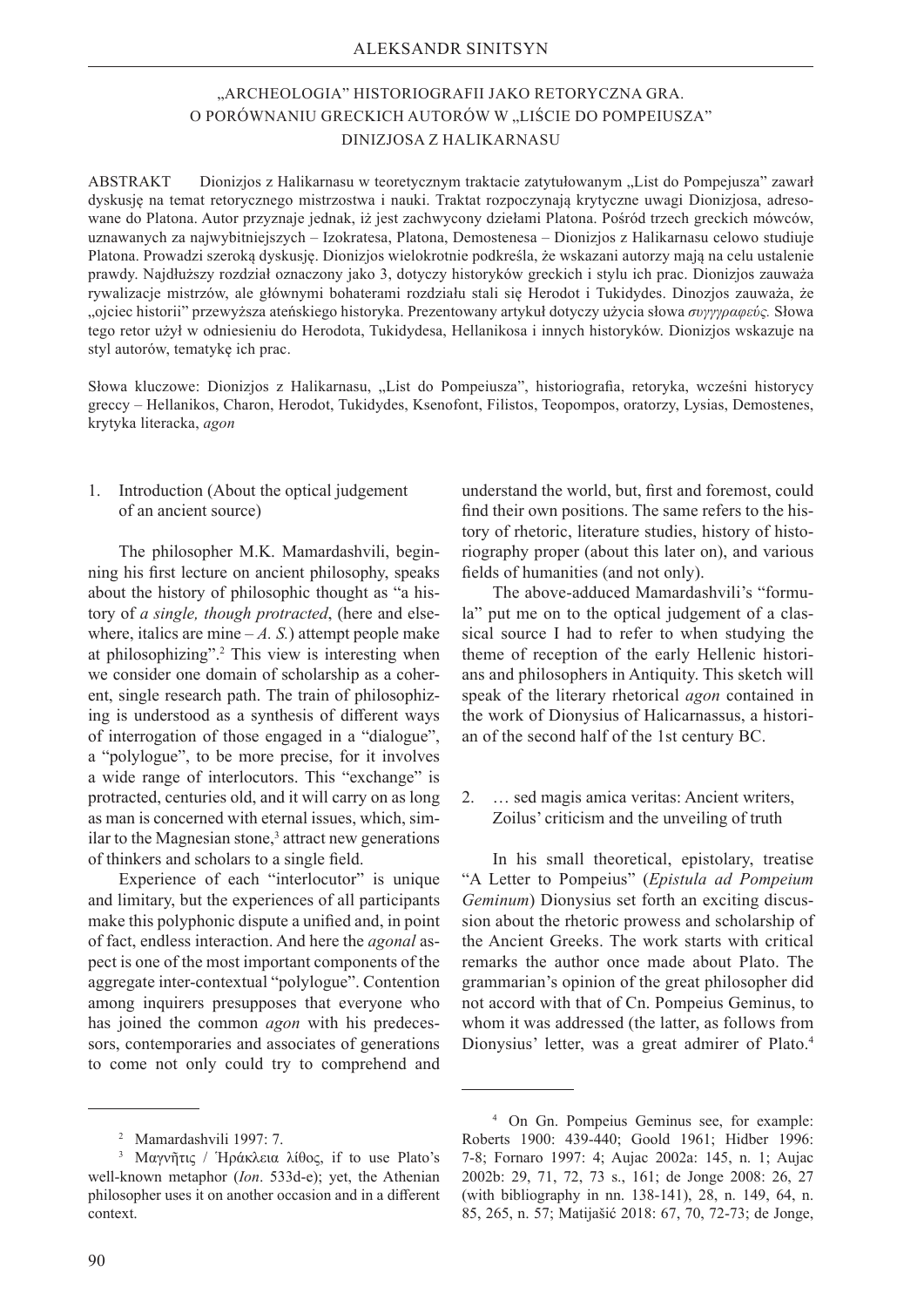Here is the beginning of the treatise:

"I have received with great pleasure the scholarly letter you sent me. Zeno, our common friend, has supplied you (so you write) with a copy of my treatises. In going through them and making them your own, on the whole you admire them, but are dissatisfied, you say, with one portion of their contents, namely, the criticism of Plato. Now you are right in the reverence you feel for that writer, but not right in your view of my position" (Dion. Hal. *Pomp*. 1.1).5

The author of the letter admits that he himself has been fascinated by Plato's skill of verbal expression (ταῖς Πλατωνικαῖς ἑρμηνείαις). Dionysius states that he has always shown deference to all creators who gave their minds to the common good (Dion. Hal. *Pomp*. 1.2). Of the three Ancient Greek writers whom the grammarian of Halicarnassus calls "the most brilliant" (λαμπρότατοι) – Isocrates, Plato and Demosthenes (such is Dionysius' selection, ibid. 1.5), – it is Plato's style he chooses to dwell upon.<sup>6</sup> He devotes special literary and aesthetic works (some of which have never reached us) to Demosthenes, Isocrates, Lysias, Isaeus, Aeschines and other Greek orators. Dionysius discusses matters of writing style in his monumental works: "On combination of words" and "On Ancient Orators", in the extant fragments of the treatise "On imitation" and others.7

5    Translated by W.R. Roberts in "The Three Literary Letters": Roberts 1901: 89.

6    In *Pomp*. 2.1 Dionysius says that this treatise will relate everything he wrote on Plato in another theoretical work on the Attic Orators (ἐν τῇ περὶ τῶν Ἀττικῶν πραγματείᾳ ῥητόρων); see Dion. Hal. *De Dem*. *dict*. 2-7.

7    Selectively: Christ 1889: 474-479; Roberts 1910; Bonner 1939; Sacks 1983; Fox 1993; Hidber 1996; Reid 1996; Reid 1997; Weaire 2002; Weaire 2005; Walker 2005; de Jonge 2008; Osipova 2009; Strogetsky 2009; Osipova 2011a; Wiater 2011; Osipova 2013; Rushkin 2014: 185-189; Osipova 2015; Rushkin 2016; Matijašić 2018; Burrow 2019: 64-73; Meins 2019; Osipova 2019; Hunter 2019; Ivashkiv-Vashchuk 2020; Osipova 2021; Viidebaum 2021; Hanink 2021. On Dionysius of Halicarnassus as a literary critic, on the problems of his rhetorical works and his method there is a considerable

Dionysius begins his elucidation by saying that criticizing classical works does not mean disapproving of their authors. The student of rhetoric admits that he regards Plato "as a great man who had reached the divine" (ὡς ἀνδρὶ μεγάλῳ καὶ ἐγγὺς τῆς θείας ἐληλυθότι φύσεως, 2.2) and states that his aim is not to attack Plato or, on the contrary, to create an encomium in his honour, not to condemn or justify the philosopher, but to "study different styles", by pointing out his strength and weaknesses.

Dionysius writes: "I admit to my sacrilege if I have at least one work containing any carping remarks at Plato *the way Zoilus was apt to make*" (*Pomp*. 1.4). The reference to Plato's contemporary, Zoilus of Amphipolis, (ca. 400-ca. 330 BC) is not fortuitous. This sophist, grammarian, historiographer and orator was well-known for his attacks at classics and contemporaries – Homer, Plato, Isocrates; he was branded under the cognomen of "Homeromastix" (Ὁμηρομάστιξ – "Scourge of Homer"), and for his severe criticism he was labelled "the rhetoric cur".<sup>8</sup> Here Dionysius compares him to Zoilus without condemning him; in the same chapter of his treatise the Halicarnassian classes the orator of Amphipolis among other τηλικούτοι ἄνδρες9 who criticized Plato's teaching, finding fault in his works and ridiculing him. Yet it was Zoilus who was the talk of the town with philologists.10 The established ancient tradition

body of literature, as evidenced by the bibliographical list in the new collective monograph devoted to the scholar of Halicarnassus of the age of August: Hunter, de Jonge (eds.) 2019 (review of this edition: Poletti 2019; Nicholson 2020; Miano 2020; Friedman 2020); also see the part of the new monograph examining language, style and ethos in the ancient literary criticism: Jónsson 2021: 31-38 (review of the latest papers on the rhetorical works of Dionysius), 39-43, 132-134, 139-144 *et al*. 8

   See Ael. *Var. hist*. 11.10: "Zoilus of Amphipolis, the one who wrote *against* Homer, Plato and other [authors] … Zoilus was called the 'rhetorical cur' (Κύων ῥητορικός)", and ibid.: "He always vilified people, did nothing but make enemies, and was amazingly quarrelsome (ψογερὸς ἦν ὁ κακοδαίμον)".

9    Dion. Hal. *Pomp*. 1.16: "Aristoteles, and next Cephisodorus, and Theopompus, and Zoilus, and Hippodamas, and Demetrius, and many others".

10   Novokhatko 2020: 113. On Zoilus and his method, see the comprehensive article by I.V. Shtal (Shtal 1975: 335-360) that features the apology of principles of literary criticism by this philologist and sophist. Drawing upon the evidence provided by Dionysius of Halicarnassus and scholia (from Porphyry), the author notes, "the orator Zoilus could and was to offer, as is 'usual' with orators, … criticism of Homer, and this criticism, likewise

Hunter 2019: 8-9, 33 – here the authors of the Introduction to the collection on Dionysius of Halicarnassus note that his addressee, Cn. Pompeius Geminus, may have belonged to a circle of learned Greeks (he could have been a freedman of the Roman general and politician, Cn. Pompeius Magnus?), "who carried Roman citizenship, a Roman name and a Roman identity" (with reference to Thomas Hidber, who presents a discussion about this person: Hidber 1996: 7, n. 50).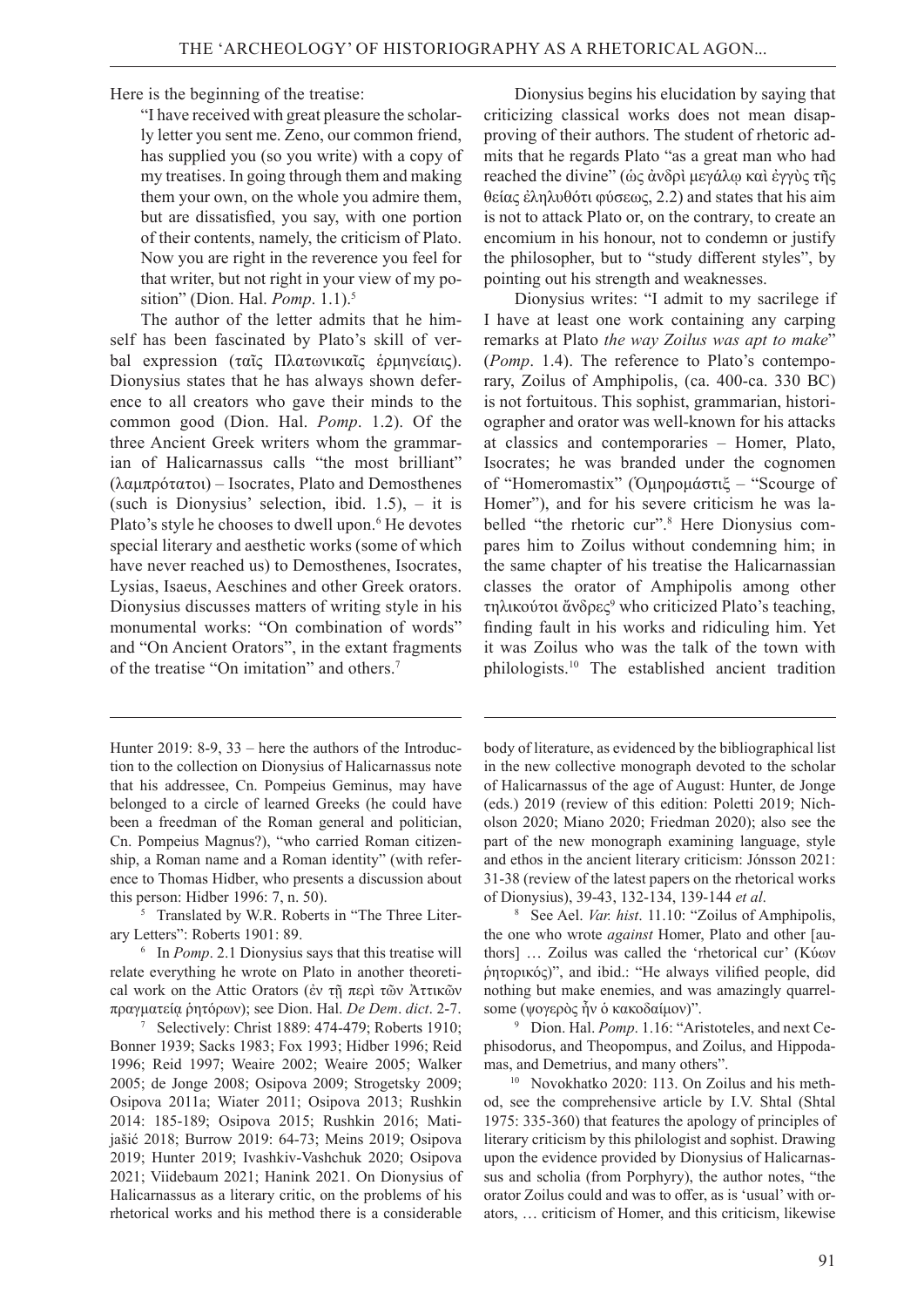(and then the further European tradition) portrays the ardent "rhetorical cur" as a paragon of radical and odious criticism: spiteful, mean-spirited, and cantankerous. He condemned Homer for depicting gods as wicked, heroes as ludicrous and their behaviour as illogical.

Yet, according to the proverbial "Aristoteles" maxim, *amicus (mihi) Plato*, *sed magis amica veritas*. And embarking on the exposition of his views on Plato's works, Dionysius of Halicarnassus keeps noting that any investigation (surely, a true one!) aims at *laying bare the truth.*<sup>11</sup>

that of Zoilus and others toward Plato, may have pursued a particular aim  $-$  'to establish the truth'" (Shtal 1975: 344). The scholar comes to the conclusion that Zoilus through his activities was "laying the foundations for the future: the Alexandrian school of philology" (Shtal 1975: 356). Schooled in the art of rhetoric by Polycrates, the Athenian orator and sophist ( $5<sup>th</sup>-4<sup>th</sup>$  centuries BC), Zoilus marked a certain stage along the path of the Homer hermeneutics (as well as that of Plato, and not only) from Athens to Alexandria (see the above-mentioned article by A. Novokhatko). I.V. Shtal examines the evidence provided by ancient and Byzantine sources about Zoilus, including those by Dionysius of Halicarnassus (Shtal 1975: 335-344), adduces examples of criticism and interpretations of Homer by the orator from Amphipolis, who painstakingly searched for all sorts of faults in the "Iliad" and the "Odyssey" (Shtal 1975: 347-356). On Zoilus also see: Apfel 1938: 250-252; Radermacher 1951: 198-200; Buffière 1956: 22-25; Fraser 1970; Gärtner 1964b; Gärtner 1978 (both articles in *Kleiner Pauly* and *Realencyclopädie* together with the most significant literature of the 19<sup>th</sup>-20<sup>th</sup> centuries); Branham 1996: 84-85 (here Zoilus is shown as a "minor figure" among the early cynics: "prototypical or minor figures such as Antisthenes or Zoilus", "a Cynic as marginal as Zoilus"); Lockwood, Browning 1996 (= 2012); Matthaios 2002; Szlezák 2012: 18-19; Williams 2013 (a corpus of fragments and evidences); Goulet-Cazé 2018: 421-436 (a most detailed of the latest reviews and studies on Zoilus and the subject matter of his works); Pavlova 2019 (on the remark made by Aristoteles in the last-but-one part of the "Poetics" [1461b], that may have been aimed against criticism of Zoilus, based on the wrong interpretation of the sources: analysis of three fragments ascribed to Zoilus in which the orator of Amphipolis highlights the discrepant details and tries to mock not Homer's text but his own – injected – ideas of him); Novokhatko 2020: 112-120 (with selected bibliography: р. 112, n. 92). I will also indicate a new resource, 'Brill', which contains articles from "Lexicon of Greek Grammarians of Antiquity" (Regali 2020). 11   Note by Gabriella Ottone: "È noto che la ricerca

della verità era l'essenza stessa della speculazione platonica, e di quella filosofica in generale…; pur a fronte di questo, nell' *Epistola a Pompeo* Dionigi impostava l'apologia della propria critica antiplatonica sull'insinuazione "But when he wishes to determine what is most excellent in some walk of life and what is the best among a number of deeds of the same class, he ought to apply the most rigorous investigation and to take account of every quality whether good or bad. For this is the surest way of discovering truth, than which there is no more precious boon (ἡ γὰρ ἀλήθεια οὕτως εὑρίσκεται μάλιστα, ἧς οὐδὲν χρῆμα τιμιώτερον)" (Dion. Hal. *Pomp*. 1.3).12

Only by ἐξέτασις can one elucidate ἀλήθεια,<sup>13</sup> and with this noble aim in view, according to the scholar of Halicarnassus, he is determined to "juxtapose certain good [authors] with other good [authors]" (άγαθούς άγαθοῖς άντεξετάζων, Dion. Hal. *Pomp*. 1.17). Comparisons that Dionysius uses here are *demonstrations of rivalry* among the best writers of the past (on the model of τηλικούτοι ἄνδρες, as he points out).

3. The rhetorician's criticism of ancient authors from Plato to Theopompus (A review of and commentaries on Dion. Hal. *Pomp*.)

Let us examine the main points of "The Letter to Pompeius" by Dionysius of Halicarnassus.

**i.** The treatise begins with judgements of Plato.<sup>14</sup> The first chapter speaks about the principles of the Plato criticism. The author chooses "Phaedrus", in which Socrates, the Athenian philosopher (= Plato), argues with the orator Lysias (Dion. Hal. *Pomp*. 1.10).<sup>15</sup> This work, after three

che il filosofo avesse falsato la verità" (Ottone 2017: 104, here with reference to Dion. Hal. *Pomp*. 1.14).

13   Cf. Dion. Hal. *Pomp*. 1.3; 6; onwards in the same chapter: "Many renounced his (Plato's  $-A$ , S.) teaching and found fault in his works…, ridiculed him not out of envy or spite, but out of the desire to *establish the truth* (τὴν ἀλήθειαν ἐξετάζοντες)" (ibid. 1.16). On the discussion of the nature of historical truth and practical applicability of historical knowledge based on the literary (rhetorical) and historiographic material of Dionysius of Halicarnassus, see F. Meins' monograph (Meins 2019). I'll refer to the reviews of this study I know of: Matijašić 2020 (with notes, interesting analysis and friendly comments); Miano 2020 and Gershon 2021 (a highly critical review).

14   On composition of the work, see: Aujac 2002b: 71-75 (here about the first, "Platonian', chapters": pр. 72- 73); cf. Fornaro 1997.

15   Discussion of Lysias' λόγος ἐρωτικός in "Phaedrus" as a text written by a logographer (Plato. *Phd*. 257с), that is, a composer of speeches, whose success

<sup>12</sup>Roberts 1901: 91.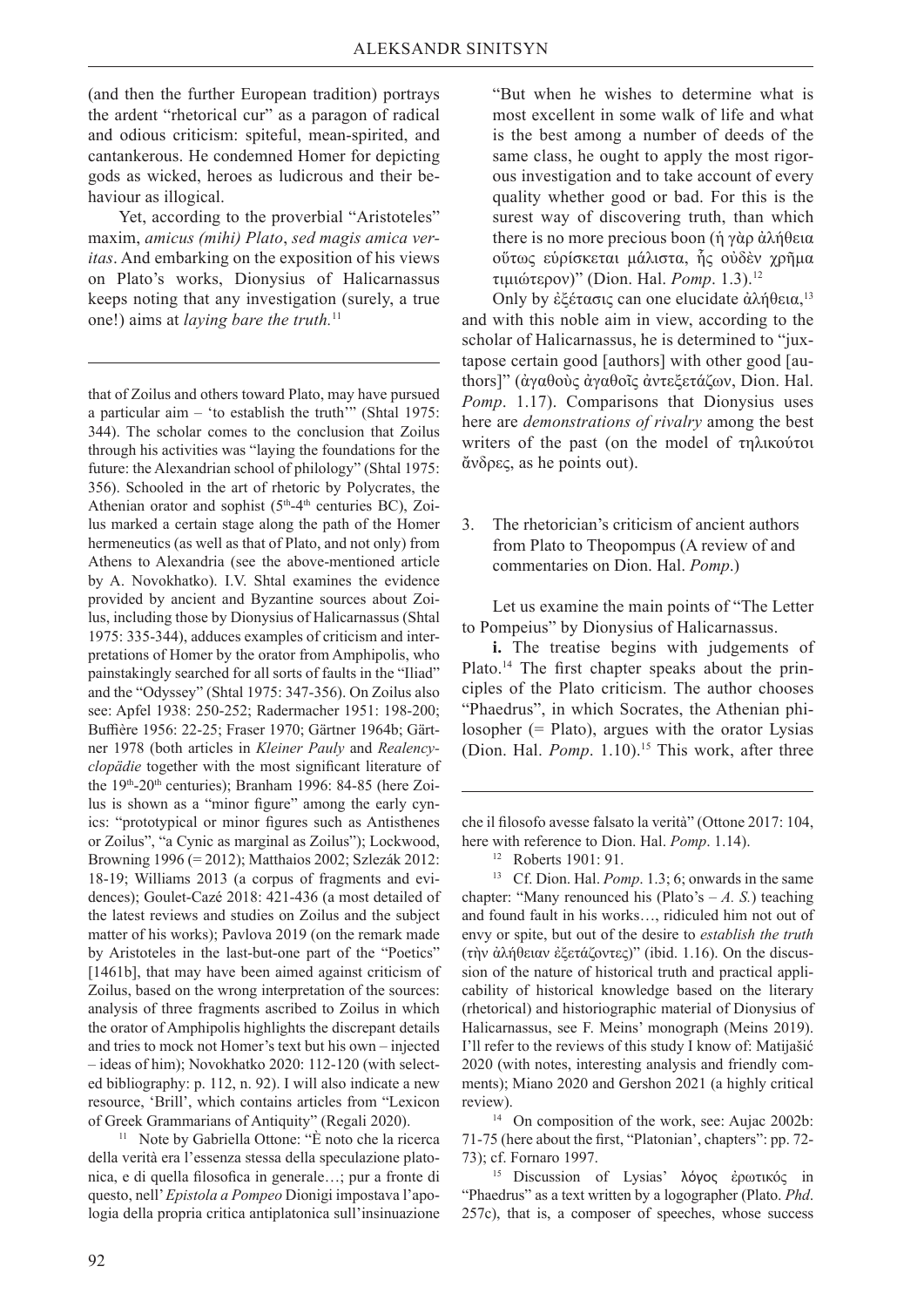speeches (the first – Phaedrus reading Lysias's speech + two speeches by Socrates),<sup>16</sup> criticizes the contemporary rhetoric mastery and presents a view on "the true τέχνη" (Plato. *Phd*. 271c-d). In "Phaedrus" Plato deliberates on the rules of the art of speech and strives to show that a true orator is a philosopher.17 But Dionysius condemns Plato for his "poetic embellishments", which, in his opinion, are out of place in a prosaic work.<sup>18</sup>

Dionysius points out that Plato mocked many of his fellows,<sup>19</sup> notable thinkers: Parmenides, Hippias, Protagoras, Prodicus, Gorgias, Polus, Theodorus, Thrasymachus<sup>20</sup> and other predeces-

16   See in Harvey Yunis: "For instance, in regard to Socrates' first speech on *eros* in the *Phaedrus*, Dionysius famously mistakes Plato's ironic, humorous imitation of grandiose style for sincere but bombastic effect (*Dem*. 7.3-7)" (Yunis 2019: 91).

17   On rhetoric and philosophy in Plato's "Phaedrus" see, for example: Werner 2010, 21-46 (with the support of vast literature); here, in particular: "Plato's account of the true τέχνη seems *to place rhetoric quite close to philosophy itself*, and in particular to philosophical dialectic" (р. 21); "This is because *the true orator* does not practise speech-making in any traditional sense; *the true orator is a philosopher*. In other words, *the ideal rhetoric merges with philosophy*: philosophical inquiry is the necessary precondition for the τέχνη, and philosophical discourse is the nearest approximation of that τέχνη" (р. 45). See also a new interesting work by M. Erler "Platon und seine Rhetorik": Erler 2019: 315-338.

18   Cf. Sobolevsky 1960: 161-162, and here also a remark by a Russian philologist: "In this case Dionysius is wrong in his criticism of Plato: In 'Phaedrus' Socrates deliberately speaks in high style, so this poetic colouring is highly appropriate" (Sobolevsky 1960: 162, n. 16).

19   On laughter and irony in Plato, I will cite recent papers: Prokopenko 2016; Shcherbakov 2021 (both with a certain bibliography for the topic).

20   These sophists and orators, Parmenides, Hippias, Protagoras and Gorgias, are the main characters sors and contemporaries (Dion. Hal. *Pomp*. 1.12; cf. ibid. 1.16 and 17). The critic of Halicarnassus reminds his addressee (as well as the "general public") this historical and rhetorical treatise aims at that Plato proposed to expel from his ideal polity even Homer himself.21

**ii**. In the second chapter the author juxtaposes Plato with the outstanding orators. According to Dionysius, the Athenian philosopher modelled on Gorgias borrowing his "poetic devices".22 Plato is given to verbosity, he seeks to use fine language, he is too obsessed with lofty and copious style, but he is not always successful there. The rhetorician from Halicarnassus clarifies his attitude:

"Let no one suppose that I say this in general condemnation of the ornate and uncommon style which Plato adopts I should be sorry to be so perverse as to conceive this opinion with respect to so great a man. On the contrary, I am well aware that often and on many subjects he has produced writings which are great and admirable and of the utmost power. What I desire to show is that he is apt to commit errors of this description in his more ornate passages, and that he sinks below his own level when he pursues what is grand and exceptional in expression, and is far superior when he employs the language which is plain and exact and seems to be natural but is really elaborated with unoffending and simple artifice" (Dion. Hal. *Pomp*. 2.7).23

Before and after Dionysius, the European tradition treats Plato as a classic of the Attic parlance and eloquence. $24$  But, according to a stern and unprejudiced critic from Halicarnassus, Gorgias' rhetoric art was the true paragon for Plato. Yet, the word "unprejudiced", in spite of Dionysius's assurance and declarations of his allegiance to ἀλήθεια,

22   Dion. Hal. *Pomp*. 2.6; 2.8; 2.13: "His (Plato's – *A. S*.) fault is that, in imitation of the school of Gorgias, he has introduced the pomp of poetical artifice into philosophical discourses, so that some of his productions are of the dithyrambic order". See Fornaro 1997: 8 seg. ("Contro Platone"), 14-16.

23   Roberts 1901: 99, 101.

24   See, for example: Markov 2014; Semikolennykh 2015.

depends on the impression these speeches produce on the public (ibid. 258a-b), see a new paper by Jenny Bryan "The Role of Lysias' Speech in Plato's *Phaedrus*": Bryan 2021: 1-21. On Plato's criticism in "Phaedrus", see also: Adkins 1996; Buccioni 2007; Werner 2010; Glukhov 2014: 269- 285; Szlezák 2015 (on major notions of Plato's criticism in "Phaedrus"); Galanin 2020: 96-100 (on rhetorical dimensions of the dialogues "Lysis" and "Phaedrus"); Hartmann 2020 (here about the specifics of philosophical rhetoric in the dialogue "Phaedrus", "Gorgias", and "Timaeus"). Specifically on the analysis of style of Plato's "Phaedrus" in the works by Dionysius of Halicarnassus: Hunter 2012: 151-184. See the article by Laura Viidebaum "'Dionysius and Lysias' Charm": Viidebaum 2019: 106-124, also: Yunis 2019: 90, 91 ff.; Schirren 2019: 186-187, 189-192 (on Lysias-ethographer), and Viidebaum 2021: 38-55.

in the Plato's works after whom these works received their titles. The four others are characters in various Plato's dialogues.

<sup>21</sup>Criticism of Homer and Hesiod, as well as of tragedy and comedy dramatists takes a large part on Books 2 and 3 of Plato's "Republic". While Dionysius mentions only a radical occasion – Plato's denial of the Poet of Poets. Cf. Dion. Hal. *Pomp*. 1.13-14.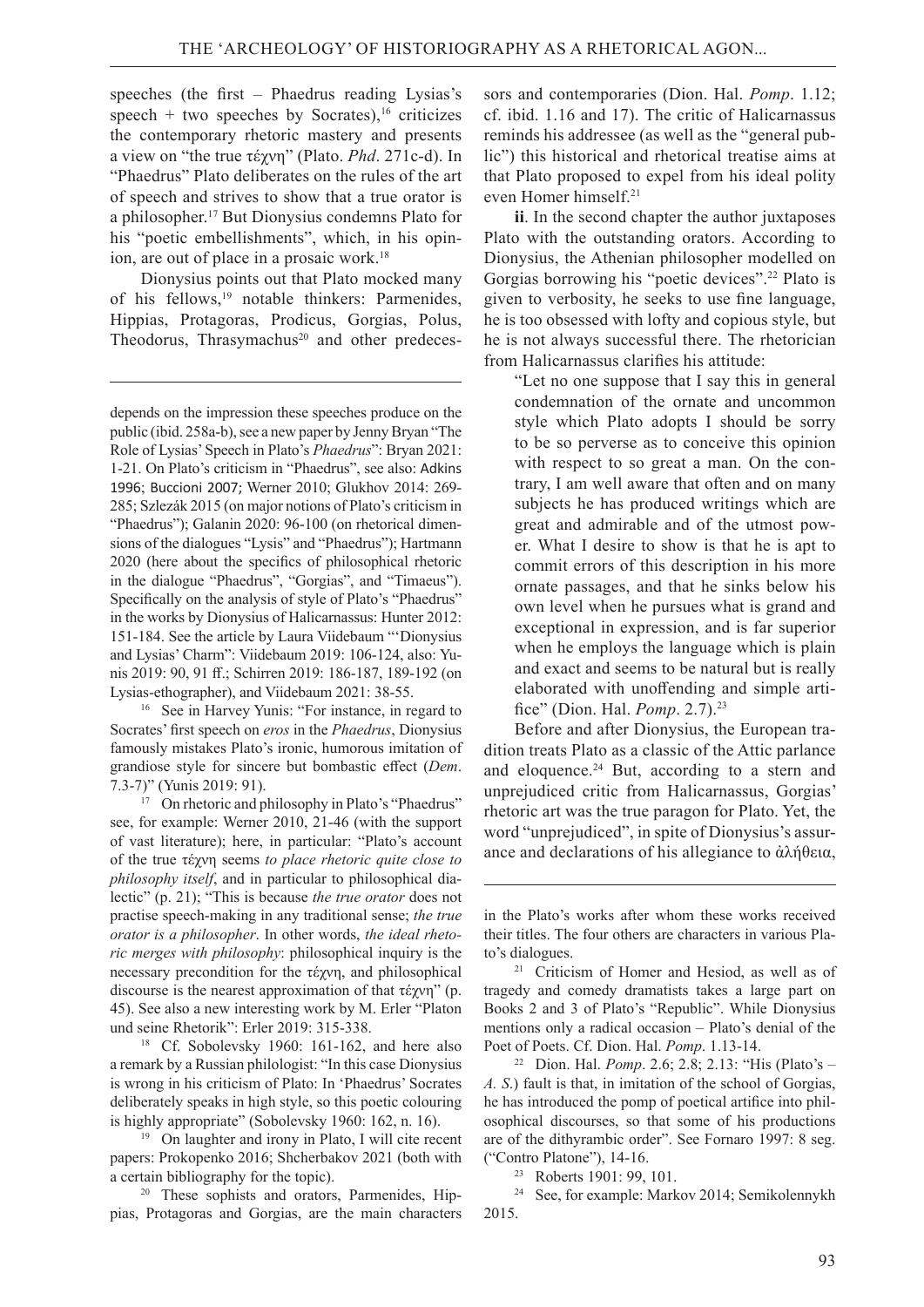can be put in inverted commas here since, as will be shown at the end of the article, the critic could have his own personal interests in drawing this rhetorical comparison. Dionysius notes that Plato was under the influence of a well-known sophist orator, Gorgias, and his younger contemporary, though no less famous, historian, Thucydides<sup>25</sup> ("under the influence of his devices", *Pomp*. 2.8); as to τὸ ὕψος τῆς λέξεως / τῶν λόγων, "Plato was inferior to Demosthenes".26

**iii.** The longest part of the treatise, the third one, where the author compares works by earlier Hellenic historians.<sup>27</sup> Here Dionysius introduces the names of several masters of historiography who worked in the classic era, $28$  but the major heroes of the section are Herodotus and Thucydides.29

<sup>26</sup> Dion. Hal. *Pomp.* 2.16: καὶ καθ' ἓν τοῦτο Πλάτωνά φημι λείπεσθαι Δημοσθένους. On collating the styles of Plato and Demosthenes in the treatise by Dionysius of Halicarnassus "On Demosthenes", see Reid 1997. The researcher notes that presenting Demosthenes' speeches as a paragon of literary style, Dionysius chooses for comparison the "Apology of Socrates" as a vision of Plato's style. Of recent works, see: Hunter 2012: 109- 150 (Chapter 3 "Plato, Lysias and Isocrates"); Viidebaum 2019; Yunis 2019 (all publications with bibliographies); Viidebaum 2021, *passim* (esp. pp. 6-10, 176-213 [ch. 7 "Dionysius of Halicarnassus on Lysias, Rhetoric and Style"], 214-244 [ch. 8 "Isocrates and Philosophy in Dionysius of Halicarnassus' Rhetorical Writings"]). The orator from Halicarnassus devotes to Demosthenes "an exalted hymn" (Sobolevsky 1960: 159); it conveys the rapture that he feels on hearing the speeches by the Athenian orator (Dion. Hal. *De Dem. dict*. 22).

27   S.L. Jónsson defines the criteria set by Dionysius of Halicarnassus in "The Letters to Pompeius" to assess the style and content of works by ancient authors, where the latter compares the language of Herodotus and Thucydides (Jónsson 2021). 28   Specifically on early Greek historians in Dio-

nysius, see: Jacoby 1949: 86-87, 178-185; Toye 1995; Matijašić 2018. Also Fornara 1983: 17-20; Gabba 1991; Joyce 1999; Schultze 2000: 19 ff., 25-26 (+ here discussion in n. 53); Laird 2009; Osipova 2009; Osipova 2011а; Osipova 2013; Scanlon 2015: 146 ff.; de Jonge, Osipova 2018; Hunter 2019: 3-4; Schultze 2019: 177-178; Osipova 2019; Ivashkiv-Vashchuk 2020: 68-70; Osipova 2021. On Herodotus and Thucydides in the ancient rhetorical tradition, see the Ph.D. thesis: Kennedy 2018a.

29   A critical analysis of the style of the Athenian historian is contained in the treatise "On Thucydides"

At almost all points examined by the orator of Halicarnassus, his countryman Herodotus excels his younger colleague.<sup>30</sup> The most important comparison point is ὑποθέσεις chosen in their historical works (Dion. Hal. *Pomp*. 3.3, 8-10; cf. Id. *Thuc*. 6, 10, 12), as Dionysius holds, Thucydides was unwise to choose the Peloponnesian war as the topic for his work<sup>31</sup> because for the Greeks it was not a mark of pride.32 But the war that Herodotus wrote about should be regarded as glorious and victorious for the Athenians and the Spartans. So Herodotus' choice is wiser than that of Thucydides (*Pomp*. 3.6). And the critic highlights the rivalry between the "father of history" and his contemporaries.<sup>33</sup>

and "The Second Letter to Ammaeus". See Grube 1950; Sobolevsky 1960: 162–164; Pritchett 1975; Fornaro 1997; Aujac 2002a. Selected literature: Weaire 2002; Weaire 2005; Lévy 2010; Rushkin 2014; Irwin 2015; Rushkin 2016; Hunter 2019. See in the well-known work by S. Bonner on Dionysius' critical method: Bonner 1939: 59-97.<br><sup>30</sup> "He (that is, Dionysius – A. S.) has set Herodo-

tus and Thucydides at the top of his personal podium of historians, with a clear preference for the Halicarnassian" (Matijašić 2018: 81). 31   Cf. "Merely local history made little appeal to

Dionysius. In *Ep. ad Pomp.* 3, he prefers the sort of subject treated by Herodotus, the story of a struggle that was epic in its character and afforded the fullest scope for the historian's power, over that of Thucydides" (Pritchett 1975: 56-57, n. 35 *ad loc*. Dion. Hal. *Thuc*. 5.5).

32   See: "Thucydides, on the other hand, writes of a single war, and that neither glorious nor fortunate; one which, best of all, should not have happened, or (failing that) should have been ignored by posterity and consigned to silence and oblivion" (Dion. Hal. *Pomp*. 2.16; Roberts 1901: 99, 101). Here Dionysius of Halicarnassus shows his attitude not as a historian but as a philologist. He is concerned about the chosen topic, a proper description (arrangement of the material and combination of words), and about the past *per se,* it does not matter what the past events were like: horrible, shameful, fatal, self-defeating, sinister, disgraceful, disastrous, etc. See: Matijašić 2018: 73-78 (Herodotus *vs*. Thucydides), 97 ff., 123-128; Wiater 2019, 80 ff.

33   The two significant figures referred to by Dionysius are usually related to Herodotus' predecessors, "forefathers of history" (who are commonly, though mistakenly, called "logographers"). Charon of Lampsacus was the elder contemporary (he lived and worked in the first half of the 5th century); while Hellanicus of Mytilene on Lesbos was Herodotus' contemporary (and probably his coeval, he was also born in the 480s BC), and he outlived the "father of history" by a couple of decades (died at the end of the 400s BC). On the very prolific and famous inhabitant of Mytilene, see: Niese 1888: 81-91; Perrin 1901; Jacoby 1912 (= Jacoby 1956:

<sup>25</sup>On various parallels and overlappings in the works of Thucydides and Plato there is vast literature (largely, of historical and political orientation); for example: Grene 1967; Barton 2006; Mara 2008; Samons 2010; Svetlov 2016; Mara 2017 (with bibliography for the topic).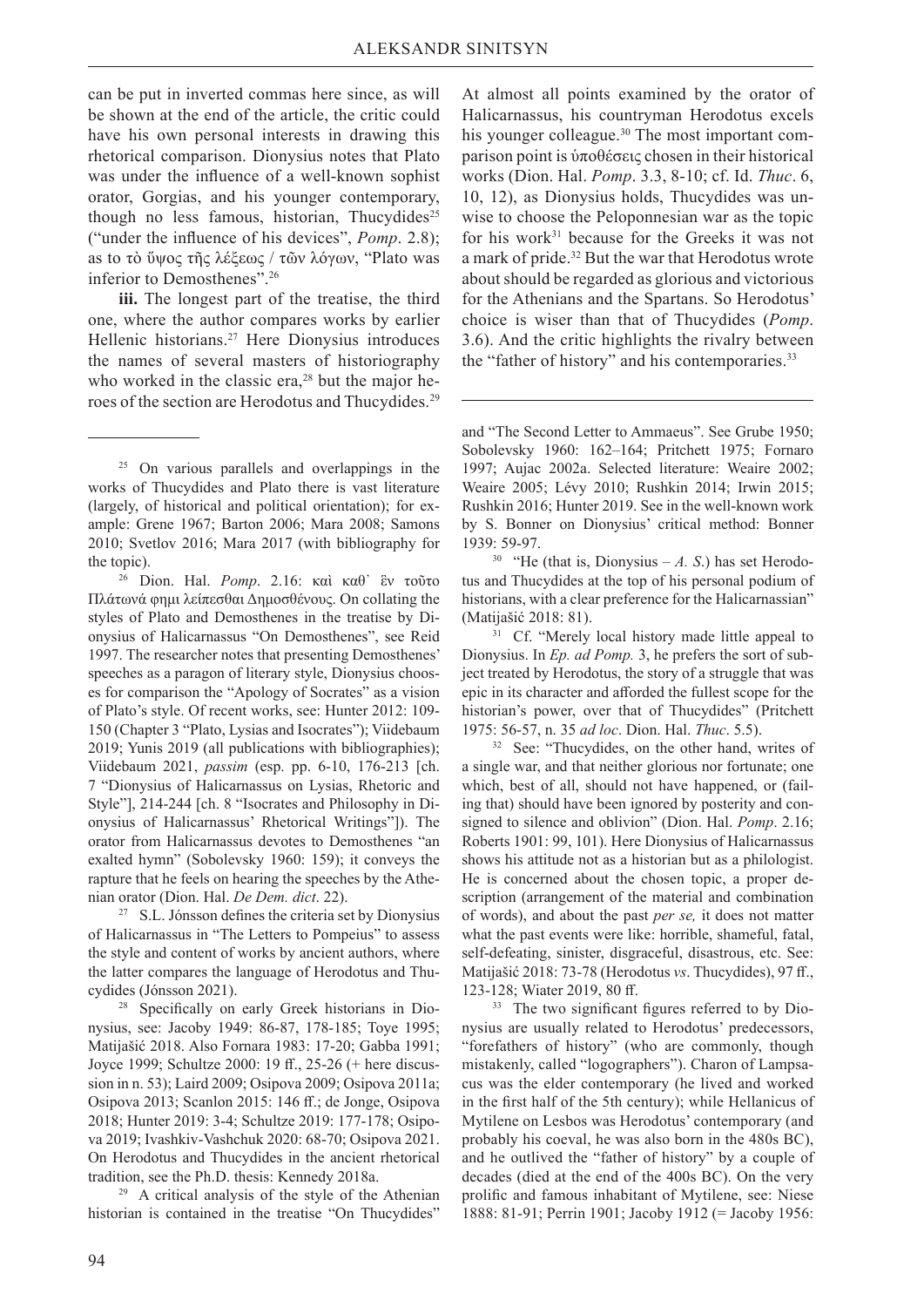"Very different was the course taken by Herodotus. Although his predecessors, Hellanicus and Charon, had previously issued [historical34] works (τῶν πρὸ αὐτοῦ *συγγραφέων* γενομένων Ἑλλανίκου τε καὶ Χάρωνος) on the same subject, he was not deterred, but trusted his own ability to produce something better. And this in fact he has done" (*Pomp*. 3.7).35

Herodotus includes in his *epic historiography*  various digressions, as did the "first writer of history", Homer, and here the "father of history" is referred to as a imitator of Homer.<sup>36</sup> According to

262-287); Pearson 1939; Jacoby 1949; Gärtner 1964а: 1004, 1005; Fornara 1968; Mosshammer 1973: 5-13, esp. р. 7-9 (about the *akme* of Hellanicus [456/5], mentioned by Apollodorus: FGrHist 244 F 7); Ambaglio 1980; Fowler 1996; Joyce 1999: 1-17; Möller 2007: 241-262; Sánchez Jiménez 2007; Lenfant 2009: 9-24; Strogetsky 2010: 105-107, 121-122; Ottone 2010a; Alganza Roldán 2012; Irwin 2013; Alganza Roldán 2015; Baurain-Rebillard 2016; Condilo 2017; Matijašić 2018: 182-183, 218 ff.; Polychronis 2018 (the most detailed today is the study of the "archives" of Hellanicus, with translations of the extant fragments and comments on them); Tufano 2019: 40-49, 59-67, 75-129, 444-452;

Surikov 2021.<br><sup>34</sup> Here, as in all other cases in "The Letter to Pompeius", συγγραφεῖς it is the *historians* (see below, part 4).

35   Roberts 1901: 107.

36   Dion. Hal. *Pomp*. 3.11: "Herodotus sought to diversify (ποικίλην) his work, following Homer in that"; here, it says literally that the historian was *an imitator* (ζηλωτής) of the great epic Poet; cf.: "en bon imitateur d'Homère" (Aujac 2002b: 90). See "Readers of Herodotus both ancient and modems have found the imprint of Homeric epic on all levels of his text, from the occasional use of special poetic words, to literary tropes such as set speeches and dialogues, to overall range and purpose. Herodotus occasionally refers to epic characters and deeds; moreover, story patterns familiar from myths emerge from time to time in the *Histories*" (Boedeker 2002: 97). And also: "Dionysius of Halicarnassus extols Herodotus as the most 'Homerian' writer and argues that his prosaic style proved very close to poetry" (Borukhovich 1982: 242); "To Homer he undoubtedly owes much, in cast of thought as well in language" (Denniston, Pearson 1970: 509). Ancient authors compared the historical prose of Herodotus with the poetry of Homer; for example: Strabo. 1.3.18; Luc. *Hist. conscr*. 14; Quint. *Inst. Orat*. 10.1.73-74; Ps.-Long. *De subl*. 13.3 (μόνος Ἡρόδοτος Ὁμηρικώτατος ἐγένετο). The influence of the Homerian epos on Herodotus' work has been frequently emphasized; see the collective monograph: Baragwanath, Bakker (eds.) 2012. On Herodotus-Ὁμηρικώτατος. I will refer to Christopher Pelling's article (Pelling 2006) and the article by John Marincola (Marincola 2018, for the discussion, see in

Dionysius, all the digressions Herodotus resorts to are skilfully enwoven in the text of his work, thereby creating an impression that the military and historical work by Thucydides, in spite of its focus on one theme, is fragmented, while that of Herodotus seems integral. It is telling that the author of the treatise speaks about Herodotus' "History" as a complete and harmonic work. He believes that the historian succeeded in completing his work on the great war waged by Hellenes and the barbarians: the finale speaks about Hellenic victories, the banishment of the Persians and the liberation of Hellas:<sup>37</sup>

"…he (Herodotus – *A. S*.) does not break the continuity of the narrative. The general result is that, whereas Thucydides takes a single subject and divides one whole into many members, Herodotus has chosen a number of subjects, which are in no way alike, and *has produced one harmonious whole* (σύμφωνον ἓν σῶμα πεποιηκέναι)" (*Pomp*. 3.14).38

the review of the collection devoted to Herodotus: Sinitsyn, Surilov 2019: 185-187; Sinitsyn, Surikov 2020a, 359-360); Selected literature in Sinitsyn 2009: 58, n. 103; Sinitsyn 2019: 84, n. 2; and new works: Pelling 2019; Pelling 2020; Fragoulaki 2020а, XXI-XXII, XX-IV-XV, XXXII, XXXVIII; Fragoulaki 2020b, 37-38 (here in note 2 provides selected bibliography), 39, 42, 52 f., 67 ff. *et al*.

37   On the discussion of the issue of completion of Herodotus' Histories, see in my articles: Sinitsyn 2013; Sinitsyn 2017а; Sinitsyn 2017b; Sinitsyn 2019 (with bibliography in every cited work). On the discussion about the issue of recent publications: Herington 1991; Boedeker 1988; Lateiner 1989: 45, 46-50, 119, 243, 244, 257; Moles 1996; Gasparov 1997; Pelling 1997: 59-63, Dewald 1997; Desmond 2004; Welser 2009: 367-372; Rosen 2009; Grethlein 2009; Hamel 2012: 286-290; Irwin 2013; Raaflaub 2016: 596-598; Irwin 2018; Sheehan 2018: 243-249 (notes to the "Guide to Herodotus" by Sean Sheehan, see: Sinitsyn, Surikov 2020b = Sinitsyn, Surikov 2021).

38   Roberts 1901: 113. Talking about the theme of Herodotus' work, formulated by him in the famous prooemium (Hdt. 1: "What Herodotus the Halicarnassian has learnt by inquiry is here set forth: in order that so the memory of the past may not be blotted out from among men by time, and that great and marvellous deeds done by Greeks and foreigners and especially the reason why they warred against each other may not lack renown"; Godley 1975, 3), the critic of Halicarnassus notes (*Pomp*. 3.4): "This introduction is *the beginning and the end of the 'History'* [of Herodotus] (τὸ γὰρ αὐτὸ προοίμιον καὶ ἀρχὴ καὶ τέλος ἐστὶ τῆς ἱστορίας)". See Pritchett 1975; Strogetsky 2010: 121-122, 130-133.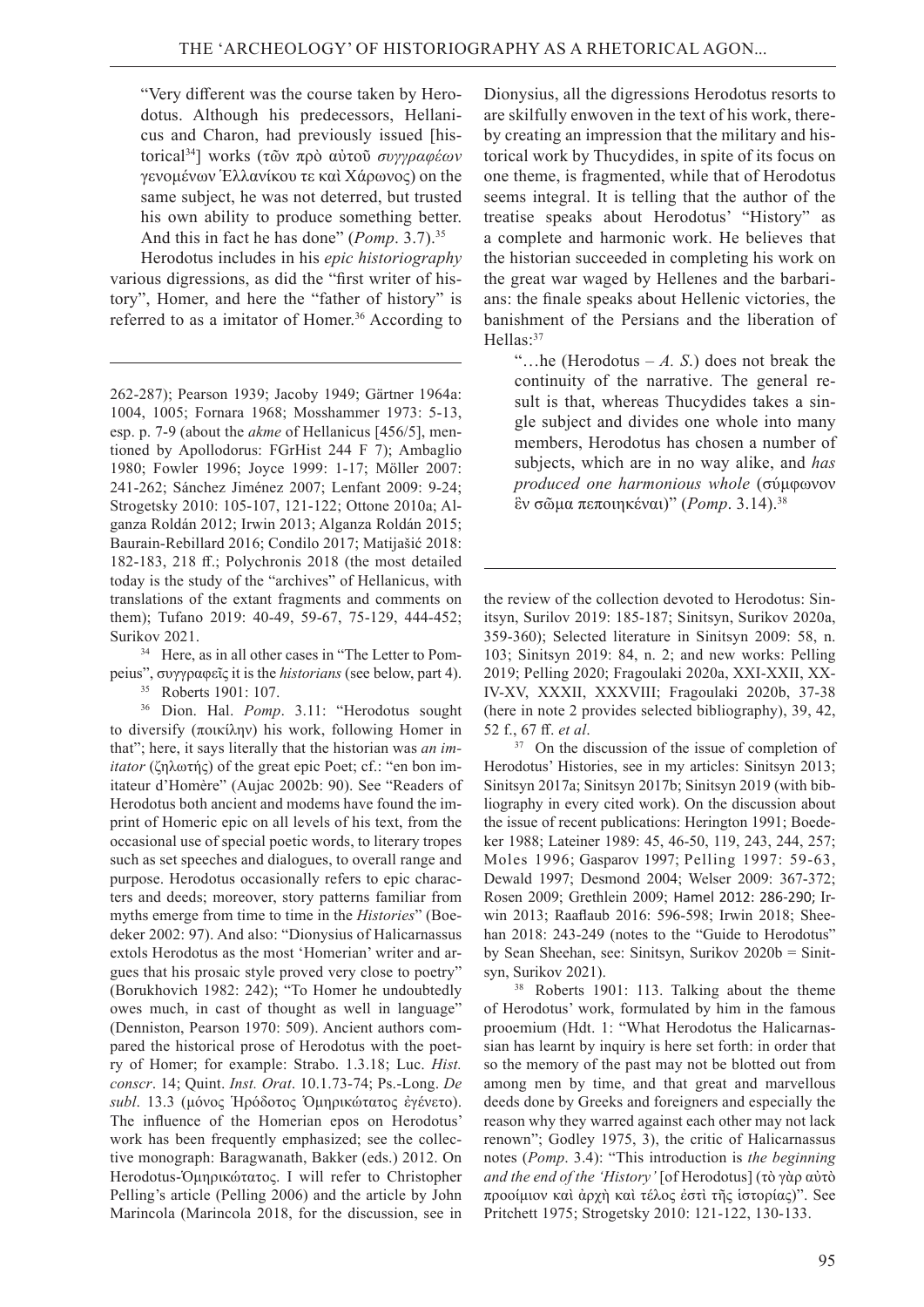Dionysius is highly critical even of Thucydides' chronological method, which was a source of particular pride for the Athenian historian:<sup>39</sup>

"Thucydides keeps close to the chronological order, Herodotus to the natural grouping of events. Thucydides is found to be obscure and hard to follow. As naturally many events occur in different places in the course of the same summer or winter, he leaves half-finished his account of one set of affairs and takes other events in hand. Naturally we are puzzled, and follow the narrative impatiently, as our attention is distracted" (*Pomp*. 3.12-13).40

The historian of Halicarnassus in his search of truth rejects Thucydides' principle of historiography because events are divided into periods, time cycles, which makes him divert from one account to another, and yet another… only to return to the

interrupted story, and then he breaks the account again to switch on to something else.<sup>41</sup> All this, according to Dionysius, creates an impression of fragmentation, which makes it difficult for readers to understand.42 Yet, these objections made by the philologist of Halicarnassus to Thucydides do not seem fairly convincing.

In content, as Dionysius holds, Thucydides is inferior to the "father of history", but "in style, he is sometimes worse, sometimes better, sometimes equal to him" (ibid. 16). In the finale of chapter 3, the orator uses the "formula" to compare the two classic historians, the one modern scholars and students of the early historiography have frequently referred to when studying Dionysius:

"It may be said in general that *the poetical compositions* (as I should not shrink from calling them) of both (αἱ ποιήσεις ἀμφότεραι, i.e. Herodotus and Thucydides – *A. S*.) are beautiful (καλαί). The chief point of difference is that the beauty of Herodotus is

41   On the "technique of interweaving", which Thucydides uses in "The History of the Peloponnesian war", see, for example: Hornblower 1996: 256-257, 403; Dewald 2005; Rengakos 2006; Sinitsyn 2009: 56-58.

42   Cf. the same in his other work: "But Thucydides chose to follow a new path and one that had not been trodden by others, and divided his work by the events of summers and winters. The effect of this was different from what he had expected. The chronological division has not become clearer, but it is more difficult to follow…" (Dion. Hal. *Thuc*. 9; trans. by Pritchett 1975: 5) Then with examples of "discontinuity of narration" from Book 3 of "The History of the Peloponnesian war" and the harsh condemnation as to the chronological novelty of Thucydides: "The whole book has thus been chopped up into small bits and has lost the continuity of the narrative. We lose our way, as is natural, and it is hard for us to follow the narrative, our mind being confused by the tearing asunder of the events, and being unable easily and exactly to remember the half-finished reports it has heard. The events narrated in an historical treatise must follow without interruption, especially when the events are many in number and hard to follow. It is plain, then, that the Thucydidean canon is not suited to history. For none of the later writers divided his history by summers and winters, but all of them followed the beaten paths that lead to clearness" (Ibid.; Pritchett 1975: 6) After that Dionysius adduces more examples of "digressions" made by the Athenian historian from the general theme and a faulty arrangement of the material (Ibid. 13-17; the discussion of these chapters of the treatise "On Thucydides" and remarks on the criticism of the Athenian historian by the philologist of Halicarnassus, see Oakley 2019: 128-130).

<sup>39</sup>Thucydides' work is structured on an "annalistical" pattern: the whole war is divided into periods – years, and every year is halved – into the summer season and the winter season (war campaigns). He is deemed to be the first to establish this principle to determine the accounts of historical events (selectively, on the structure of "The Histories" and Thucydides' system of periodization: Classen, Steup 1912: 54 ff., 257 ff., *ad loc*. 5.20.2 sq.; Sobolevsky 1955: 78-87; Gomme 1956a: 1, *ad loc*. Thuc. 2.1 + Appendix, p. 699-715, 716-721; Gomme 1956b: 685 ff., *ad loc*. 5.20.2-3; Meritt 1962; Pritchett 1964; Luschnat 1970; Rawlings 1981; Hunter 1977; Hornblower 1991: 38; Hornblower 1996: 490-493, *ad loc*. 5.20; Sonnabend 2004: 69 ff.; Dewald 2005; Irwin 2015). Of his special way the historian says (2.1): "The events of the war have been recorded in the order of their occurrence, summer by summer and winter by winter (κατὰ θέρος καὶ χειμῶνα)" (Smith 1956: 259). It is indicative that Thucydides frequently (Thuc. 2.1; 5.20.2 sq.; 5.26.1, 3) reiterates the importance of the principle of historiography κατὰ θέρη καὶ χειμῶνας, asserting its rightness. Thucydides deems his yearly-season method to be a novelty (сf. Hornblower 1991: 235: "Such an arrangement was a novelty (surely, of Thucydides – *А. S*.)…"; Rengakos 2006: 284: *"*a Thucydidean innovation"), with which he is determined to ensure the exact dating of the war events, that is why he is so particular in elucidating the importance of the chronological system he sets forth. And such method of marking is essential for the stern Athenian historian. 40   Roberts 1901: 111, 113. On Dionysius' criticism

of Thucydides' chronological method, see, for example: Wille 1968; Losev 1977: 108-110; Gabba 1991: 65 ff.; Toye 1995; Osipova 2010; Osipova 2011а; Wiater 2011: 132-154 (here  $\S 3.2.1$  – on the juxtaposition by the philologist of Halicarnassus of the principles established by the first historians); Osipova 2013; Irwin 2015, 125, 127 f. (+ n. 11), 170-171.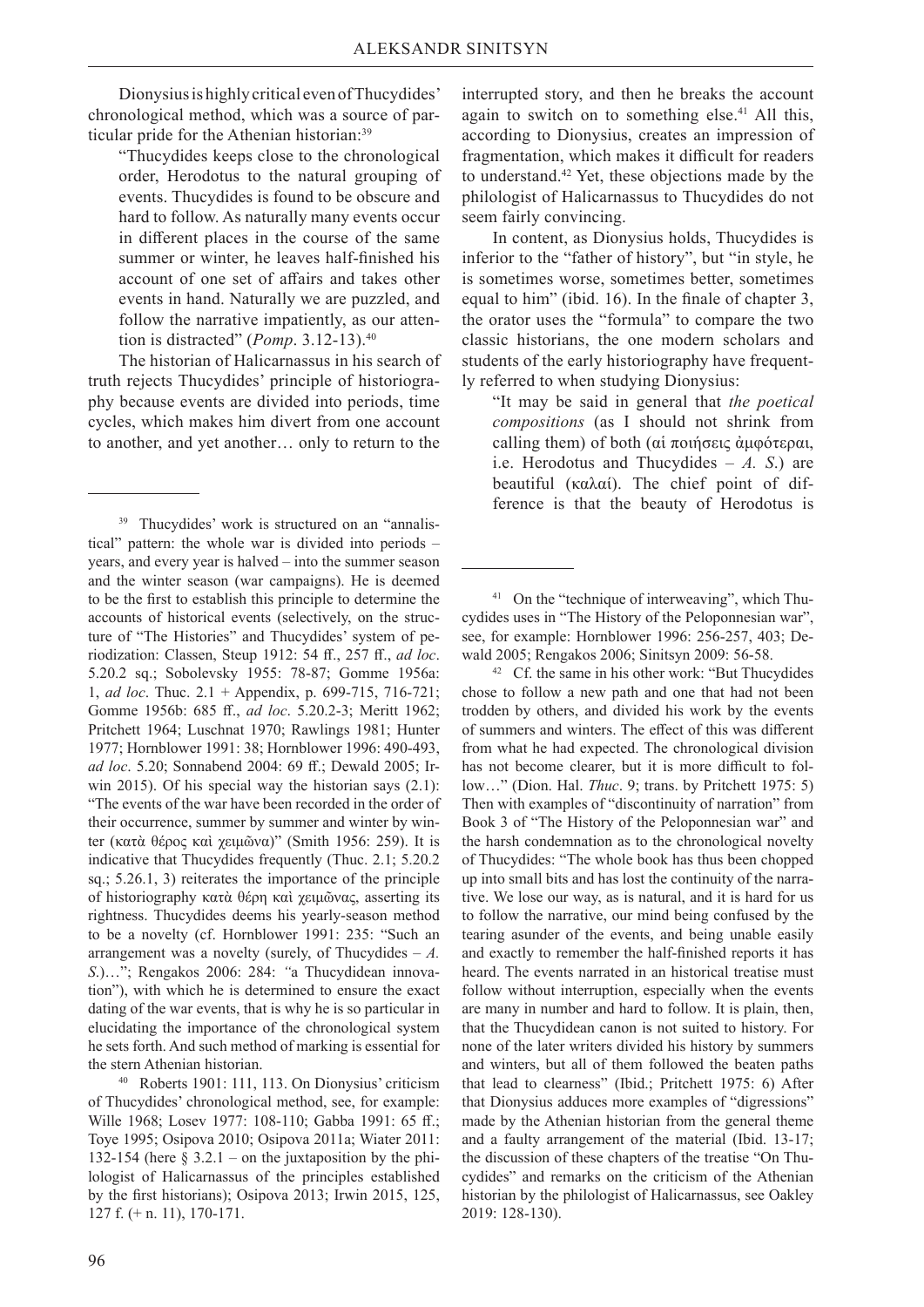radiant (ἱλαρός), that of Thucydides aweinspiring (φοβερός)" (*Pomp*. 3.21).43

Collating the prosaic texts with the poetic works (ποιήσεις), Dionysius expressly points out the significance of the aesthetic aspect of historical works. In his work on the history of Rome, he put an emphasis on the importance of "good themes" (καλαὶ ὑποθέσεις, *Ant. Rom.* 1.2.1) in historiography, time and again stressing the need for "good examples" (καλά παραδείγματα)<sup>44</sup> – both in the "Roman Antiquities" and rhetorical treatises.

**iv.** The following two parts are relatively short. In chapter 4 Herodotus is compared to Xenophon, whom Dionysius features as an imitator (ζηλωτής) of the "father of history" both "in content and style" (Dion. Hal. *Pomp*. 4.1). The Athenian historian is referred to as άνὴρ φιλοσοφός,<sup>45</sup> since he "chose noble and grand themes for his historical works (τὰς ὑποθέσεις τῶν ἱστοριῶν ἐξελέξατο καλὰς καὶ μεγαλοπρεπεῖς)". Dionysius notes again that he chooses fortunate topics in his modelling upon Herodotus (4.2), though Xenophon's style is inferior to that of Herodotus. "Herodotus also boasted grandeur, beauty and splendour and what can be called πλάσμα ίστορικόν,<sup>46</sup> which Xenophon failed to borrow [from him]..."  $(4.3)$ 

**v.** Chapter 5 compares Philistus of Syracuse with Thucydides. According to Dionysius, Philistus had mastered his style under the influence of his famous Athenian predecessor.<sup>47</sup> One of the pithy reproaches Dionysius made to Thucydides and Philistus is that these historians chose local, petty topic, that they are interested only in local history, and narrowed down to a particular event ὑπόθεσις: with Thucydides it is the Peloponnesian war, with Philistus, it is the history of Sicily. Both do not produce momentous works of world history, which would describe international affairs and encompass a long period of time, as was the case with other historiographers.

Dionysius' judgement is harsh: Philistus' arrangement of material leaves much to be desired, and it is even more difficult to follow the sequence of events than it is in Thucydides' text. As the orator shows, in many points the historian from Syracuse is inferior to the Athenian scholar (Dion. Hal. *Pomp*. 5.2-3).48 "*Likewise Thucydides*, he (Philistus  $-A$ . S.) does not divert from the topic proper and so he is very *monotonous* (ὁμοειδής) (5.2). And to demonstrate the monotony and scantiness of the language used by the Sicilian historiographer (who often uses "several identically structured periods" in a row, 5.4), Dionysius adduces a passage from his work "On Sicily" that lists ethnonyms and repeats sentences of similar structure  $(5.5)$ .<sup>49</sup> Indeed, the cited fragment looks mo-

<sup>43</sup>Roberts 1901: 117. As to the rhetoric and poetics in theoretical works in Aristotle and Theophrastus to Philodemus (and partly, Dionysius), see Beer 2019: 378-379. On the poetic influence and reminiscences in the works of Dionysius of Halicarnassus, see the work de Jonge 2019 (mainly, \*on the poetry of Horace). Casper de Jonge recognizes close similarity between a particular part of Horatio's *Ars poetica* and the discussion of the tasks set by the historian in Dionysius' "The Letter to

Pompeius" (Jonge 2019: 245).<br><sup>44</sup> See ch. 3 in the monograph by Friedrich Meins (Meins 2019), which discusses the value of beauty (κάλλος / "Schönheit"), which, according to Dionysius, a true historical work must reveal. 45   On the historian Xenophon as *princeps philoso-*

*phorum*, see: Matijašić 2018: 58-65.

<sup>46</sup>πλάσμα ἱστορικόν, as the orator characterizes Herodotus' style, W.R. Roberts renders into English as an exquisite phrase "historical vein": "and what is specifically called the "historical vein" (Roberts 1901: 119). A similar variant is found in Russian translation by O.V. Smyka: "историческая жилка" (Smyka 1978: 231). Here Dionysius speaks about Herodotus' mastery, his special manner of historical writing. One of the meanings of the word πλάσμα in the classical *LSJ* dictionary: "*formed style* in writing or speaking", and the authors adduced the phrase of our concern from chapter 4 of Dionysius' "The Letter to Pompeius" as an example from the ancient sources (LSJ: 1412, *s.v*. πλάσμα, III.1); cf. Roberts 1910: 317, *s.v*. πλάσμα (also with

an example from *Pomp*. 4). See the English version by Stephen Usher in "Loeb": "and what is called by the special name of 'the historical cast of style'" (Usher 1985: 389); cf. the old Latin version: "suavem conformationem historicam, quemadmodum Herodotus, non habet (Xenophon – *A. S*.)" (Reiske 1777: 779); cf. also the French version by Germaine Aujac in the series "Budé": "et ce qu'on appelle proprement le mode d'écriture historique" (Aujac 2002b: 94) and in the same edition, clarification of this word in the Dionysus lexicon: "forme d'écriture, style (mot du vocabulaire stoīcien); fiction" (Aujac 2002b: 261, *s.v*. πλάσμα).

<sup>47</sup>On the historian Philistus as an imitator of Thucydides, see, for example: Fromentin 2010 ("Philistos de Syracuse, imitateur de Thucydide"); Matijašić 2018: 78-

<sup>82, 146</sup> f., 169-172 ("imitator of Thucydides"). 48   Cf. "At *Ad Pomp.* 5 Thucydides appears as a kind of benchmark for *taxis* that is difficult to follow, Philistus being 'worse than Thucydides' in this respect" (Irwin 2015: 128, n. 11).

<sup>49</sup>FGrHist 556 F 5. See Schindel 2004: 163-169; Tober 2017: 463-464. On discussion of the subject of Syracuse's *casus belli* and the neighbouring town of Camarina, and on their allies, see Di Stefano 1988-1989;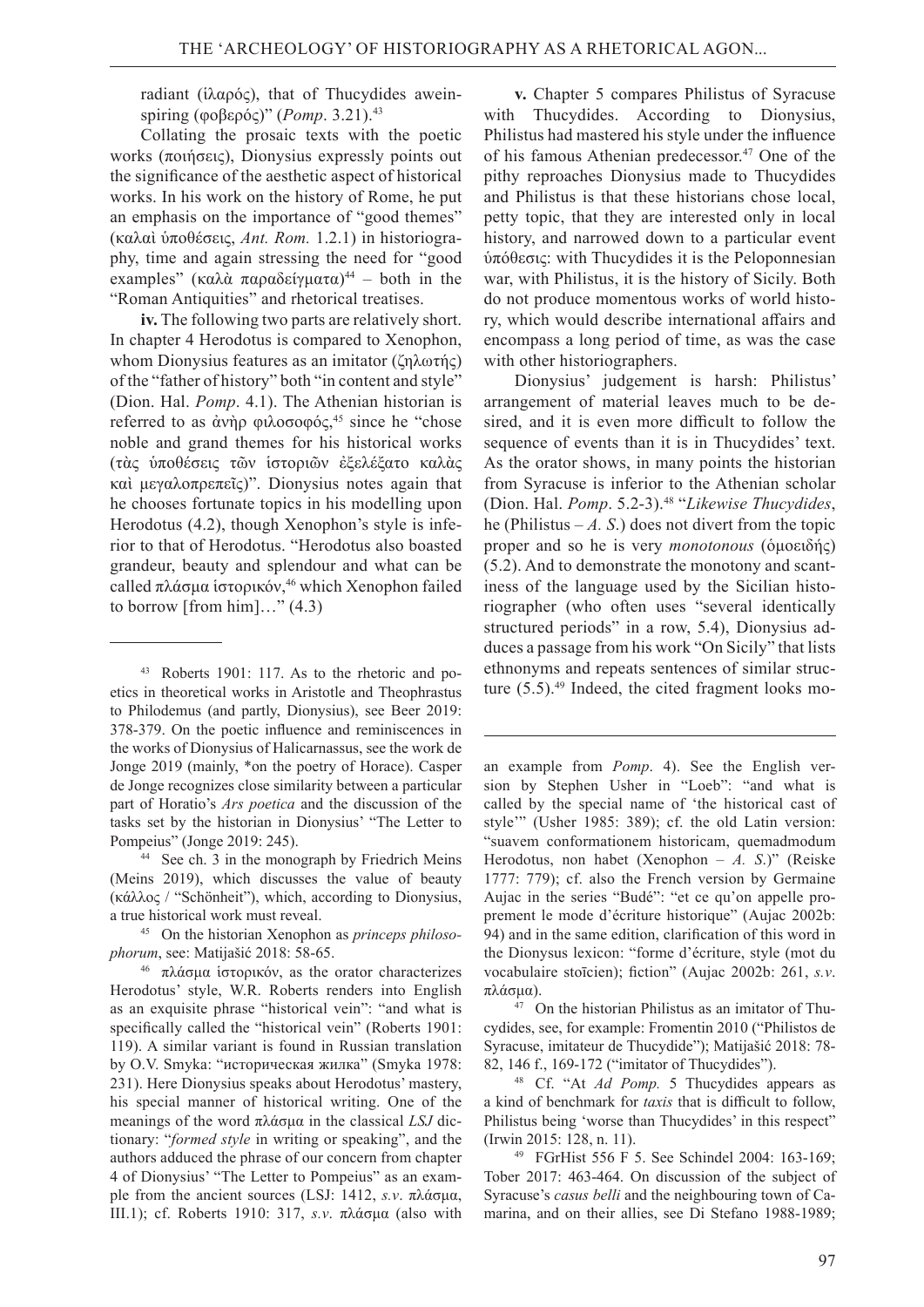notonous, trite, oversimplified, dry and boring<sup>50</sup> – it is deprived of poetry αἱ ποιήσεις that Dionysius points to in Herodotus' and Thucydides' historical works (3.21; see the above-cited passage). He criticizes Philistus: he is an adulatory, menial, ignoble, his phrases (φράσις – "turns of speech") are "horribly identical and formless (δμοειδής πᾶσα δεινῶς καὶ ἀσχημάτιστός<sup>51</sup> ἐστι, 5.4)". Philistus is petty and imperfect (μικρός … καὶ ἀτελής) (5.6, with elucidations and examples), so the philologist admits that it abhors him (ταῦτα δὲ ἀηδῆ πάνυ ὄντα ἐμοὶ φαίνεται, 5.5).

Dionysius ends this part by putting a spoonful of honey into the barrel of tar: he points out to the harmony (εὐστομία), a sense of proportion and rhetoricalness typical of Philistus' works. The essence of the latter "praise" (here, possibly, *cum grano salis*) is that, according to the philologist from Halicarnassus, Philistus' style is more suitable for speeches meant for debates in assemblies, than that of Thucydides (πρὸς δὲ *τοὺς ἀληθινοὺς ἀγῶνας* ἐπιτηδειότερος Θουκυδίδου (5.6).52 Dionysius points out that Philistus' turn of phrase is more serviceable in verbal contest, in legal pleadings which are to produce an impact on the audience at a particular moment; and this by all means runs counter Thucydides' principles as expounded in methodological chapters of his "The History of the Peloponnesian War".53

53   Here are the proverbial lines from Thucydides: "Still, from the evidence that has been given, any one would not err who should hold the view that the state of affairs in antiquity was pretty nearly such as I have described it, not giving greater credence to the accounts, on the one hand, which the poets have put into song, adorning and amplifying their theme, and, on the other, which the chroniclers have composed with a view rather of pleasing the ear than of telling the truth, since their stories cannot be tested and most of them have from lapse of time won their way into the region of the fabulous so as to be incredible. He should regard the facts as having been made out with sufficient accuracy, on the basis

**vi.** The last, sixth, chapter of the treatise, is devoted to Theopompus of Chios.<sup>54</sup> Dionysius compares Xenophon to Herodotus, and Philistus to Thucydides, while Theopompus does not have a match,<sup>55</sup> he seems to stand aloof, and the orator extols this historiographer. "As a historian, he deserves praise… for his choice of themes… arrangement of material… thoroughness and industry… multifacetedness of composition (τὸ πολύμορφον τῆς γραφῆς)" (Dion. Hal. *Pomp*. 6.1-3).56 Yet, it is not only about Theopompus' meticulous gleaning of evidence and skilful arrangement of material, but about his philosophical comprehension of events and characters' deeds.57 So Dionysius shows him as a philosophizing historian, and "a psychologist" at that, unsurpassable by any creators in this field.

"The same may be said of the philosophical reflections scattered throughout his History, for he has many fine observations on justice, piety, and the rest of the virtues. There remains his crowning and most characteristic quality, one which is found developed with equal care and effect in no other writer, whether of the older or the younger generation. ... It is the gift of seeing and stating in each case not only what is obvious to the multitude, but of examining even the hidden motives of actions and

54   Selected literature on Theopompus and the characteristics of this historian by Dionysius: Laqueur 1934; Borukhovich 1959; Anderson 1963; Connor 1968; Lane Fox 1986; Pédech 1989; Shrimpton 1991; Gabba 1991: 73-79; Christ 1993; Flower 1994; Hornblower 1995; Sanders 1995; Bearzot 2005; Ottone 2010a; Ottone 2010b; Chavez-Reino 2010; Parmeggiani 2014: 1-4; Vattuone 2014: 7-34; Parmeggiani 2016; Hau 2016: 258- 270, 271-277; Ottone 2017; Matijašić 2018: 4-5, 20-21, 51 ff., 59-61, 70-73, 78-86, 120-122, 165-172, 183 ff.

55   Scholars have noted that divergences between Theopompus and Thucydides were deliberate: Connor 1968: 106, 119-120; Hornblower 1995: n. 47 ("Theopompus' (surely deliberate) divergences from Thucydides", with reference to W.R. Connor). On parallels in the works of Thucydides and Theopompus and the "search of relations" between the two historians, see:

Chavez-Reino 2010. 56   Dionysius considers the variety of the historical work in another place of this work (*Pomp.* 3.11-12), where Herodotus' mastership is contrasted with that of Thucydides (and, as has been said before, not to the benefit of the latter). On the opposites of  $\pi$ ολύμορφον – μονοειδές see: Oakley 2019: 138 ff. (+ n. 31).

57   See Vattuone 2014: 16 ff.; Parmeggiani 2016: 400-402.

Domínguez 1989: 547 sig.; Di Stefano 1993-1994; Di Vita 1999: 368, 369-370; Domínguez 2006: 289-290, 340; Sudano 2016. 50   See again I. Matijašić's remarks: Matijašić 2018:

<sup>79</sup> ff. (also here: "Dionysius quotes a passage…, which does *actually appear rather dull*").

<sup>51</sup>In this sentence Dionysius contrasts the form of Thucydides' narration (σχηματισμός and πλήρης σχημάτων) – to the formlessness (ἀσχημάτιστος) of Philistus' expressions.

<sup>52</sup>Discussion of this chapter of the treatise: Matijašić 2018: 79, 80-82. See also: Fromentin 2010: 103- 118; Osipova 2019: 830, 832.

of the clearest indications, considering that they have to do with early times" (1.21.1; Smith 1956: 37); and ibid. 1.22.4.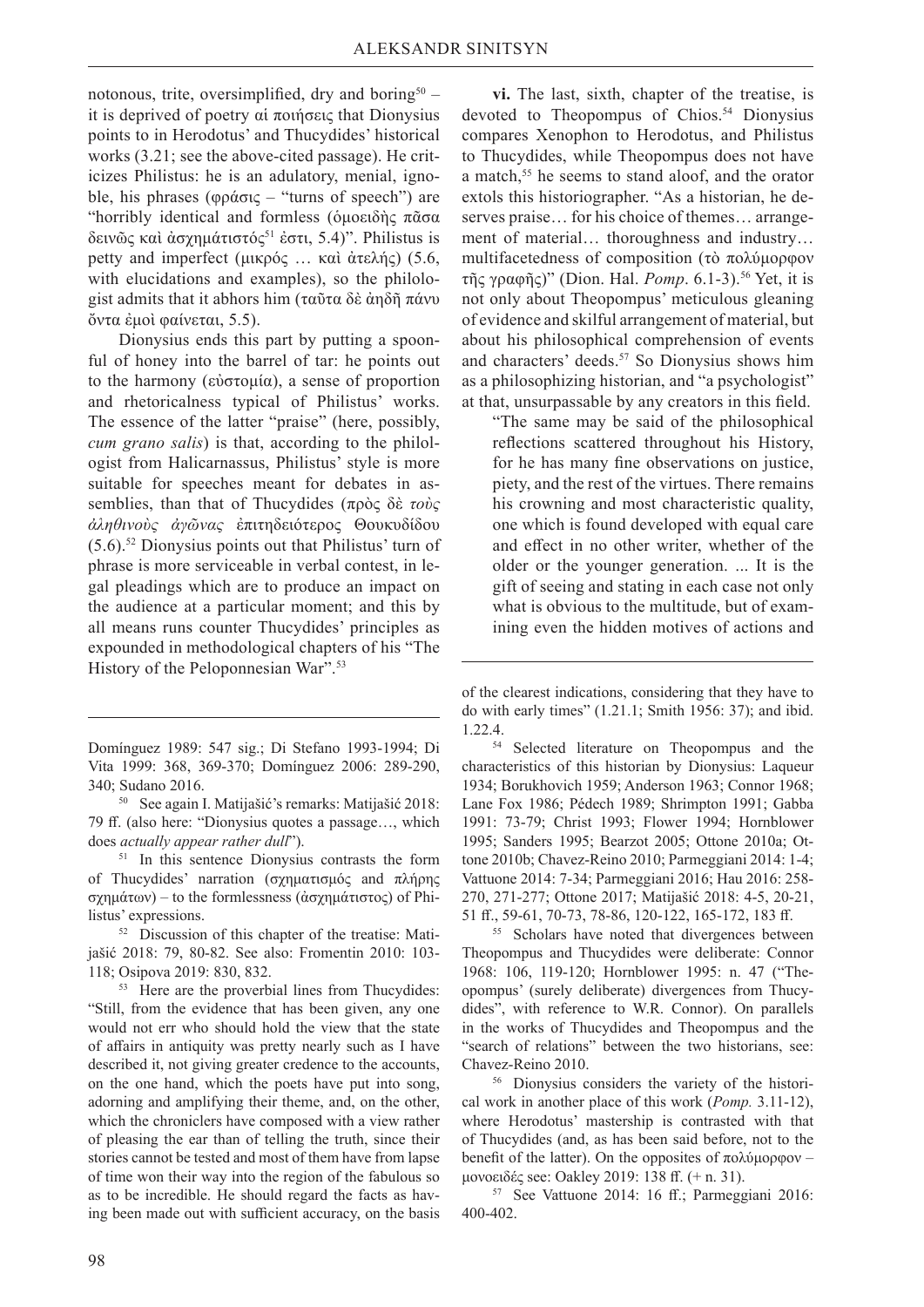actors and the feelings of the soul (things not easily discerned by the crowd), and of laying bare all the mysteries of seeming virtue and undiscovered vice" (*Pomp.* 6.6-7).<sup>58</sup>

Speaking about the ingenuity of Theopompus, Dionysius compares the historian to the "most brilliant" Athenian orators.<sup>59</sup> "As to the style, he is close to that of Isocrates" $(6.9)$ , though "he differs" from Isocrates in keenness and stringency" (ibid.), while "never being inferior to Demosthenes' power" (6.10). As was already noted, according to the 'scale' of Dionysius, Plato is below Demosthenes in grand style (2.8), Demosthenes emulates Thucydides (3.20), and Plato is influenced by Thucydides and Gorgias.

Having marked out many virtues of the historian of Chios, Dionysius criticizes him reservedly for inappropriate insertions (παρεμβολαί), which, as often as not, Theopompus makes out of place and out of time, moreover, many of them seem to him naïve, funny and childish (πολύ δέ *τὸ παιδιῶδες* ἐμφαίνουσαι, 6.11).61 Examples of such insertions-'paidiodes' are found at the end of the book: Silenus in Macedonia and a sea monster attacking a ship; Theopompus is said to have had a lot of other nonsense stories of the same kind (ibid. 11).<sup>62</sup> Although Dionysius admits that Theopompus' works contain many amazing and strange things (θαυμαστὸν ἢ παράδοξον, 6.4),<sup>63</sup> but the historian of Chios incorporates all these elements – peculiar anecdotes – not for the sake of entertainment but for practical use.

- 61   Cf. Cic. *De leg*. 1.1.5.
- 62   Matijašić 2018: 81.

63   As to the substantiation in Dion. Hal. *Pomp*. 6.4 of the significance of including into the historical work of episodes of θαυμαστόν and παράδοξον and of the experience of historical narration of Dionysius of Halicarnassus himself in the "Roman Antiquities", I will refer to Stephen Oakley's notes: "In the *Ant. Rom*. Dionysius is in fact relatively restrained in his reporting of the marvelous, coupling these words or their cognates to describe events or people at *Ant. Rom*. 3.13.3, 21.1, 22.10, 47.4; 4.2.3; 5.8.6; 6.13.4" (Oakley 2019: 137, n. 15).

#### 4. On συγγραφεῖς in *Pomp*. 6.11

Dionysius of Halicarnassus ends his treatise on the rhetorical mastery of Ancient Greek writers with pointing out the importance of his analysis and comparison:

οὗτοι παραληφθέντες *οἱ συγγραφεῖς* ἀρκέσουσι τοῖς ἀσκοῦσι τὸν πολιτικὸν λόγον ἀφορμὰς ἐπιτηδείους παραδειγμάτων παρασχεῖν εἰς ἅπασαν ἰδέαν (*Pomp*. 6.11).

"Thus, the study of the chosen *syngraphers* will constitute the necessary basis for those mastering political eloquence and give examples of all types of style".

Olga V. Smyka in her Russian version renders οἱ συγγραφεῖς in this passage as "writers"; it seems that here Dionysius means not only historiographers, but also philosophers and orators, that is, all those Greek authors examined in this treatise. But the main part of Dionysius' "The Letter to Pompeius" (Chapters 3-6, which constitute 2/3 of the work) is devoted to the comparison of historians. The orator of Halicarnassus uses the words συγγραφή (meaning "prosaic thesis; historical work, chronicle, history") and συγγραφεύς ("the author of a prosaic work, writer; chronicler; historian") to refer to the Greek historiographers.<sup>64</sup>

In Dion. Hal. *Pomp.* these words occur 10 (+1) times: on 5 occasions in Chapter 3 devoted to Herodotus and Thucydides, the rest  $5 (+1)$ are found in the last chapter (6) on Theopompus of Chios.<sup>65</sup> Here are excerpts from the text which contain words the base morpheme συγγραφ-:

3.7: "…but from *those syngraphers* before him (Herodotus – *A. S*.) Hellanicus and Charon (ἀλλὰ τῶν πρὸ *αὐτοῦ συγγραφέων* γενομένων Ἑλλανίκου

<sup>58</sup>Roberts 1901: 123, 125.

<sup>59</sup>Flower 1994: 52-57.

<sup>60</sup>On Isocrates and Hellenic historiography: Marincola 2014; Matijašić 2018: 82-83, 120-121, 128- 135, 145-146, *et al*. (on the rhetorical works of Dionysius of Halicarnassus); Viidebaum 2021 (with vast bibliography).

<sup>64</sup>See dictionaries: LSJ: 1661; Pape 1908: 962, 963; Dvoretsky 1958: 1518; Diggle et al. 2021: 1297.

<sup>65</sup>Germaine Aujac added an elucidation to the word συγγραφεύς: "historien (souvent couplé avec orateur… et philosophe); prosateur (opposé à poète…); auteur (de manuel didactique…)" (Aujac 2002b: 272-273, for the foregoing meanings of the word here are passages from Dionysius' works as they are rendered in "Les Belles Lettres" publication of the orator; and further comes an elucidation of the word συγγραφή: "oeuvre historique (de Théopompe)" (Aujac 2002b: 273, with references to two places in the sixth chapter of "The Letter to Pompeius"). See also in "The Three Literary Letters" by W.R. Roberts *ad vocem* συγγραφεύς: "*Historian*. Dionysius uses in the same sense ἀνὴρ ἱστορικός (*ad Pomp*. 110.4, 110.24) (with the indication of places in your book – *A. S*.) and λογογράφοι ('chronicles', or perhaps rather 'prose writers', *de Comp*. c. 16)" (Roberts 1901: 205).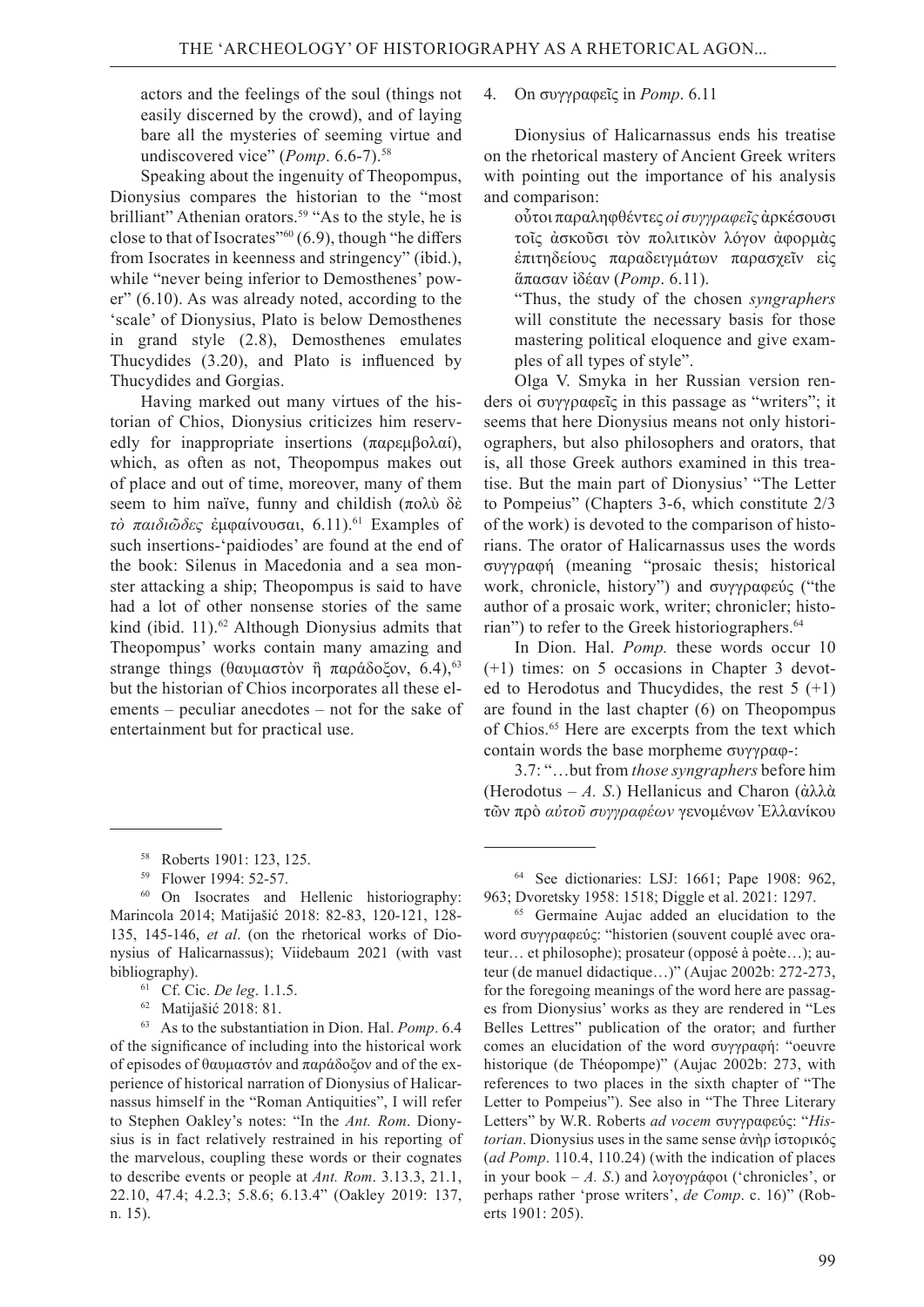τε καὶ Χάρωνος), published their works on the same topic":<sup>66</sup>

3.15: "As to the content, I will mention yet another quality that ... we wish to find in all historical works (ἐν ἀπάσαις ἱστορίαις), – it is the attitude of *the syngrapher* (*τοῦ συγγραφέως* διάθεσιν) to the events they recount": 67

3.18а: "*The syngraphers* regarding this virtue are divided: for Thucydides…, while Herodotus… (Διήρηνται την άρετην ταύτην *οί συγγραφεΐς* · Θουκυδίδης μὲν γὰρ…, Ἡρόδοτος δέ…)";

3.18b: "in these (αἱ ἀρεταί / virtues – *A. S*.) *the syngraphers* are equal (ἴσοι κἀν ταύταις *oἱ συγγραφεῖς*)";68

3.21: "I may have said enough about *the syngraphers* (ἀπόχρη ταῦτα εἰρῆσθαι περὶ τούτων *τῶν συγγραφέων*), about whom much can be said, but this is on another occasion";<sup>69</sup>

6.2: κατὰ τὴν συγγραφήν (Dionysius uses the word συγγραφή to denote the work by Theopompus, the historian of Chios, to whom the sixth chapter of the treatise is devoted);

 $6.3:$  διὰ τὴν συγγραφήν;<sup>70</sup>

6.6a: "Indeed, all these [qualities] of *the syngrapher* (that is, the foregoing virtues of the historian Theopompus – *A. S*.) deserve imitation (πάντα δὲ ταῦτα ζηλωτὰ *τοῦ συγγραφέως*)";

6.6b\*: "philosophizing71 in the entire *syngraphe* on justice and devotion, and other virtues (φιλοσοφεῖ παρ᾿ ὅλην *τὴν* <*συγγραφήν* περὶ>72

68   Both passages from § 18 speak about the juxtaposition of the historians Herodotus and Thucydides.

69   Dion. Hal. *Pomp*. 3.21 also refers to Herodotus and Thucydides – the main characters of the third chapter of "The Letter to Pompeius". This paragraph completes the first section on historiographers. Dionysius gave a detailed analysis of Thucydides' works in the treatise "On Thucydides", where he also used the comparison of Athenian author with Herodotus.

70   Again, when characterizing the principles of Theopompus' historiography, he speaks about his histor-

ical work. 71   Dionysius of Halicarnassus often uses the verb "philosophize" (φιλοσοφέω) to mean "be engaged in

research". 72   Here the word συγγραφή in *acc. sing*. And the preposition περί are another insertion; see, for example, the edition by "Bibliotheca Teubneriana" of rhetorical

δικαιοσύνης καὶ εὐσεβείας καὶ τῶν ἄλλων  $\dot{\alpha}$ ρετῶν)...":<sup>73</sup>

6.7: παρ᾿ οὐδενὶ *τῶν ἄλλων συγγραφέων*… οὔτε τῶν πρεσβυτέρων οὔτε τῶν νεωτέρων. Under discussion is a special quality of Theopompus' works, which is not so pronounced in works of "any other *syngraphers* … either those older or younger" as it is in the works by the historian from Chios. In this case, as well as in the two passages of the previous, sixth, chapter, the matter in question is not about *writers in general*, but of the *authors of historical works*.

6.11: "*These syngraphers* (singled out for consideration in this treatise  $- A$ . S.) are ample for our needs (*οὗτοι* παραληφθέντες *οἱ συγγραφεῖς*  ἀρκέσουσι)…".74

It should be noted that the words συγγραφεύς and συγγραφή are missing from the middle part of the treatise, neither are they in Chapter 4 where the author juxtaposes Xenophon with Herodotus, nor in Chapter 5 which speaks about Philistus, who is compared with Thucydides.

In "The Letter to Pompeius", Dionysius uses words with the root ἱστορ- more often than with the other "historiographical" meaning. Different forms of the word – ἱστορία, ἱστορικός, ἱστορέω, ἱστοριογράφος75 – occur in this treatise 17 times.76 Again, the use of words beginning with ἱστορoccur only in the part that compares the works of Herodotus and Thucydides (Ch. 3), and in the last chapter of Theopompus  $(6)$ .<sup>77</sup> In the chapters devoted to the historians Xenophon and Philistus, the words meaning "historiography" (practically) never happen. Only once is it said that Xenophon "chose noble and grand themes for his *historical works* (τὰς ὑποθέσεις *τῶν ἱστοριῶν* ἐξελέξατο καλὰς καὶ μεγαλοπρεπεῖς)" (4.1).

works of Dionysius, prepared by Hermann Usener (Usener, Radermacher 1929: 246, *ad loc*.); in a different way in the comment to this passage in an old edition of another German philologist Friedrich Sylburg: παρ᾿ ὅλην *τὴν ἱστορίαν* (Sylburgius 1586: 132, n. 28, *ad loc*.); cf. G. Aujac and her references to H.C. Usener and

<sup>F</sup>. Sylburg (Aujac 2002b: 98, n. *ad loc*.). 73   The matter in question is additional virtues of the historical work by Theopompus.

74   This sentence in translation by W.R. Roberts occurs in full at the beginning of the section.

76   Without the passage *Pomp*. 6.6, F. Sylburg referred to (see above, n. 72).

77   Except in *Pomp*. 1.8 and twice in chapter 4

<sup>66</sup>See Alganza Roldán 2015: 6, 17, 18 and page 23 has a table (though the reference to the passage is not accurate: Dion. Hal. *Pomp*. 3.6 – *sic*!).

<sup>67</sup>Here Dionysius compares the attitudes of Herodotus and Thucydides to what the historian recount in their works: Ἡ μὲν Ἡροδότου διάθεσιν… Ἡ δὲ Θουκυδίδ ου διάθεσιν… (*Pomp*. 3.15)

<sup>75</sup>Dion. Hal. *Pomp*. 3.1 has one reference to ἱστοριογράφοι ("historiographers").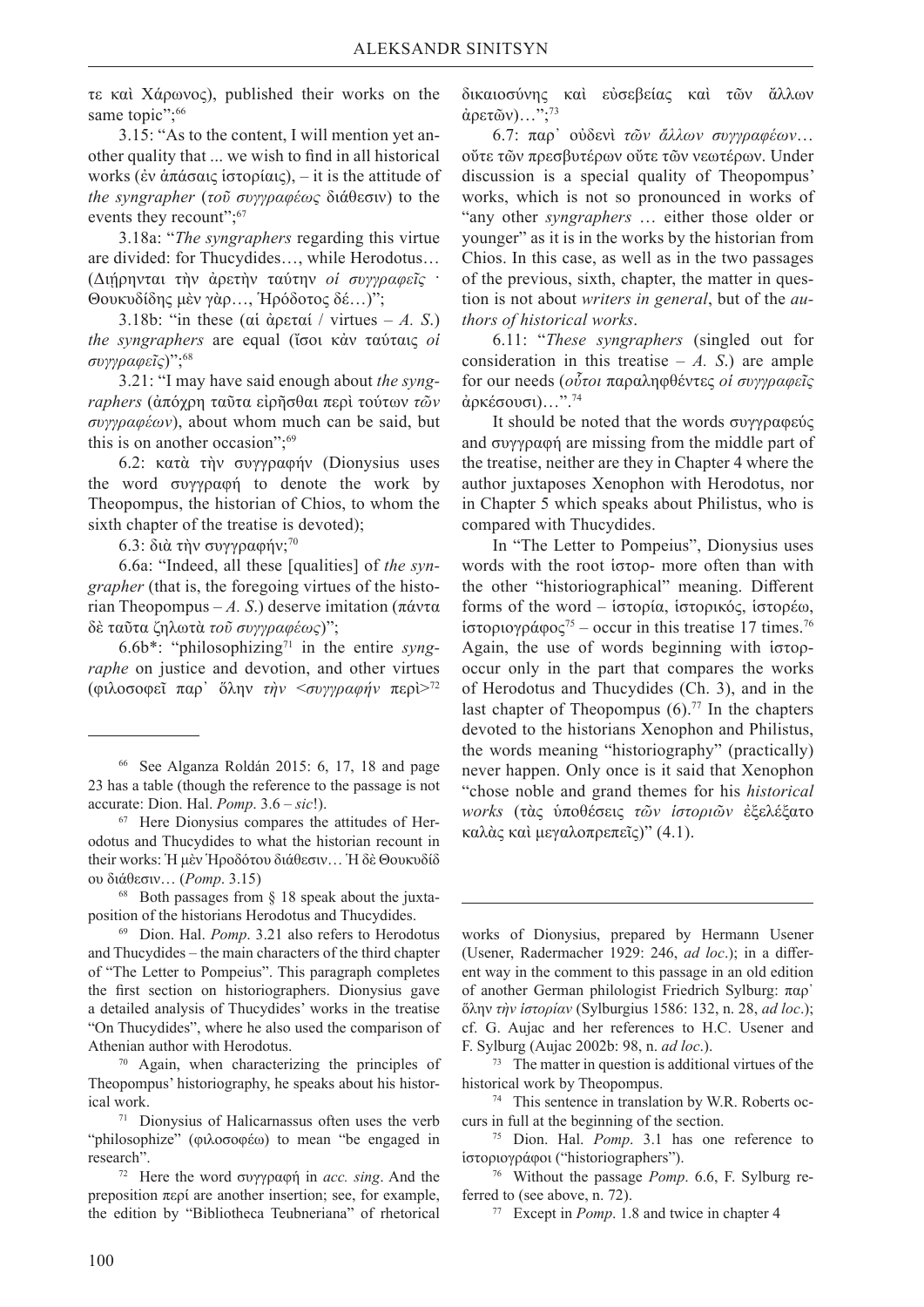Dionysius regards Xenophon as an imitator of Herodotus (see above), but never does he call either Xenophon or Philistus a "syngrapher" (even if the latter can be classed among best-of-the-rest historians, which cannot be said of the former). Both the historiographers follow the pair of "fathers" of historical prose – Herodotus and Thucydides – and precede the *great syngrapher*, the title the orator of Halicarnassus conferred on Theopompus.

The paradox is proverbial: the historian Thucydides, who is regarded as the founder of ancient (and not only) historical science, in his historical work never uses either the word ἱστορία or any cognate words. Contrary, as it happens, to Herodotus, in whose works "historiographic" the lexis frequently occurs. "A Lexicon to Herodotus" by J.E. Powell features 22 occasions when different forms of the word are used.78 His younger contemporary, Thucydides, uses specifically the *syngraphic* (*xyngraphic*) vocabulary. In "The History of the Peloponnesian war" there are over 20 occasions of the words with the base morpheme ξυγγραφ-. I will refer to the "Lexicon Thucydideum", compiled by Élie Ami *Bétant*; the Swiss philologist points out 16 occasions of the use of different forms of the verb ξυγγράφειν ("conscribere"), two passages with ξυγγραφεύς ("scribendis legibus") and two more – with ξυγγραφή meaning "scriptura" and "historia".<sup>79</sup> Thucydides in 1.97.2 speaks about the *history* of Attica written by Hellanicus (ἐν τῇ Ἀττικῇ ξυγγραφῇ Ἑλλάνικος). Herodotus "is second" to his younger fellow historian in the number of words drawn from the "syngraphic" vocabulary. The "father of history" uses the verb συγγράφω in 6 different forms in the meaning of "record in writing", and συγγραφή occurs in "History" only once, in Hdt. 1.93.1.80

The form of the verb ξυγγράφω occurs in the "introduction" to the work, literally, in the first line, where the historian speaks about himself and his work (Thuc. 1.1). Thucydides' ξυνέγραψε τὸν πόλεμον can be rendered as "recorded the history of war in writing". So the publishers of the work by the Athenian historian sometimes put the noun ξυγγραφή in the title: ΘΟΥΚΥΔΙΔΟΥ ΞΥΓΓΡΑΦΗ ("History" by Thucydides).

Thucydides, a syngrapher *par excellence*, was very popular among orators and historians of the

1st century BC. A lot of reviews written by Greek and Roman authors have survived, including that by Dionysius of Halicarnassus. I will refer to the work by Luciano Canfora, which contains ample material on Thucydides in Ancient Rome,<sup>81</sup> with vast bibliography on the topic; as well as the article in the recent collection of papers on the reception of Thucydides.<sup>82</sup>

Judgments on Thucydides can be found in Dionysius' works "On Demosthenes" (1, 2, 4, 6, 9, 10, 15, 39), "On Lysias" (2, 3, 4), "On Literary Composition"  $(4, 7, 10, 18, 22)$  and others.<sup>83</sup> Comments made by the orator on the mastery of the Athenian historian are often lofty. Nonetheless, Dionysius takes pride of place among Thucydides' ancient critics. As H. Sonnabend noted, "An der Spitze der Skeptiker stand der griechische Rhetor und Historiker Dionysios von Halikarnassos…"84 C.C. de Jonge in "Dionysius of Halicarnassus on Thucydides"85 explains the inception of this "unduly harsh judgment" passed by Dionysius on Thucydides, considering the critical attitude of the scholar of Halicarnassus toward historiography (and literature on the whole) and the principle governing accounts of history, as well as making allowances for the specifics of the then Roman audience of the 1st century BC Dionysius aimed at. The treatise under review is full of critical remarks aimed at the Athenian historian, the third chapter of which is specifically devoted to the comparison of works by Herodotus and Thucydides, and, as already was noted, almost in all cases not to the benefit of the latter.

The orator sums up his deliberations in the sentence from the finale of "The Letter to Pompeius" (6.11) which is cited at the beginning of the paragraph. This sentence begins with οὗτοι, the masculine demonstrative pronoun in the plural, which relates to οἱ συγγραφεῖς and points to the writers

<sup>78</sup>Powell 1960: 174, *s.v*. ἱστορέω (17) + ibid., *s.v*. ἱστορίη (5), meaning "enquiry; results of enquiry".

<sup>79</sup>Bétant 1847: 177-178.

<sup>80</sup>See Powell 1960: 340, *s.v*. συγγραφή ("recording").

<sup>81</sup>Canfora 2006.

<sup>82</sup>Fromentin, Gotteland 2015, 14, 16-18, 19. On the prominence and authority of the Athenian historian, see Simon Hornblower: Hornblower 1995. See also: Wiater 2011; Iglesias-Zoido 2012; Kennedy 2018b, 608 ff., containing a survey of the Roman and Byzantine historiography on Thucydides (p. 608, n. 5 and 609, n.  $6$ citing important literature).

<sup>83</sup>See the survey in the introduction by G. Aujac to volume 4 of "Opuscules rhétoriques" by Dionysius of Halicarnassus (Aujac 2002a: 18-33).

<sup>84</sup>Sonnabend 2004: 83, with a reference to G. Wille's work "Zu Stil und Metode des Thukydides" (Wille 1968); cf. Sonnabend 2004: 105.

<sup>85</sup>de Jonge 2017.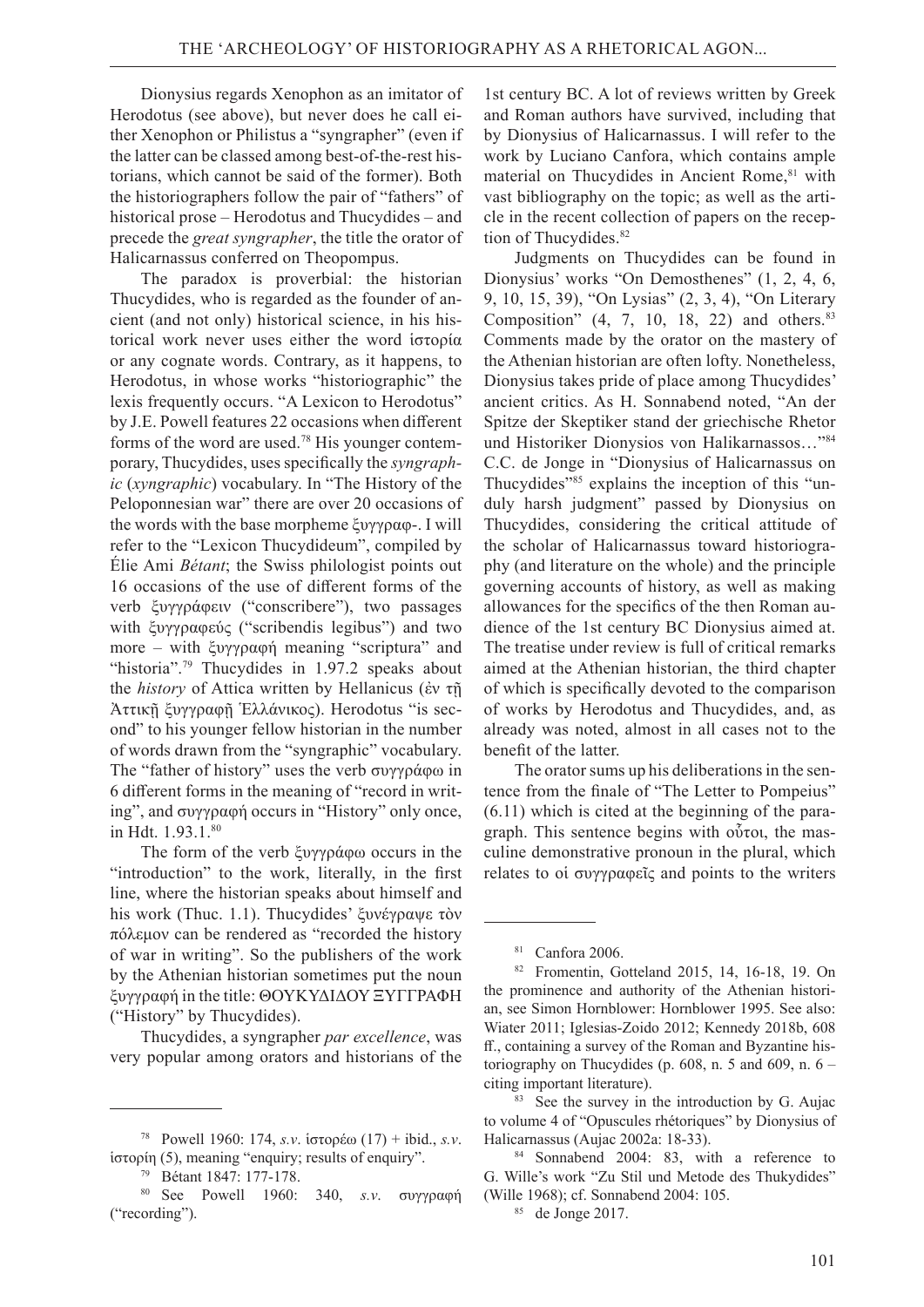spoken of in the text, namely, to the *history*-writers whom Dionysius deemed exemplary authors. Here acolytes of Clio, first and foremost, Herodotus, Thucydides, and Theopompus, are referred to as "syngraphers". Yet συγγραφεῖς also refers to the earlier historiographers – Hellanicus and Charon, and Dionysius also uses this word to describe all Hellenic historians (6.7). The word συγγραφή in its main sense of "historical work" occurs three times in the entire corpus of Dionysius' rhetoric writings, and all the three are found in "The Letter to Pompeius", where it is used only to refer to the works of Theopompus of Chios (6.2, 3 and 6b).

O.V. Smyka in her translation of *The Letter to Pompeius* into Russian always (except 3.21) renders the words συγγραφεύς / συγγραφεΐς, συγγραφή as "author", "writer" or "writers", "works" though Dionysius means historical writings and history-writers on all occasions in the treatise. Here are several examples of translations of the passage *Pomp*. 6.11. Thus, in the old French edition of the rhetorical works of Dionysius of Halicarnassus, the beginning of the last sentence of "The Letter" goes like this: "Tels sont *les historiens*…";86 the English version of W.R. Roberts: "The study of these *historians*…";87 the French edition "Les Belles Lettres": "Les historiens ici présentés...";<sup>88</sup> another English translation published in the classical series Loeb Classical Library": "The comparison of these *historians*…".89 As we see, all the adduced versions the word συγγραφεῖς used by Dionysius are rendered as "historians" ("les historiens", "historians"), that is, writers whose works Dionysius analyses in chapters 3-6 of his *Pomp*.

I will note that in "Les Belles Lettres" collection of Dionysius' "Opuscules rhétoriques", the editor G. Aujac always renders συγγραφεύς, συγγραφεῖς, συγγραφή in this treatise as "historian(s)", "history", "historical" ("*historien*, *historiens*, *histoire*, *historique*"). Aujac provides an explanation to the word συγγραφεύς: "historien (souvent couplé avec orateur… et philosophe); prosateur (opposé à poète…); auteur (de manuel didactique…)".90

In the rhetorical works of Dionysius apart from "The Letter to Pompeius", the word συγγραφεῖς is repeatedly attended by ποιηταί, and, as the context shows, in this combination syngraphers-historians are contrasted with poets.91 I will point to several places in which this pair occurs:

*Thuc*. 1.1: ποιητάς τε καὶ συγγραφεῖς;

*De Dem*. *dict*. 37.3: ποιητῶν τε καὶ συγγραφέων;

*De comp. verb*. 3.6: ποιητῶν μὲν…, συγγραφέων δὲ…;

– 9.1: ποιοῦσι ποιηταί τε καὶ συγγραφεῖς;

- 15.13: οἱ χαριέστατοι ποιητῶν τε καὶ συγγραφέων;
- 22.10: ποιητῶν μὲν…, συγγραφέων δὲ…

Let me direct attention to two illustrative examples in the treatise "On Literary Composition": 3.6 and 22.10. The first one singles out the poet and the syngrapher as exemplary writers, which "determines a clear understanding of the others [poets and syngraphers]":

λαμβανέσθω δὲ *ποιητῶν* μὲν Ὅμηρος, *συγγραφέων* δὲ Ἡρόδοτος.

"Let us choose Homer out of *poets*, and Herodotus out of *history-writers*".

A similar construction of juxtaposing the words of interest to us occurs in Chapter 22, when Dionysius chooses τῶν ἐπιφανεστάτων ἀνδρῶν to discuss the two others – a poet and a *syngrapher*:

*ποιητῶν* μὲν οὖν Πίνδαρος ἀρκέσει παραληφθείς, *συγγραφέων* δὲ Θουκυδίδης. "Out of *poets*, Pindar will suffice, of *history- -writers*, Thucydides".

Thus, in both cases, the great poets of Antiquity, Homer and Pindar, are contrasted with the great Hellenic historians (συγγραφεῖς) of the 5th century BC, Herodotus and Thucydides.

Dionysius begins his work "On Thucydides" (1.1 and 3) with the same juxtaposition:

"My earlier publications 'On imitation' (περὶ τῆς μιμήσεως) … have already discussed the *poets* and *syngraphers* (ποιητάς τε καὶ συγγραφεῖς) who are most prized. <…> While discussing *syngraphers* (τῶν συγγραφέων), I stated my views on Thucydides, though briefly and basically".

In both cases (they are italicized in the given citation) I.P. Rushkin translates the word συγγραφεῖς used by the orator as "historians", and what is more, the citation also has the syngrapher-historian,

<sup>86</sup>Gros 1826: 135.

<sup>87</sup>Roberts 1901: 127.

<sup>88</sup>Aujac 2002b: 99.

<sup>89</sup>Usher 1985: 399.

<sup>90</sup>Aujac 2002b: 272-273. The adduced meanings of the word are such that appear in the passages from Dionysius' works in "Les Belles Lettres" edition. And then comes an explanation of the word συγγραφή: "oeuvre historique (de Théopompe)" (Aujac 2002b: 273), with references to the two places in the sixth chapter of the treatise.

<sup>91</sup>Cf. Roberts 1901: 205: "συγγραφεύς is also used by Dionysius … of a prose writers, as distinguished from ποιητής".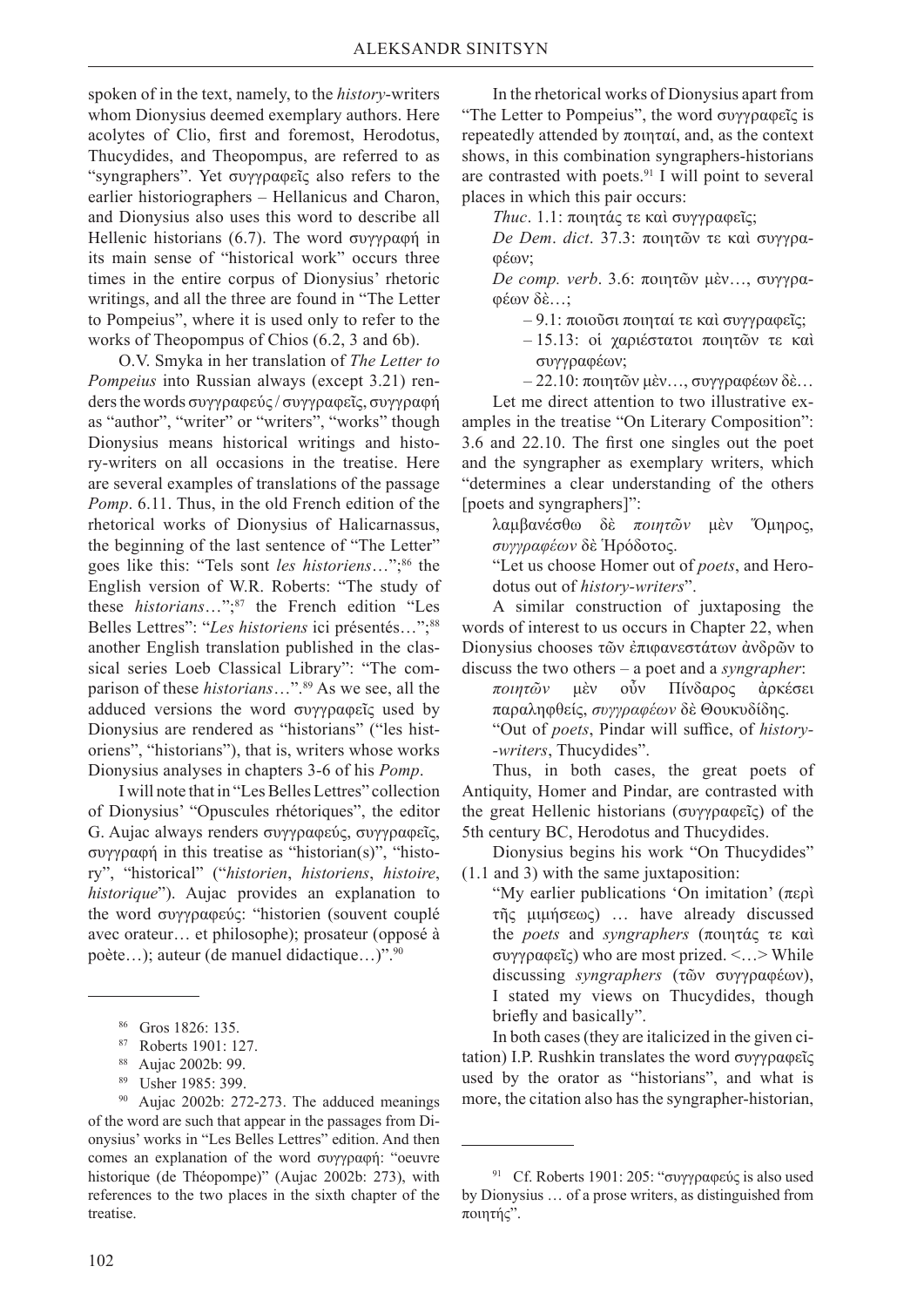Thucydides, whom Dionysius devoted this study to. See, however, in the new French translation of the "introduction": "les poètes et les *prosateurs*",92 also on the second occasion (*Thuc*. 1.3): "au chapitre des *prosateurs*";93 compare, in *Lexique general*  to the corpus of Dionysius' works compiled by G. Aujac:94 "prosateurs (opposé à poète)", with reference to Dion. Hal. *Thuc*. 1.1 and other passages where Dionysius uses this word in the meaning of "prose writer". The first sentence of the treatise "On Thucydides" S. Usher renders in English as: "*poets* and *prose writers*";<sup>95</sup> compare also in Latin as translated by I.I. Reiske, $96$  and in English by W.K. Pritchett ("writers of poetry and prose").<sup>97</sup>

In the treatise "On Literary Composition", poets are paired up with logographers, thereby clearly distinct. In contemporary ancient studies, the *locus \*communis* started to call the Pre-Herodotean Ionic history-writers (those who worked before or at the same time as Herodotus) "logographers". This notion has caught on and got established in our scholarship, but, in fairness, it is nothing but an historiographic construct stemming from the German classicists of the 19th century, which has nothing to do with the phenomenon it defines, that is, with the works of the "forefathers of history". Dion. Hal. *De comp. verb*. 16.1 says:

"Striving to visualize their object, poets and *prose-writers* (οἱ ποιηταί καὶ *λογογράφοι*) themselves coin appropriate and vivid words, as I already said, or they borrow the most representational words composed by previous writers  $\leq$ ... $>$ "

It is here that the word λογογράφοι occurs only once in the whole corpus of rhetoric works by Dionysius of Halicarnassus. This part of the treatise dwells on pleasant and eloquent speech, on melody and rhythm of poetic works, gives citations from "Iliad" and "Odyssey" by Homer, references to "Cratylus" by Plato and Theophrastus, the philosopher in the Peripatetic school (chapters 15-17), and then the orator proceeds to discuss the rhythm of the works of Thucydides, Plato, Demosthenes and other writers (ch. 18). In the excerpt cited, the word λογογράφοι does not mean particularly

96   Reiske 1777: 810.

the "forefathers of history" (whom Dionysius himself calls [ἀρχαῖοι] συγγραφεῖς or ἱστορικοί), but all writers of prose (cf. in the English version of this place: "The poets and prose-writers...").<sup>98</sup>

In places where Dionysius speaks about writers of prose and not poets, juxtaposing, for example, orators with syngraphers, the latter are supposed to be history-writers (in fact, in the last two cases, the context does not allow for asserting this expressly). Thus, in the work "On the ancient orators", Dionysius claims that he is determined to examine the works of "the most outstanding of the ancient *orators* and *syngraphers* (ἀξιολογώτατοι τῶν ἀρχαίων *ῥητόρων* τε καὶ *συγγραφέων*)" (*De ant. orat*. 4). Such distinction between prose-authors also occurs at the beginning of "The Second Letter to Ammaeus", where the scholar deliberates about Thucydides, and where syngraphers are separated from orators:

"I thought I had sufficiently indicated the characteristics of Thucydides when describing the most important and remarkable of those peculiarities which seemed to me to distinguish him from all previous *orators* and *historians*" (τῶν πρὸ αὐτοῦ *ῥητόρων* τε καὶ *συγγραφέων*)" (Dion. Hal. *Amm. II*. 1.1).99

Considering the context, the word συγγραφεῖς means not "writers" in general, but particularly *history*-writers, who stand apart from orators; the latter are, surely, writers, but working in a different genre of literature. Cf., for example, the translation of this passage done by G. Aujac: "des orateurs et des historiens";<sup>100</sup> but differently by I.I. Reiske: "oratoribus et *scriptoribus*".<sup>101</sup> In this "Letter to Ammaeus" Thucydides is frequently referred to as a "syngrapher".

Coming back from "The Second Letter to Ammaeus" to the main subject under discussion – "The Letter to Pompeius", I will note that in this treatise the words συγγραφεύς, ἱστορικός and ἱστοριογράφος are synonymous and interchangeable. It seems that Dionysius sometimes 'alternates' συγγραφεύς and ἱστορικός to avoid repetitions, when he uses words having similar "historiographic" meanings one after another.<sup>102</sup>

<sup>92</sup>Aujac 2002a: 43. 93   Aujac 2002a: 43. 94   Aujac 2002b: 273, *ad loc*. 95   Usher 1974: 463.

<sup>97</sup>Pritchett 1975: 1. But see W.K. Pritchett's commentary on this passage: "The word συγγραφεύς, here used for a prose-writer, sometimes means 'historian' in Dionysius" (Pritchett 1975: 47, n. 4).

<sup>98</sup>Roberts 1910: 159. Cf. Roberts 1901: 205: συγγραφεύς – "historian" (see the quote above, n. 65). 99   Roberts 1910: 131.

<sup>100</sup>Aujac 2002a: 129. 101   Reiske 1777: 788.

<sup>102</sup>As, for example, is the case in *Pomp*. 3.15: ἐν ἁπάσαις *ἱστορίαις* ζητοῦμεν, τὴν αὐτοῦ τοῦ *συγγραφέως* διάθεσιν, κτλ.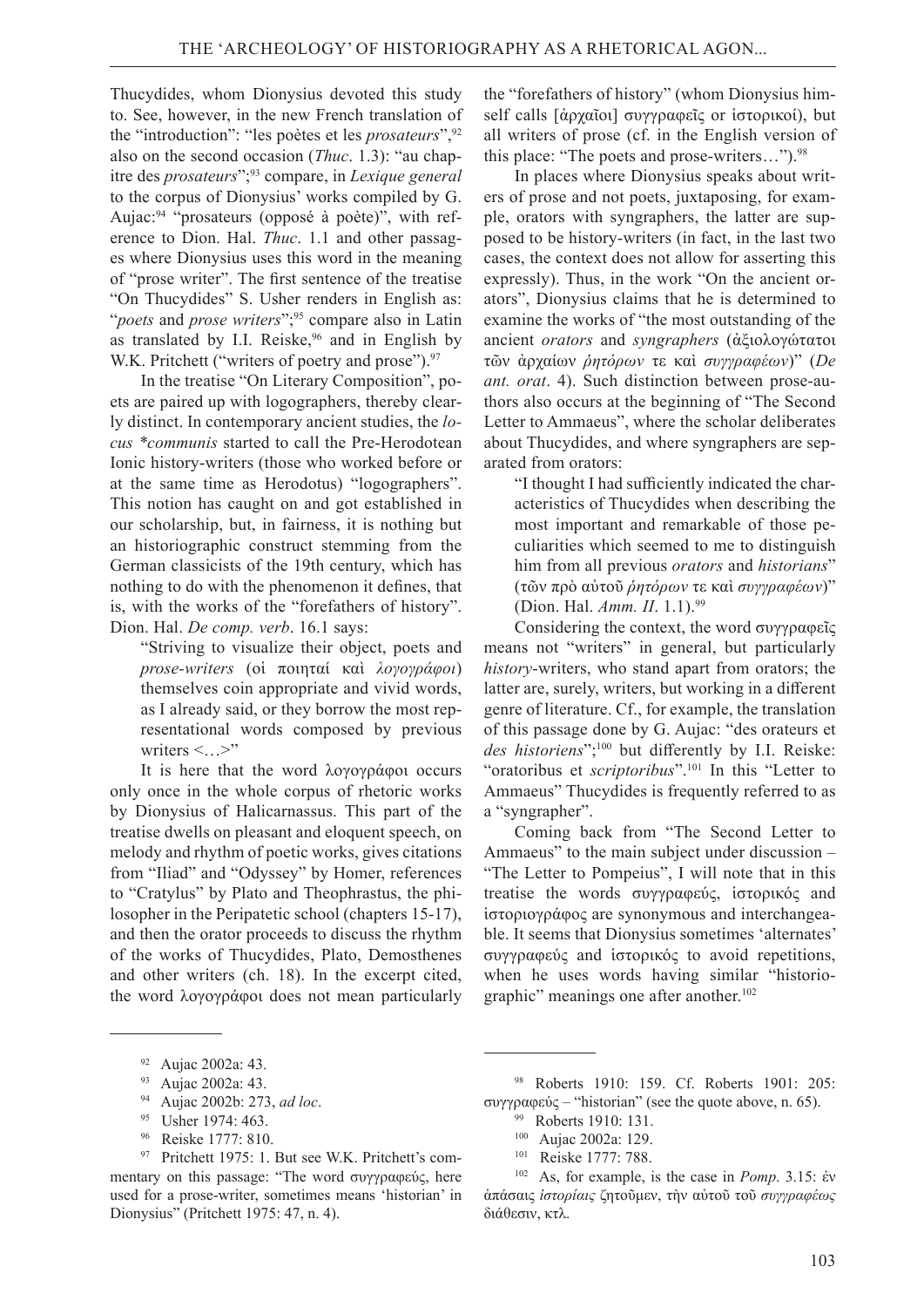### 5. A remark on the historiographical "archaeology" in Dionysius' treatise

At the beginning of *Pomp*. 3, setting about analysing the works of historians, the philologist from Halicarnassus mentions his three studies of imitation (περὶ μιμήσεως); the second one devoted to the analysis of "which poets, philosophers, *historiographers* and orators should be imitated (περὶ τοῦ τίνας ἄνδρας μιμεῖσθαι δεῖ ποιητάς τε καὶ φιλοσόφους, *ἱστοριογράφους* <τε> καὶ ῥήτορας)". Poets (ποιηταί) are treated en masse here, while authors of prose works are divided in accordance with literary genres: philosophic, historical and rhetorical.

The treatise does not dwell on poets, only twice does it mention Homer: also this epic poet appears in the context of Plato and Herodotus;<sup>103</sup> and the orator, in support of the authoritative assertion made by the ancient poet when he criticizes Thucydides for his superabundance which "drives the reader to exhaustion", adduces the well-known quotation from Pindar (Dion. Hal. *Pomp*. 3.12 = Pind. *Nem*. 7.52). In the second chapter, Dionysius criticizes Plato for "poetic frillings", inappropriate in prose works, yet, in another place (Pomp. 3.21), he points out that he regards Herodotus' and Thucydides' works as "poetical" (ποιήσεις) (see the above quotation).

This theoretical work presents a detailed analysis of works of the best historians of the  $5<sup>th</sup>$ and  $4<sup>th</sup>$  centuries BC – "persons worthy of imitating (τοὺς ἄνδρας εἰς μίμησιν ἐπιτηδειοτάτους)": Herodotus, Thucydides, Xenophon, Philistus and Theopompus (ibid.). According to the critic, they were the first and the last great historiographers of the past. Dionysius holds that the decline in literature started in the  $4<sup>th</sup>$  century BC, after Alexander the Great. So the time of exemplary style is confined to the classic age when there were true masters.104 The note of the time of Alexander, whose deeds had become the dividing line between epochs (and, in a broad sense, political and cultural senses, and in rhetoric and literature, in particular), occurs at the beginning of Dionysius' treatise

"On Ancient Orators".105 In "The Letter to Pompeius", the critic does not mention this divide, but even here he contemplates only classic writers.

In another treatise, Dionysius describes the history of Hellenic literature as stages in the regression of style: he distinguishes ancient writers (ἀρχαίοι), later (μεταγεστέροι) and the latest (χρόνῳ ὕστερον) men of letters (*De comp. verb*. 4.29-31). Here the scholar of Halicarnassus names still later historians who worked after the end of the 4th century BC, largely those of the 3rd–2nd centuries BC: Phylarchus, Duris, Polybius, Psaon, Demetrius of Callatium, Hieronymus, Antilochus, Heraclidus, Hegesias of Magnesia and "a host of others" (ἄλλους μυρίους).106 But Dionysius' sentence is harsh: it takes a great effort even to read the works by Hellenistic authors up to the end, and all of them are unworthy of imitating owing to their disgraceful style.<sup>107</sup>

Thus, by analysing the historical works ἄνδρες ἐπιτηδειοτάτοι created three to four centuries before his time in "The Letters to Pompeius", Dionysius seems to be making a peculiar experiment in theoretical "archaeology".<sup>108</sup> He analyses not only historical works, but also a wide range of texts written by philosophers and orators, since the treatise discusses issues of style of the classic authors (predominantly, the Attic ones), and Chapters 1 and 2 of "The Letter to Pompeius" can be called "Platonian".

105   Dion. Hal. *De ant. orat*. 1. On periodization by Dionysius of classical early historiography: Alganza Roldán 2015: 7, 9, 18. See article by C.C. de Jonge "The Attic Muse and the Asian Harlot" (2014); сf. de Jonge, Hunter 2019: 5 ("The Attic Muse, which had been driven away by an Asian harlot after the death of Alexander the Great…"), 19, 20. See Sobolevsky 1960: 158-160 (here p. 158: "But 'the Attic Muse' went silent, as Dionysius says, after the death of Alexander the Macedonian (323 BC), to be more exact, with the deaths of Demosthenes and Hyperides (322 ВС), that is, 300 years before Dionysius"); Osipova 2009: 462 ff.; Yunis 2019: 87: "…into an epochal narrative of original glory (classical Athens), descent into depravity and chaos (Hellenistic Asianism following Alexander's death)…" On the discussion on Classicism, Atticism, and Asianism: Gelzer 1979; additionally: Hidber 1996; Reid 1996; de Jonge 2008; Wiater 2011; Wiater 2018; de Jonge, Hunter 2019: 18-21 (with literature review); Yunis 2019; de Jonge 2019.

106   Dion. Hal. *De comp. verb*. 4.30. Dionysius here is hyperbolizing: "*A day would not be enough* for me to name all the historians (later historians who are inferior

<sup>103</sup>Dion. Hal. *Pomp*. 1.13, where the Athenian historian is called a critic of Homer, and 3.11, where the "father of history" is called an imitator of the Poet, the "fore-historian".

<sup>104</sup>Russell 2012, 460: "He (Dionysius of Halicarnassus  $-A$ . S.) doubtless thought of it as exemplifying his literary teaching, which was directed towards restoring Classical prose after what he saw as the aberrations of the Hellenistic period".

to the predecessors ἀρχαίοι – *A. S.*)".<br><sup>107</sup> Osipova 2009: 462; Matijašić 2018: 73, 85 f., 115, 214 f., n. 124; Osipova 2019: 829, 830 (and n. 3). 108   Sobolevsky 1960: 159 (+ n. 12), 160.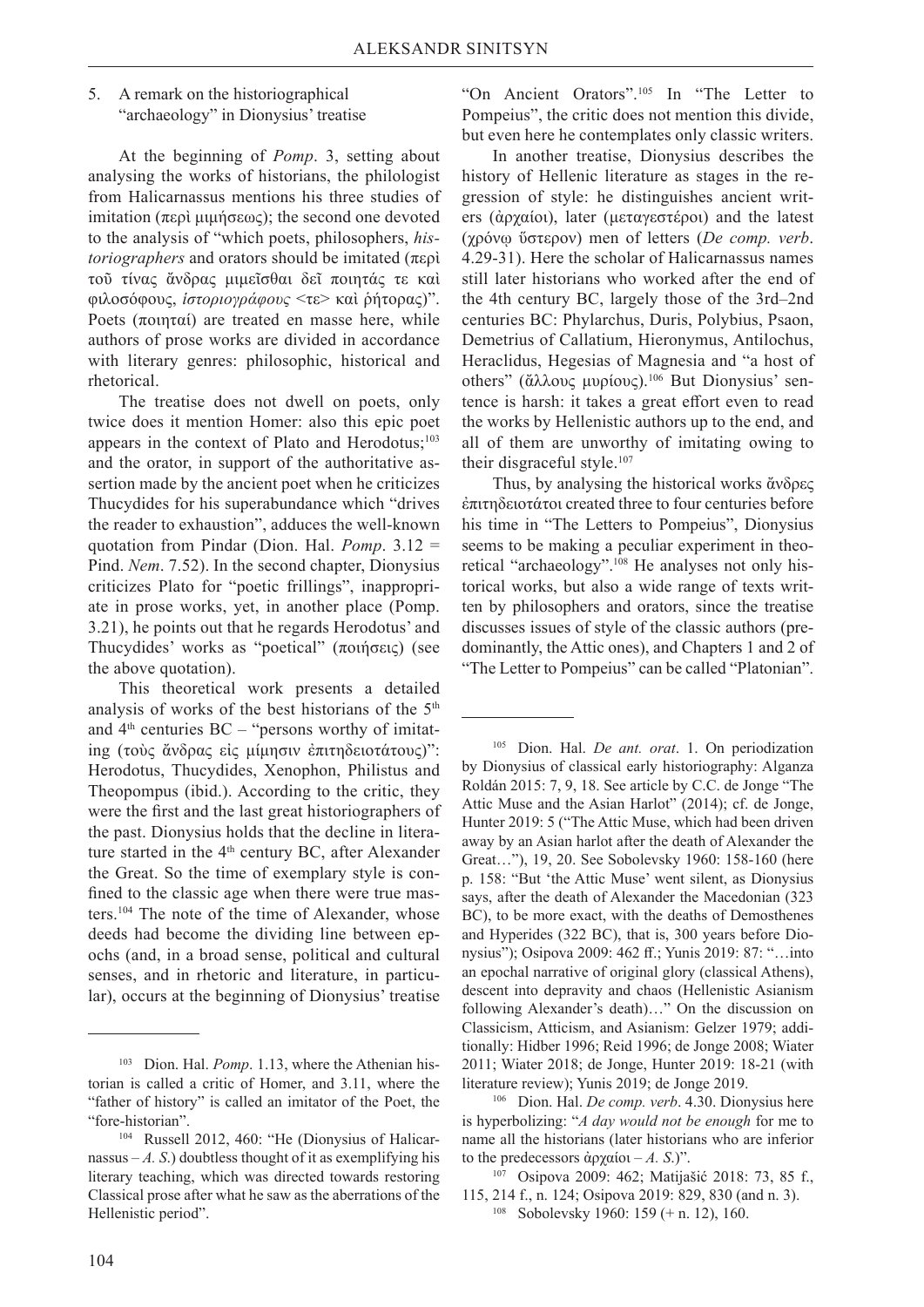Dionysius is convinced that – like the work, like its author – every historiographer exposes himself as a sincere, fair, moral and reasonable man or, the opposite, thereby revealing his different qualities. Every historical work is bound to reveal the personal predilections of its author.<sup>109</sup> And the rhetorical and philological "archeology" by Dionysius of Halicarnassus seems to show not only his scholarly interest in analysis of the writers of the past, but a focus on the present, both in literary and cultural aspects.

#### 6. The protracted literary *agon*

This work does not touch upon problems of the ingenuity of Dionysius' assertions, the principles of his literary criticism, the dichotomy of rhetoric and historiography in the works of the scholar of Halicarnassus, $110$  the problems of classicism in literature, nor literary theory during the age of Augustus.<sup>111</sup> Having briefly delineating the structure of "The Letter to Pompeius" and the sequence of comparisons made by the author who has surpassed all the ancient historians before him, proceeding from the text of this work, I will focus on one point.

Thus, in the treatise under study, Dionysius not only discusses the various styles of the writers of the  $5<sup>th</sup>$  and  $4<sup>th</sup>$  centuries BC, but he also juxtaposes and assesses them, distinguishing their strong and weak sides. Plato, in the critic's opinion, is inferior to Demosthenes in his loftiness of style (2.8), Demosthenes imitates Thucydides (3.20), Plato is under the influence of Gorgias and Thucydides, while Thucydides, according to the critic, is inferior to Herodotus in his mastery.112 As for the philosophizing historian, Xenophon, he simply is not up to Thucydides and Herodotus.<sup>113</sup> According to

the grading scheme devised by Dionysius (who was surely aware of the full texts by the early-Ionic syngraphers, the "forefathers of history", and the critic could compare the texts), the works by the "father of history" excel the works by Charon and Hellanicus, while Theopompus' art of style is on par with that of Demosthenes and is superior to that of Isocrates – the two "most brilliant" orators of the past.

It seems as if by engaging with a whole gallery of personalities, Dionysius presents an *agon* of writers, their styles, the right choices of topics, the extent of tenseness of narration, obligatory digressions from the main topic, the skill of weaving these excursions into the story-line, *etc*. The author does not use the word *agon*, but the verbal form containing the root ἀγῶν- occurs when related to the historical work by Thucydides (in the cited passage 5.6. above). But the text is abundant in comparative forms when it comes to the examination of writers. Analysis of the mastery of the writers selected in the treatise is abundant in comparatives, as well as the word σύγκρισις ("comparison") or the corresponding word συγκρίνω (see: 1.8, 9. 11, 17). Dionysius keeps speaking of the need for examination by comparing poetic, historical and philosophical works, laws, teachings, state systems and the rest, and in *Pomp*. 1.9 he states that "the best way of examination is that of comparison (ὅτι κράτιστος ἐλέγχου τρόπος ὁ κατὰ σύγκρισιν γιγνόμενος)".

In another critical work that is devoted specifically to Thucydides, Dionysius, when characterizing the general traits of early syngraphers, "all the historians before Thucydides (*πάντες οἱ* πρὸ Θουκυδίδου γενόμενοι *συγγραφεῖς*, *Thuc*. 23.1)", notes that they all lose to Herodotus,<sup>114</sup> whose work is a pinnacle of the Hellenic historiography, but which, however, is devoid of the *agonality* (ἔξω τῶν ἐναγωνίων, ibid. 23. 8).115

One of the substantial reproaches Dionysius heaps on Thucydides and Philistus is that these historians choose specific, local, petty topics, they are

<sup>109</sup>Dion. Hal. *Pomp*. 3.15; and cf. Id. *Thuc*. 8.2.

<sup>110</sup>For discussion of rhetoric and historiography in Antiquity (beyond Dionysius of Halicarnassus), see the interesting work by S. Schorn: Schorn 2019, 627-654. In relation to Dionysius' views': Meins 2019; Viidebaum

<sup>2021.&</sup>lt;br><sup>111</sup> See Wiater 2011; Hunter 2019; Wiater 2019.<br><sup>112</sup> Grube 1950: Grube 1965, 209-211

Grube 1950; Grube 1965, 209-211.

<sup>113</sup>Clemence Schultze notes: "As regards the depiction (μίμησις) of emotion and of character, Dionysius awards Thucydides the palm for the former, Herodotus for the latter (*Pomp*. 3.18). Xenophon falls short here (*Pomp*. 4.4), while Theopompus' understanding of 'the emotions of the soul' is outstanding (*Pomp*. 6.7-8)" (Schultze 2019, 178).

<sup>114</sup>In a similar vein, in the same work: Dion. Hal. *Thuc*. 5.4-5.

<sup>115</sup>See comments on this passage: Pritchett 1975, 82-83, n. 36 *ad loc*. Dion. Hal. *Thuc*. 23, with a reference to the article on Herodotus in *OCD*<sup>2</sup> (§ 11), whose authors compare the style of the "father of history" to the effortless ease of the Austrian genius, Mozart: "Herodotus has suffered the fate which befell Mozart. His charm, wit, and effortless ease have diverted attention from the note of profound sadness and pity sounded not seldom in his History" (Denniston, Pearson 1970, 509).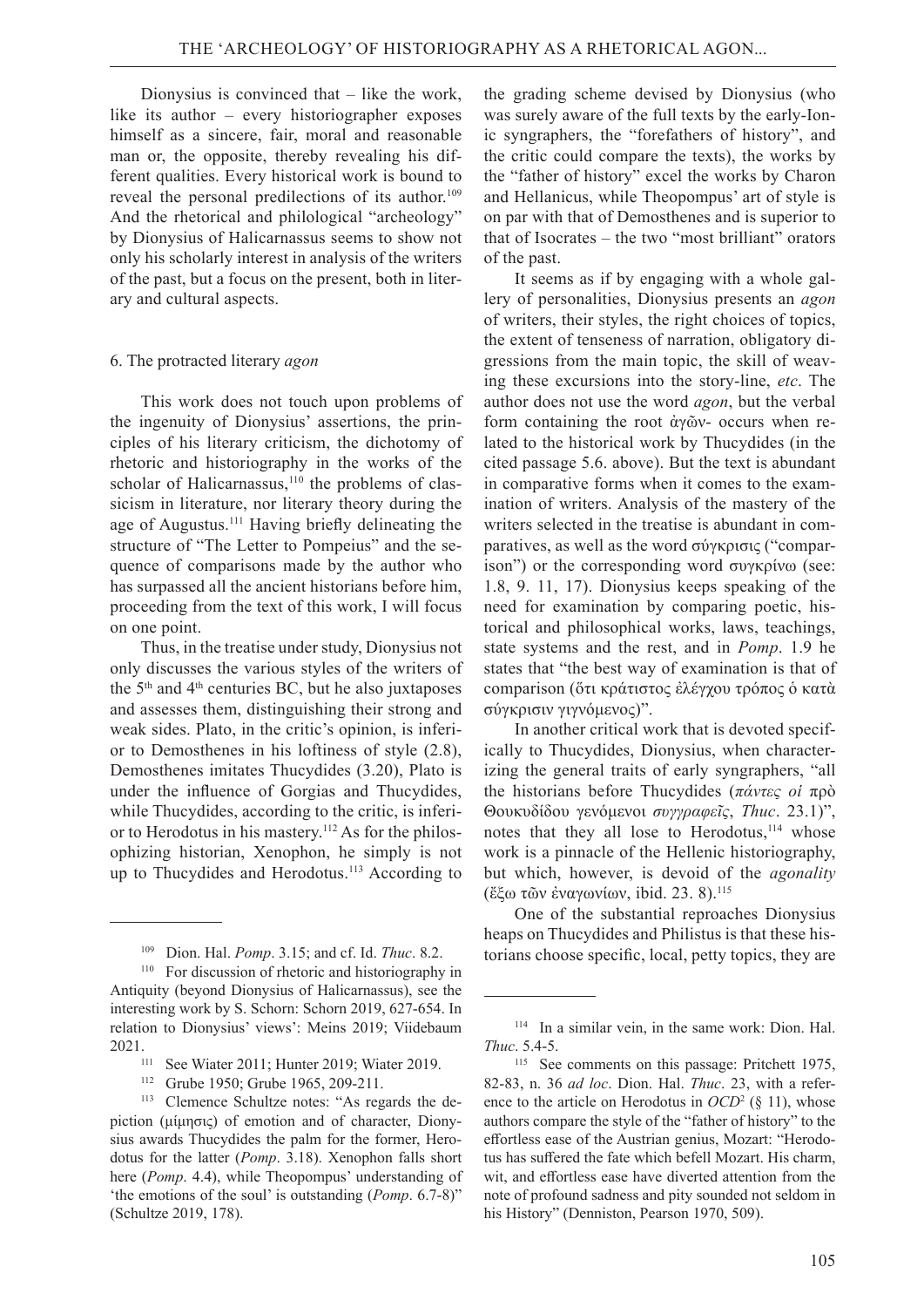interested in local history, narrowed down to a particular story (as, for example, the Peloponnesian War for Thucydides, who participated in it and was an eye-witness); they do not create ambitious works on "world" history, which would have described international affairs and encompassed a long period of time, the way Herodotus and other historiographers did. But Herodotus includes various digressions in his epic narration, as does Homer (Dion. Hal. *Pomp*. 3.11).

The grammarian of Halicarnassus presents in his work not the stringent and spiteful "Zoilus' criticism", which had been formed by the Greek and Roman scholars by the 1st century BC, but he advocates for an objective analysis and agonistics based on the conditions that are equal for every orators of the past and the present. And Zoilus, the infamous denigrator of Homer and Plato, in Dionysius' view, becomes a competitor of the endless literary contention. Dionysius is not a "Platonomastix" or "Thucydidomastix", but by pointing out the weak points (in his understanding) in the works of his great predecessors, he positions himself as a researcher – attentive, stern, and unprejudiced. And his approach is utterly critical. Collating άγαθοὺς ἀγαθοῖς and τηλικούτοι ἄνδρες, the grammarian participates in this *agon*.

Dionysius' work is not a philological "archaeology", in the sense of studying antiquities (be they the worthiest, classic) for their own sake, since the author always aims at topical polemics. The "Roman Antiquities" by Dionysius of Halicarnassus had become the actual embodiment of the contest with the worthiest Greek historians.

Presenting a gallery of classical authors, the orator from Halicarnassus seems to compete with the great creators of the past. He portrays the adeptness in verbal artistry as a peculiar protracted *agon* threading across ages and epochs, a contest of historians, philosophers and orators. Dionysius narrows the circle of best writers and steps into it himself. An agonist of a critic, he states that in scholarly rhetoric "the truth is dearer", and puts forward the criteria to be applied to judge his ancient counterparts. Dionysius himself must have realized that he would be judged by the same (his own) criteria.

Abbreviations

| AAL        | Acta Archaeologica Lodziensia, Łódź.  |
|------------|---------------------------------------|
| $A$ JP $h$ | American Journal of Philology, Balti- |
|            | more, MD.                             |

| <b>AMA</b>       | Antichnyi mir i arkheologiia (Ancient     |
|------------------|-------------------------------------------|
|                  | World and Archaeology), Saratov.          |
| <b>BMCR</b>      | Bryn Mawr Classical Review.               |
| ClAnt            | Classical Antiquity, Berkeley, CA.        |
| CPh              | Classical Philology.                      |
| CQ               | Classical Quarterly, Oxford.              |
| CR               | Classical Review.                         |
| FgrHist          | Die Fragmente der griechischen Histo-     |
|                  | riker. F. Jacoby (hrsg.). Berlin; Leiden, |
|                  | 1923-1958.                                |
| <b>GR</b>        | Greece & Rome.                            |
| <b>GRBS</b>      | Greek, Roman and Byzantine Studies,       |
|                  | Durham.                                   |
| <b>ICS</b>       | Illinois classical Studies.               |
| <b>IJaKF</b>     | Indoevropeiskoe jazykoznanie i klassi-    |
|                  | cheskaja filologija. Materiaky chtenij,   |
|                  | posvjashchennykh pamjati professor        |
|                  | I.M. Tronskogo (Indo-European Lin-        |
|                  | guistics and Classical Philology. Pro-    |
|                  | ceedings of the Conference in Memory      |
|                  | of Professor Joseph M. Tronsky). St.      |
|                  | Petersburg.                               |
| <b>JHS</b>       | Journal of Hellenic Studies, London.      |
| <b>JRS</b>       | Journal of Roman Studies, London.         |
| <b>KP</b>        | Der kleine Pauly: Lexikon der Anti-       |
|                  | ke. K. Ziegler, W. Sontheimer (hrsg.).    |
|                  | Stuttgart. Bd. 1-5.                       |
| <b>LSJ</b>       | Greek-English Lexicon. 9th ed. With       |
|                  | Revised Supplement Compiled by            |
|                  | H.G. Liddell and R. Scott; Revised        |
|                  | and augmented throughout by Sir           |
|                  | H.S. Jones; with the Assistance of R.     |
|                  | McKenzie and with the Cooperation         |
|                  | of Many Scholars. New Supplement.         |
|                  | Oxford.                                   |
| NP               | Der neue Pauly: Enzyklopädie der An-      |
|                  | tike. H. Cancik, H. Schneider (hrsg.).    |
|                  | Stuttgart; Weimar. Bd. 1-19.              |
| OCD <sup>2</sup> | The Oxford Classical Dictionary. 2nd      |
|                  | ed. N.G.L. Hammond, H.H. Scullard         |
|                  | (eds.). Oxford, 1970.                     |
| OCD <sup>3</sup> | The Oxford Classical Dictionary. 3rd      |
|                  | ed. S. Hornblower, A. Spawforth (eds.).   |
|                  | Oxford, 1996.                             |
| OCD <sup>4</sup> | The Oxford Classical Dictionary. 4th      |
|                  | ed. S. Hornblower, A. Spawforth, and      |
|                  | E. Eidinow (eds.). Oxford, 2012.          |
| PlI              | Platonovskie issledovanija (Platonic      |
|                  | Investigations). Moscow; St. Peters-      |
|                  |                                           |
| <b>RE</b>        | burg.                                     |
|                  | Paulys Realencyclopädie der clas-         |
|                  | sischen Altertumswissenschaft. Neue       |
|                  | Bearbeitung begonnen von G. Wis-          |
|                  | sowa. W. Kroll u.a. (hrsg.). Stuttgart;   |
|                  | München, 1893-1980.                       |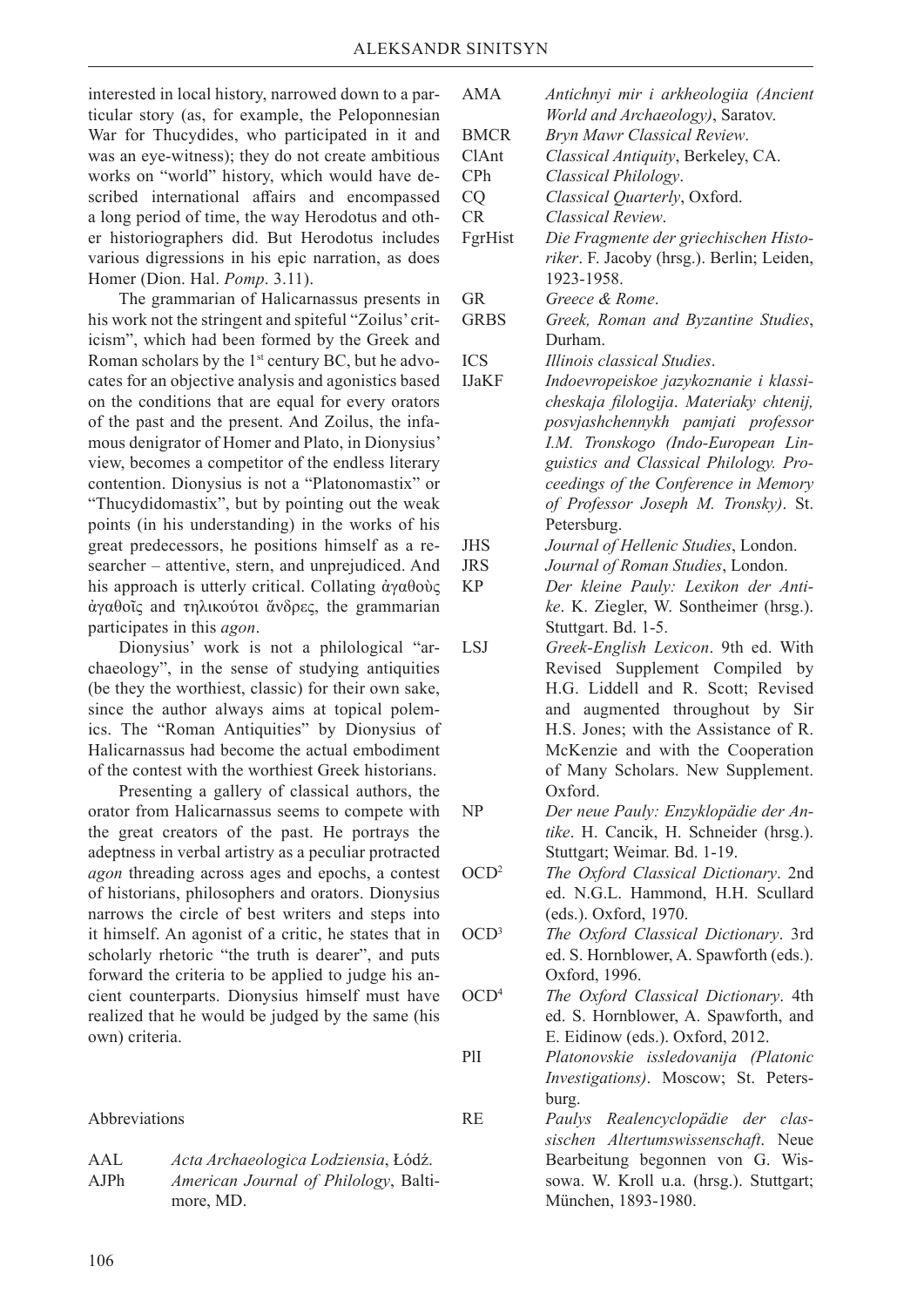- TAPhA *Transactions of the American Philological Association*.
- TPAPhA *Transactions and Proceedings of the American Philological Association*. VDI *Vestnik drevnei istorii (Journal of Ancient History)*, Moscow.

**Literature** 

Sources and Commentaries

- Aujac G. 2002a. *Denys d'Halicarnasse. Opuscules rhétoriques.* T. 4: Thucydide. Seconde Lettre à Ammée (texte établi et traduit par G. Aujac). 3e tirage. Paris (= 1991).
- Aujac G. 2002b. *Denys d'Halicarnasse. Opuscules rhétoriques.* T. 5: L'imitation (fragments, Épitomé). Première Lettre à Ammée. Lettre à Pompée Géminos. Dinarque (texte établi et traduit par G. Aujac). 3e tirage. Paris (= 1992).
- Classen, J., Steup Ju. 1912. *Thukydides* (erklärt von J. Classen, bearb. von Ju. Steup). Bd. 5. 4. Aufl. Berlin (repr. 1963).
- Fornaro S. 1997. *Dionisio di Alicarnasso*. *Epistola a Pompeo Gemino. Introduzione e Commento*. Stuttgart; Leipzig.
- Godley A.D. 1975. *Herodotus* (trans. by A.D. Godley). Vol. 1. Cambridge, MA; London (= 1920).
- Gomme A.W. 1956a. *A Historical Commentary on Thucydides*. Vol. 2. Oxford.
- Gomme A.W. 1956b. *A Historical Commentary on Thucydides*. Vol. 3. 24. Oxford.
- Gros E. 1826. *Denys d'Halicarnasse. Examen critique des plus célèbres écrivains de la Grèce*  (traduit en français la première fois, avec des notes et texte en regard, collationné sur les manuscrits de la bibliothèque du roi et sur les meilleures éditions par E. Gros). T. 2. Paris.
- Hornblower S. 1991. *A Commentary on Thucydides*. Vol. 1. Oxford.
- Hornblower S. 1996. *A Commentary on Thucydides*. Vol. 2. Oxford.
- Pritchett W.K. 1975. *Dionysius of Halicarnassus: On Thucydides* (trans. and comm. by W.K. Pritchett). Berkeley; Los Angeles; London.
- Reiske I.I. 1777. *Dionysii Halicarnassensis opera omnia. Graece et Latine* (cun annotationibus H. Stephani, F. Sylburgii, F. Porti, I. Casauboni, F. Ursini, H. Valesii, I. Hudsoni et I.I. Reiske). Vol. 6: Ex scriptis rhetoricis et criticis Epistolam Primam ad Ammaeum, Epistolam ad Cn. Pompeium, Epistolam Secundam ad Ammaeum, Iudicium de Thucydidis historiis, et Librum de Admiranda vidicendi in Demosthene (curavit I.I. Reiske). Lipsiae.
- Roberts W.R. 1901. *Dionysius of Halicarnassus. The Three Literary Letters (Ep. ad Ammaeum I, Ep. ad Pompeium, Ep. ad Ammaeum II)* (the Greek text edited with English translation, facsimile, notes, glossary of rhetorical and grammatical terms, bibliography, and introductory essay on Dionysius as a literacy critic by W.R. Roberts). Cambridge.
- Rushkin I.P. 2014. Dionisij Galikarnasskij. "O Fikidide". S prilozheniem "Vtorogo pis'ma k Ammeju" [Dionysius of Halicarnassus. On Thucydides. The Second Letter to Ammaeus] (trans. and comm. by I.P. Rushkin). *Aristej* 9, 185-256 (in Russian).
- Smith Ch.F. 1956. *Thucydides. History of the Peloponnesian war* (trans. by Ch.F. Smith). Vol. 1. London; Cambridge, MA (1919).
- Smyka O.V. 1978. Dionisij Galikarnasskij. Pis'mo Pompeju [Dionysius of Halicarnassus. Letters to Pompeius] (trans. by О.V. Smyka). In: А.А. Таkhо-Gоdi (ed.), *Аntichnye ritoriki* [*Ancient rhetoricians*]. Мoscow, 222-233.
- Sylburgius F. 1586. *Dionysii Halicarnassei scripta quae exstant, omnia, et historica, et rhetorica*. Vol. 2: Rhetoricos eius et criticos libros continens, duobus tractatibus nusquam ante vulgatis auctus (opera et studio F. Sylburgii Veterensis). Francofurdi.
- Usener H., Radermacher L. 1929. *Dionysii Halicarnasei quae extant*. Vol. VI: Opuscula II. Lipsiae.
- Usher S. 1974. *Dionysius of Halicarnassus. Critical Essays: in 2 volumes* (trans. by S. Usher). Vol. 1: Ancient Orators. Lysias. Isocrates. Isaeus. Demosthenes. Thucydides. Cambridge, MA; London.
- Usher S. 1985. *Dionysius of Halicarnassus. Critical Essays: in 2 volumes* (trans. by S. Usher). Vol. 2: On Literary Composition. Dinarchus. Letters to Ammaeus and Pompeius. Cambridge, MA; London.

Research and Dictionaries

- Adkins A.W.H. 1996. The "Speech of Lysias" in Plato's "Phaedrus". In: R.B. Louden, P. Schollmeier (eds.), *The Greeks and Us: Essays in Honor of A.W.H. Adkins*. Chicago, 224-240.
- Alganza Roldán M. 2012. Hecateo de Mileto, "historiador" y "mitógrafo". *Florentia Iliberritana: Revista de estudios de antigüedad clásica* 23, 23-44.
- Alganza Roldán M. 2015. Historiadores, logógrafos o mitógrafos? (Sobre la recepción de Hecateo, Ferécides y Helánico). *Polymnia* 1, 3-24.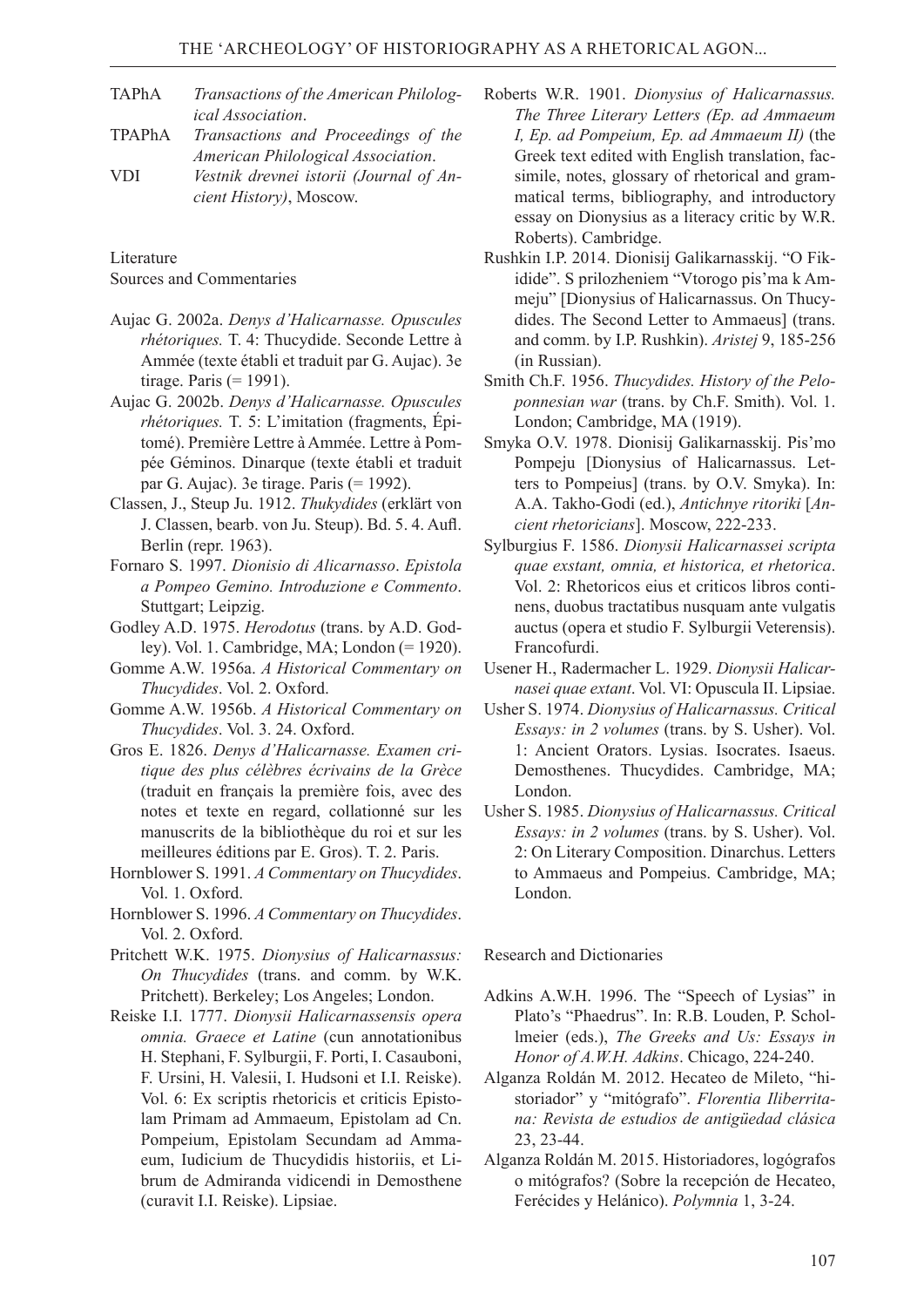- Ambaglio D. 1980. *Opera storiografica di Ellanico di Lesbo*. Pisa.
- Anderson W.S. 1963. *Pompey, his Friends and the Literature of the First Century B.C*. Berkeley.
- Apfel H.V. 1938. Homeric Criticism in the Fourth Century B.C. *TAPhA* 69, 245-258.
- Baragwanath E., de Bakker M. (eds.) 2012. *Myth, Truth, and Narrative in Herodotus*. Oxford.
- Barton J. 2006. *The War That Still Goes On: Adapted from Thucydides' History of the Peloponnesian War and Plato's Dialogue with Alcibiades*. London.
- Baurain-Rebillard L. 2016. Thésée, le rapt d'Hélène et Hellanicos: les origines politiques d'une réprobation morale. In: L. Baurain-Rebillard (éd.), *Héros grecs à travers le temps: autour de Persée, Thésée, Cadmos, et Bellérophon. Actes du colloque de Metz, 28-30 mai 2015, Centre de recherches universitaires Lorrain d'Histoire* 58. Metz, 213-232.
- Bearzot C. 2005. Polibio e Teopompo: osservazioni di metodo e giudizio morale. In: G. Schepens, J. Bollansée (eds.), *The Shadow of Polybius. Intertextuality as a Research Tool in Greek Historiography: Proceedings of the International Colloquium, Leuven, 21-22 September 2001*. Leuven, 55-71.
- Beer B. 2019. Rhetorik des Hellenismus: Von Theophrast bis Philodem. In: M. Erler, Chr. Tornau (hrsg.), *Handbuch Antike Rhetorik*. Berlin; Boston, 361-382.
- Bétant É.-A. 1847. *Lexicon Thucydideum*. Vol. 2. Genevae.
- Boedeker D. 1988. Protesilaos and the End of Herodotus' 'Histories'. *ClAnt* 7/1, 30-48.
- Boedeker D. 2002. Epic Heritage and Mythical Patterns in Herodotus. In: E.J. Bakker, I.J.F. de Jong, H. van Wees (eds.), *Brill's Companion to Herodotus*. Leiden; Boston; Köln, 97-116.
- Bonner S.F. 1939. *The Literary Treatises of Dionysius of Halicarnassus. A Study in the Development of Critical Method*. Cambridge (= 2013).
- Borukhovich V.G. 1959. Politicheskie vzgljady Feopompa [The Political Views of Theopompus]. *Uchenye zapiski Gorkovskogo gosudarstvennogo universiteta. Serija istoricheskaja*  [*Bulletin of Gorky State University. Series History*] 46, 189-197 (in Russian).
- Borukhovich V.G. 1982. *Istorija drevnegrecheskoj literatury* [*The History of Ancient Greek Literature*]. 2 ed. Saratov (in Russian).
- Branham R.B. 1996. Defacing the Currency: Diogenes' Rhetoric and the Invention of Cynicism. In: R.B. Branham, M.-O. Goulet-Cazé (eds.), *The Cynics. The Cynic Movement in Antiquity*

*and its Legacy*. Berkeley; Los Angeles; London, 81-104.

- Bryan J. 2021. The Role of Lysias' Speech in Plato's 'Phaedrus'. *Cambridge Classical Journal* 67, 1-21.
- Buccioni E. 2007. Keeping it secret: reconsidering Lysias' speech in Plato's 'Phaedrus'. *Phoenix* 61, 15-38.
- Buffière F. 1956. *Les mythes d'Homère et la pensée grecque*. Paris.
- Burrow C. 2019. *Imitating Authors. Plato to Futurity*. Oxford.
- Canfora L. 2006. Thucydides in Rome and Late Antiquity. In: A. Rengakos, A. Tsakmakis (eds.), *Brill's Companion to Thucydides*. Leiden; Boston, 721-753.
- Chavez-Reino A.L. 2010. À l'affût des rapports Théopompe-Thucydide: quelques éléments de repérage. In: V. Fromentin, S. Gotteland, P. Payen (eds.), *Ombres de Thucydide. La Réception de l'historien, de l'Antiquité au XXe siècle. Actes des colloques de Bordeaux, les 16-17 mars 2007, de Bordeaux, les 30-31 mai 2008 et Toulouse, les 23-25 octobre 2008*. Bordeaux, 327-342.
- Christ M.R. 1993. Theopompus and Herodotus: A Reassessment. *CQ* 43/1, 47-52.
- Christ W. 1889. *Geschichte der griechischen Litteratur bis auf die Zeit Justinians*. München.
- Condilo C. 2017. Agonistic Intertextuality: Herodotus' Engagement with Hecataeus on Genealogies. *Journal of Ancient History* 5/2, 228-279.
- Connor W.R. 1968. *Theopompus and Fifth-Century Athens*. Cambridge, MA.
- de Jonge C.C. 2005. Dionysius of Halicarnassus and the Method of Metathesis. *CQ* 55/2, 463-480.
- de Jonge C.C. 2008. *Between Grammar and Rhetoric. Dionysius of Halicarnassus on Language, Linguistics and Literature*. Leiden; Boston.
- de Jonge C.C. 2014. The Attic Muse and the Asian Harlot: Classicizing Allegories in Dionysius and Longinus. In: J. Ker, C. Pieper (eds.), *Valuing the Past in the Greco-Roman World*. Leiden; Boston, 388-409.
- de Jonge C.C. 2017. Dionysius of Halicarnassus on Thucydides. In: R.K. Balot, S. Forsdyke, E. Foster (eds.), *The Oxford Handbook of Thucydides*. Oxford, 641-658.
- de Jonge C.C. 2019. Dionysius and Horace: Composition in Augustan Rome In: R.L. Hunter, C.C. de Jonge (eds.), *Dionysius of Halicarnassus and Augustan Rome: Rhetoric, Criticism and Historiography*. Cambridge, 242-266.
- de Jonge C.C., Hunter R. 2019. Introduction In: R.L. Hunter, C.C. de Jonge (eds.), *Dionysius of*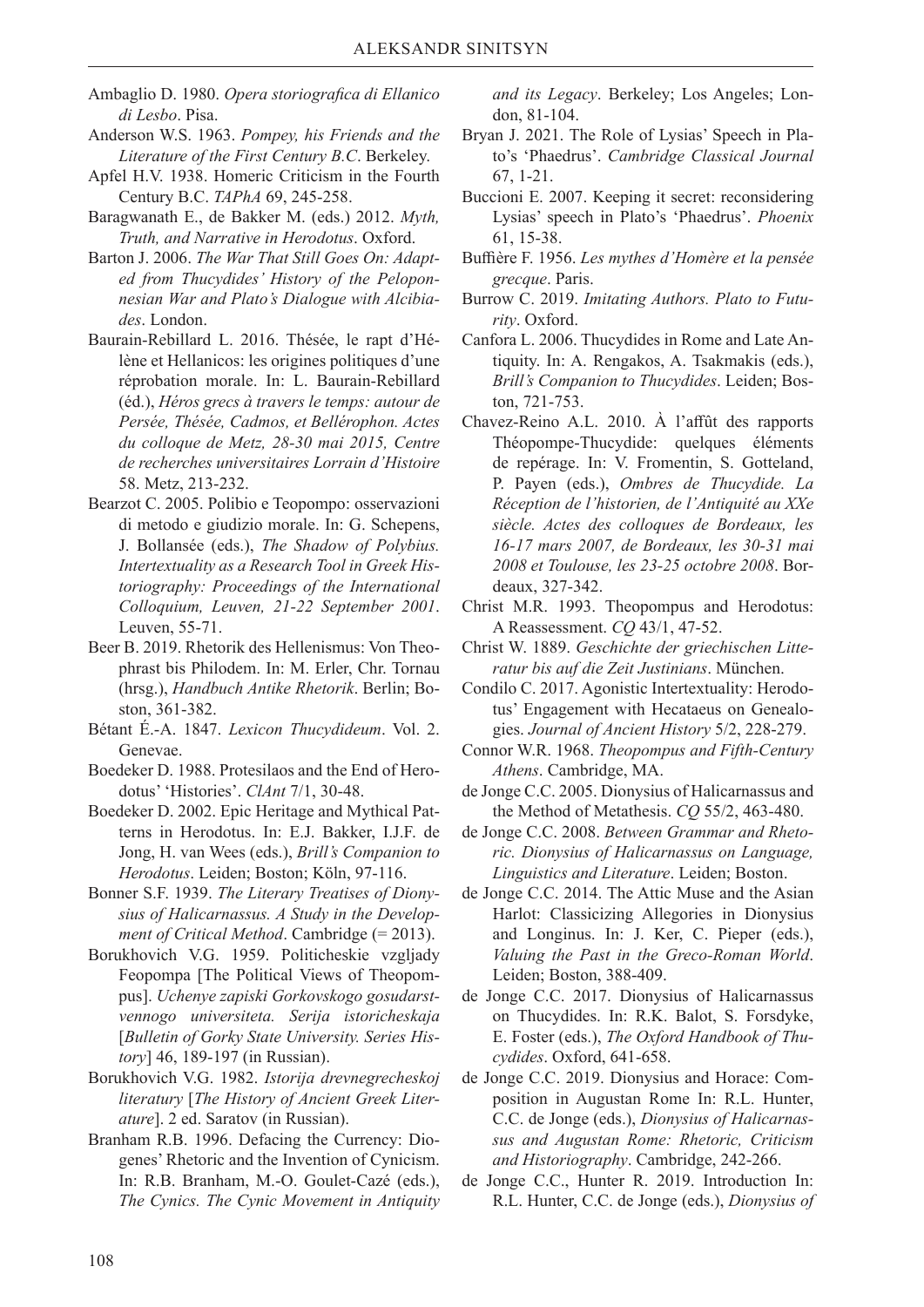*Halicarnassus and Augustan Rome: Rhetoric, Criticism and Historiography*. Cambridge, 1-33.

- Denniston J.D., Pearson L. 1970. Herodotus [11]. *OCD<sup>2</sup>* , 509.
- Desmond W. 2004. Punishments and the Conclusion of Herodotus' Histories. *GRBS* 44/1, 19-40.
- Dewald С. 1997. Wanton Kings, Pickled Heroes, and Gnomic Founding Fathers: Strategies of Meaning at the End of Herodotus' Histories. In: D.H. Roberts, F.M. Dunn, D. Fowler (eds.), *Classical Closure: Reading the End in Greek and Latin Literature*. Princeton, 62-82.
- Dewald С. 2005. *Thucydides' War Narrative. A Structural Study*. Berkeley; Los Angeles; London.
- Di Stefano G. 1988-1989. Indigeni e greci nell'entroterra di Camarina. *Kokalos: Studi pubblicati dall'Istituto di storia antica dell'Università di Palermo*, 34-35/1(1), 89-105.
- Di Stefano G. 1993-1994. Il relitto di Punta Braccetto (Camarina), gli emporia e i relitti di età arcaica lungo la costa meridionale della Sicilia. *Kokalos: Studi pubblicati dall'Istituto di storia antica dell'Università di Palermo*, 39-40/1(1), 111-133.
- Di Vita A. 1999. Siracusa, Camarina, Selinunte: quale frontiera? *Confini e frontiera nella Grecità d'Occidente, Atti del trentasettesimo Convegno di Studi sulla Magna Grecia. Taranto 3-6 ottobre 1997*. Napoli, 361-379.
- Diggle et al. 2021. *The Cambridge Greek Lexicon*. J. Diggle, B.L. Fraser, P. James, O.B. Simkin, A.A. Thompson, S.J. Westripp (eds.). Vol. 2: Κ-Ω. Cambridge.
- Domínguez A.J. 1989. *La colonización griega en Sicilia. Griegos, indígenas y púnicos en la Sicilia Arcaica: Interacción y acculturación*. Vols. 1-2. Oxford.
- Domínguez A.J. 2006. Greeks in Sicily. In: G.R. Tsetskhladze (ed.), *Greek Colonisation an Account of Greek Colonies and other Settlements Overseas*. Vol. 1. Leiden; Boston, 253-357.
- Dvoretsky I.Ch. 1958. *Drevnegrechesko-russrij slovar'* [*Greek-Russian Dictionary*]. Vol. 2. Moscow (in Russian).
- Erler M. 2019. Platon und seine Rhetorik. In: M. Erler, Chr. Tornau (hrsg.), *Handbuch Antike Rhetorik*. Berlin; Boston, 315-338.
- Flower M.A. 1994. *Theopompus of Chios. History and Rhetoric in the Fourth Century BC*. Oxford.
- Fornara Ch.W. 1968. Hellanicus and an Alcmaeonid Tradition. *Historia* 17/3, 382-383.
- Fornara Ch.W. 1983. *The Nature of History in Ancient Greece and Rome*. Berkeley, Los Angeles; London.
- Fowler R.L. 1996. Herodotus and his contemporaries. *JHS*, 116, 62-87.
- Fox M. 1993. History and Rhetoric in Dionysius of Halicarnassus. *JRS* 83, 31-47.
- Fragoulaki М. 2020a. Introduction Collective Memory in Ancient Greek Culture: Concepts, Media, and Sources. In: C. Constantakopoulou, M. Fragoulaki (eds.), *Shaping Memory in Ancient Greece: Poetry, Historiography, and Epigraphy* (Histos. Supplement 11). Newcastle Upon Tyne, IX-XL.
- Fragoulaki М. 2020b. Thucydides Homericus and the Episode of Mycalessus (Thuc. 7.29-30): Myth and History, Space and Collective Memory. In: C. Constantakopoulou, M. Fragoulaki (eds.), *Shaping Memory in Ancient Greece: Poetry, Historiography, and Epigraphy* (Histos. Supplement 11). Newcastle Upon Tyne, 37-86.
- Friedman D.A. 2020. [Rev.:] Richard L. Hunter, Casper C. de Jonge (eds.) Dionysius of Halicarnassus and Augustan Rome: Rhetoric, Criticism and Historiography (Greek Culture in the Roman World). Cambridge: Cambridge University Press, 2019. *JRS* 110, 289-291.
- Fraser P.M. 1970. Aristophanes of Byzantion and Zoilus Homeromastix in Vitruvius. A note on Vitruvius VII, Praef. §§ 4-9. *Eranos: Acta philologica suecana* 68, 115-122.
- Fromentin V. 2010. Philistos de Syracuse, imitateur de Thucydide? Réexamen du témoignage de Denys d'Halicarnasse. In: V. Fromentin, S. Gotteland, P. Payen (eds.), *Ombres de Thucydide. La réception de l' historien depuis l'Antiquité jusqu'au début du XXe siècle. Actes des colloques de Bordeaux, les 16-17 mars 2007, de Bordeaux, les 30-31 mai 2008 et de Toulouse, les 23-25 octobre 2008*. Bordeaux, 103-118.
- Fromentin V., Gotteland S. 2015. Thucydides' Ancient Reputation. In: C. Lee, N. Morley (eds.), *A Handbook to the Reception of Thucydides*. Malden, MA; Oxford, 13-25.
- Gabba E. 1991. *Dionysius and the History of archaic Rome*. Berkeley; Los Angeles; Oxford.
- Galanin R.B. 2016. *Ritorica Platona i Gorgija* [*The Rhetoric of Protagoras and Gorgias*]. St. Petersburg (in Russian).
- Galanin R.B. 2020. Ritoricheskoe izmerenie dialoga 'Lisid' [The Rhetorical Dimension of Plato's 'Lysis']. *PlI* 13, 92-112 (in Russian).
- Gärtner H. 1964a. Hellanikos [1]. *KP* 2, 1004-1006.
- Gärtner H. 1964b. Zoilos [4]. *KP* 5, 1549-1550.
- Gärtner H. 1978. Zoilos (Homeromastix) [14]. *RE*. *Supplement* 15, 1531-1554.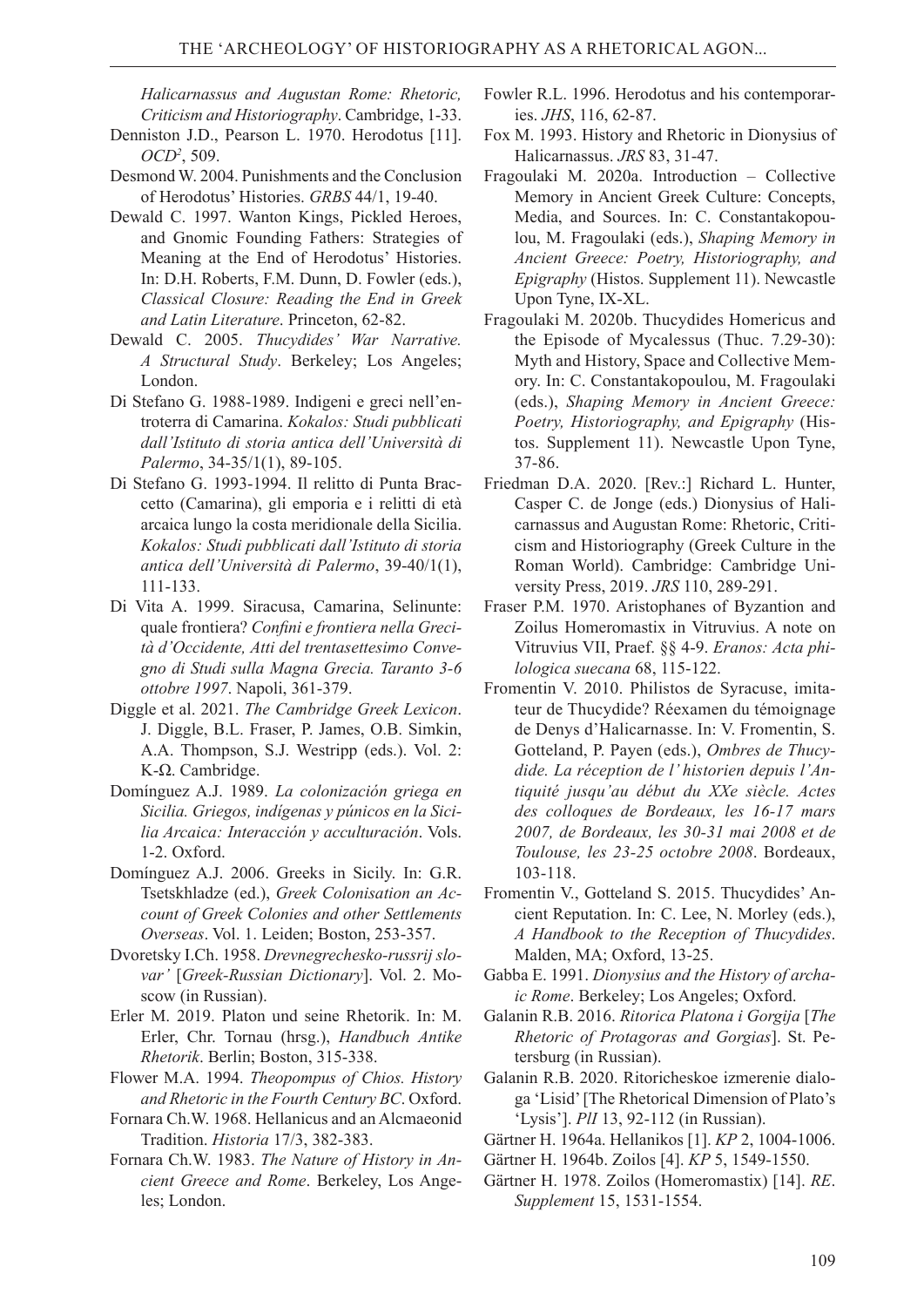- Gasparov M.L. 1997. Nepolnota i simmetrija v "Istorii" Gerodota [Incompleteness and symmetry in Herodotus' "History"]. In: Gasparov M.L. *Izbrannye trudy* [*Selected works*]*.* T. 1. Moscow, 483-489 (in Russian).
- Gelzer Th. 1979. Klassizismus, Attizismus und Asianismus. In: H. Flashar (hrsg.), *Le classicism à Rome aux Iers siècles avant et après J.- C*. Vandoeuvres-Genève, 1-55.
- Gershon Y. 2021. [Rev.:] Friedrich Meins, Paradigmatische Geschichte: Wahrheit, Theorie und Methode in den 'Antiquitates Romanae' des Dionysios von Halikarnassos, Stuttgart: Franz Steiner Verlag, 2019. *Anabases: Traditions et Réceptions de l'Antiquité [Online]* 33, 289-290 (Online since 10 April 2021. URL: http://journals.openedition.org/anabases/12283).
- Goold G.P. 1961. A Greek Professorial Circle at Rome. *TPAPhA* 92, 168-192.
- Goulet-Cazé M.-O. 2018. Zoïlos d'Amphipolis [Z 32]. In: R. Goulet (ed.), *Dictionnaire des philosophes antiques*. T. VII: d'Ulpien à Zoticus avec des compléments pour les tomes antérieurs. Paris, 421-436.
- Glukhov А.А. 2014. *Perekhlest volny. Politicheskaja logika Platona i postnitseanskoe preodolenie platonizma* [*Wave overlap*. *Plato's political logic and the post-Nietzschean overcoming of Platonism*]. Moscow (in Russian).
- Grene D. 1967. *Greek Political Theory: The Image of Man in Thucydides and Plato*. Chicago.
- Grethlein J. 2009. How Not to Do History: Xerxes in Herodotus' Histories Grethlein. *AJPh* 130/2, 195-218.
- Griswold C.L. 1986. *Self-knowledge in Plato's*  Phaedrus. New Haven.
- Grube G.M.A. 1950. Dionysius of Halicarnassus on Thucydides. *Phoenix* 4, 95-110.
- Grube G.M.A. 1965. *The Greek and Roman Critics*. London.
- Hamel D. 2012. *Reading Herodotus: A Guided Tour through the Wild Boars, Dancing Suitors, and Crazy Tyrants of The History*. Baltimore; London.
- Hanink J. 2021. Chimeras of Classicism in Dionysius of Halicarnassus' Reception of the Athenian Funeral Orations. In: M. Fantuzzi, H. Morales, T. Whitmarsh (eds.), Reception in the Greco-Roman World. Literary studies in Theory and Practice. Cambridge, 145-166.
- Hartmann L. 2020. Die grosse Rede des Timaios ein Beispiel wahrer Rhetorik? In: Ch. Jorgenson, F. Karfík, Š. Špinka (eds.), *Plato's Timaeus – Proceedings of the Tenth Symposium Platonicum Pragense*. Leiden; Boston, 22-48.
- Hau L.I. 2016. *Moral History from Herodotus to Diodorus Siculus*. Edinburgh.
- Heath M. 1989. Dionysius of Halicarnassus "On Imitation". *Hermes* 117, 370-373.
- Herington J. 1991. The Closure of Herodotus' Histories. *ICS* 16, 149-160.
- Hidber Th. 1996. *Das klassizistische Manifest des Dionys von Halikarnass. Die Praefatio zu De oratoribus veteribus: Einleitung, Übersetzung, Kommentar*. Stuttgart; Leipzig.
- Hornblower S. 1995. The fourth-century and Hellenistic Reception of Thucydides. *JRS* 115, 47- 68.
- Hunter R.L. 2012. *Plato and the Traditions of Ancient Literature: The Silent Stream*. Cambridge.
- Hunter R.L. 2019. Dionysius of Halicarnassus and the Idea of the Critic. In: R.L. Hunter, C.C. de Jonge (eds.), *Dionysius of Halicarnassus and Augustan Rome: Rhetoric, Criticism and Historiography*. Cambridge, 37-55.
- Hunter R.L., de Jonge C.C. (eds.). 2019. *Dionysius of Halicarnassus and Augustan Rome: Rhetoric, Criticism and Historiography*. Cambridge.
- Hunter V. 1977. The Composition of Thucydides' History. A New Answer to the Problem. *Historia* 26/3, 269-294.
- Iglesias-Zoido J.C. 2012. Thucydides in the School Rhetoric of the Imperial Period. *GRBS* 52, 393- 420.
- Irwin E. 2013. The hybris of Theseus' and the Date of the Histories. In: B. Dunsch, K. Ruffing, K. Droß-Krüpe (hrsg.), *Herodots Quellen – Die Quellen Herodots*. Wiesbaden, 7-84.
- Irwin E. 2015. Dionysius of Halicarnassus' On Thucydides and Thucydides' rhetoric of the episodic. In: Ch. Werner, A. Dourado-Lopes, E. Werner (eds.), *Tecendo narrativas: unidade e episódio na literatura grega antiga*. São Paulo, 121-199.
- Irwin E. 2018. The End of the Histories and the End of the Atheno-Peloponnesian Wars. In: T. Harrison, E. Irwin (eds.), *Interpreting Herodotus*. Oxford, 279-234.
- Ivashkiv-Vаshchuk O. 2020. Dіоnіsіj Gаlіkarnas'kij: na mezhi kritiki i ritoriki [Dionysius of Halicarnassus: On the verge of criticism and rhetoric]. *Naukovi zapiski Ukrains'kogo katolits'kogo universitetu. Serija "Filologija"* [*Bulletin of the Ukrainian Catholic University. Series "Philology"*] 1. Lvov, 63-72 (in Ukrainian).
- Jacoby F. 1912. Hellanikos (7) von Lesbos. *RE* 8/1, 104-153.
- Jacoby F. 1949. *Atthis. The Local Chronicles of Ancient Athens*. Oxford.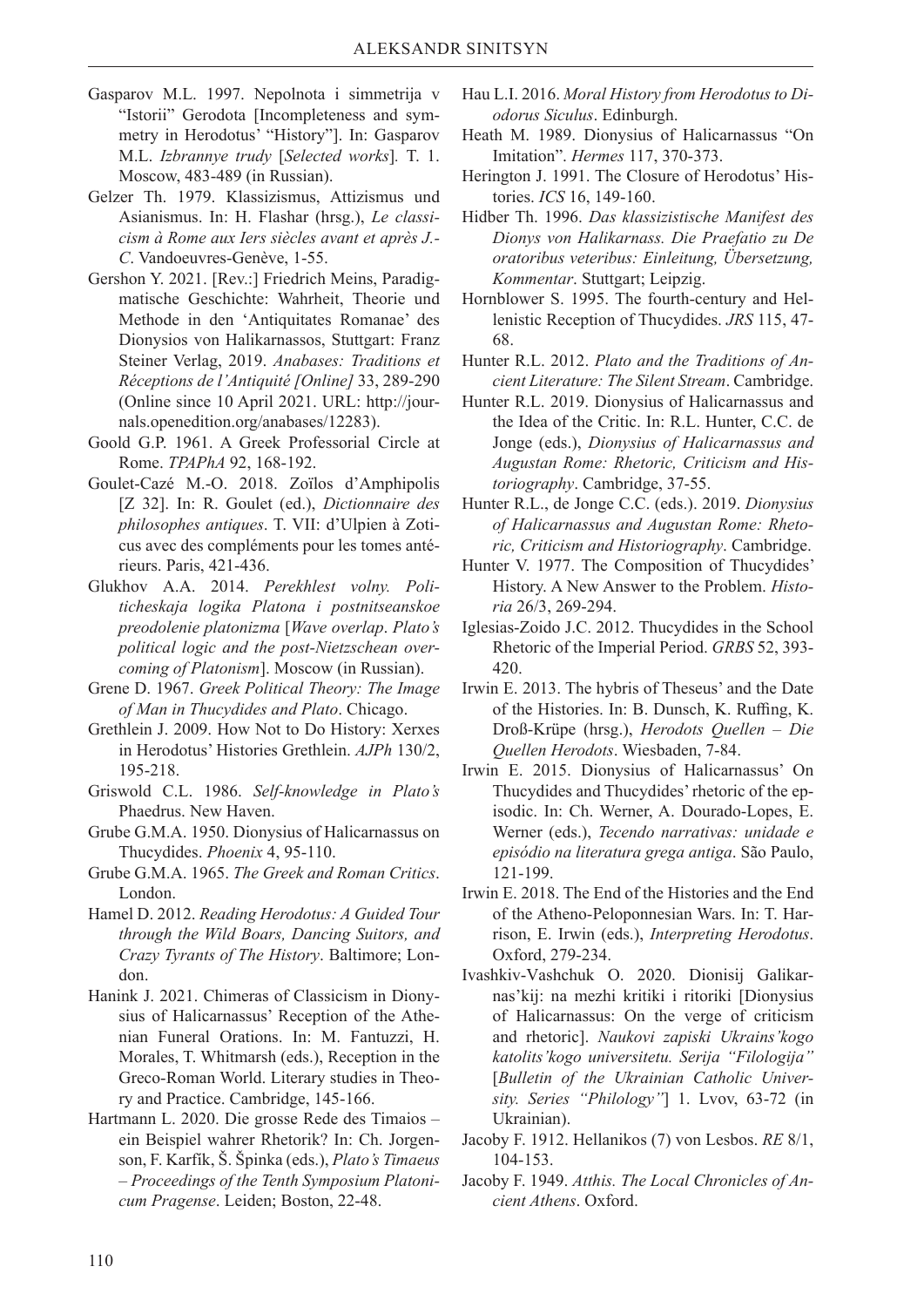Jacoby F. 1956. *Griechische Historiker*. Stuttgart.

- Jónsson S.L. 2021. *James among the Classicists: Reading the Letter of James in Light of Ancient Literary Criticism*. Göttingen.
- Joyce C. 1999. Was Hellanikos the First Chronicler of Athens? *Histos* 3, 1-17.
- Kennedy S. 2018. *How to write history: Thucydides and Herodotus in the ancient rhetorical tradition*. A Dissertation Presented in Partial Fulfillment of the Requirements for the Degree Doctor of Philosophy in the Graduate School of the Ohio State University (URL: http://etd. ohiolink.rdu).
- Kennedy S. 2018b. A Classic Dethroned: The Decline and Fall of Thucydides in Middle Byzantium. *GRBS* 58/4, 607-635.
- Laird A. 2009. The Rhetoric of Roman Historiography. In: A. Feldherr (ed.), *The Cambridge Companion to the Roman Historians*. Cambridge, 197-213.
- Lane Fox R. 1986. Theopompus of Chios and the Greek World, 411-322 BC. In: J. Boardman, C.E. Vaphopoulou-Richardson (eds.), *Chios. A Conference at the Homereion in Chios 1984*. Oxford, 105-120.
- Laqueur R. 1934. Theopompos (9) aus Chios. *RE*  5A/2, 2176-2223.
- Lateiner D. 1989. *The Historical Method of Herodotus*. Toronto.
- Lenfant D. 2009. *Les Histoires perses de Dinon et d'Héraclide. Fragments édités, traduits et commentés*. Paris.
- Lévy M. 2010. L'imitation de Thucydide dans les opuscules rhétoriques et les antiquités romaines de Denys d'Halicarnasse. In: V. Fromentin, S. Gotteland, P. Payen (eds.), *Ombres de Thucydide. La Réception de l'historien, de l'Antiquité au XXe siècle. Actes des colloques de Bordeaux, les 16-17 mars 2007, de Bordeaux, les 30-31 mai 2008 et Toulouse, les 23-25 octobre 2008*. Bordeaux, 51-61.
- Lockwood J.F., Browning R. 2012. Zoïlus. *OCD<sup>4</sup>* , 1591-1592 (= *OCD3* , 1639).
- Losev А.F. 1977. *Antichnaja filosofija istorii* [*Ancient Philosophy of History*]. Moscow (in Russian).
- Luschnat O. 1970. Thukydides. *RE. Supplement* 12, 1085-1354.
- Маmаrdashvili М.К. 1997. *Lеktsii po antichnoj philosofii* [*Lectures on Ancient Philosophy*]. Moscow (in Russian).
- Mara G.M. 2008. *The Civic Conversations of Thucydides and Plato. Classical Political Philosophy and the Limits of Democracy*. Albany, NY.
- Mara G.M. 2017. Political Philosophy in an Unstable World: Comparing Thucydides and Plato on the Possibilities of Politics. In: K.R. Balot, S. Forsdyke, E. Foster (eds.), *The Oxford Handbook of Thucydides*. Oxford, 531-547.
- Marincola J. 2014. Rethinking Isocrates and Historiography. In: G. Parmeggiani (ed.), *Between Thucydides and Polybius: The Golden Age of Greek Historiography*. Washington, 39-61.
- Marincola J. 2018. Ὁμηρικώτατος? Battle Narratives in Herodotus. In: E. Bowie (ed.), *Herodotus – Narrator, Scientist, Historian*. Berlin; Boston, 3-24.
- Маrkov А.V. 2014. Πλάτων ἀττικίζων: kto sdelal Platona klassikom atticheskogo narechija? [Πλάτων ἀττικίζων: who made Plato a classic of the Attic dialect?]. *PlI* 1, 173-184 (in Russian).
- Matijašić I. 2018. *Shaping the Canons of Ancient Greek Historiography: Imitation, Classicism, and Literary Criticism*. Berlin; Boston.
- Matijašić I. 2020. [Rev.:] Friedrich Meins, Paradigmatische Geschichte: Wahrheit, Theorie und Methode in den 'Antiquitates Romanae' des Dionysios von Halikarnassos, Stuttgart: Franz Steiner Verlag, 2019. *BMCR* 2020.07.14 (URL: https://bmcr.brynmawr.edu/2020/2020.07.14).
- Matthaios S. 2002. Zoilos [1]. *NP* 12/2, 825.
- Meins F. 2019. *Paradigmatische Geschichte: Wahrheit, Theorie und Methode in den "Antiquitates Romanae" des Dionysios von Halikarnassos*. Stuttgart.
- Meritt B.D. 1962. The Seasons in Thucydides. *Historia* 11/4, 436-446.
- Miano D. 2020. The explosion of Dionysius of Halicarnassus: Ghosts of Rhetoric from the *Artes historicae* to Posrmodernist Historiography. *Histos* 14, CLXXV-CLXXXVI.
- Moles J. 1996. Herodotus Warns the Athenians. In: F. Cairns, M. Heath (eds.), *Roman Poetry and Prose, Greek Poetry, Etymology, Historiography*. Leeds, 259-284.
- Möller 2007: Möller A. The Beginnings of Chronography: Hellanicus' Hiereiai. In: N. Luraghi (ed.), *The Historian's Craft in the Age of Herodotus*. Oxford, 241-262.
- Moore Chr. 2013. Deception and Knowledge in the Phaedrus. *Ancient Philosophy* 33/1, 97-110.
- Mosshammer A.A. 1973. The Apollodoran Akmai of Hellanicus and Herodotus. *GRBS* 14/1, 5-13.
- Nicholson E. 2020. Dionysius between Greece and Rome. [Rev.:] Hunter (R.), De Jonge (C. C.) (edd.) Dionysius of Halicarnassus and Augustan Rome: Rhetoric, Criticism and Historiography. Cambridge: Cambridge University Press, 2019. *CR* 70/1, 52-55.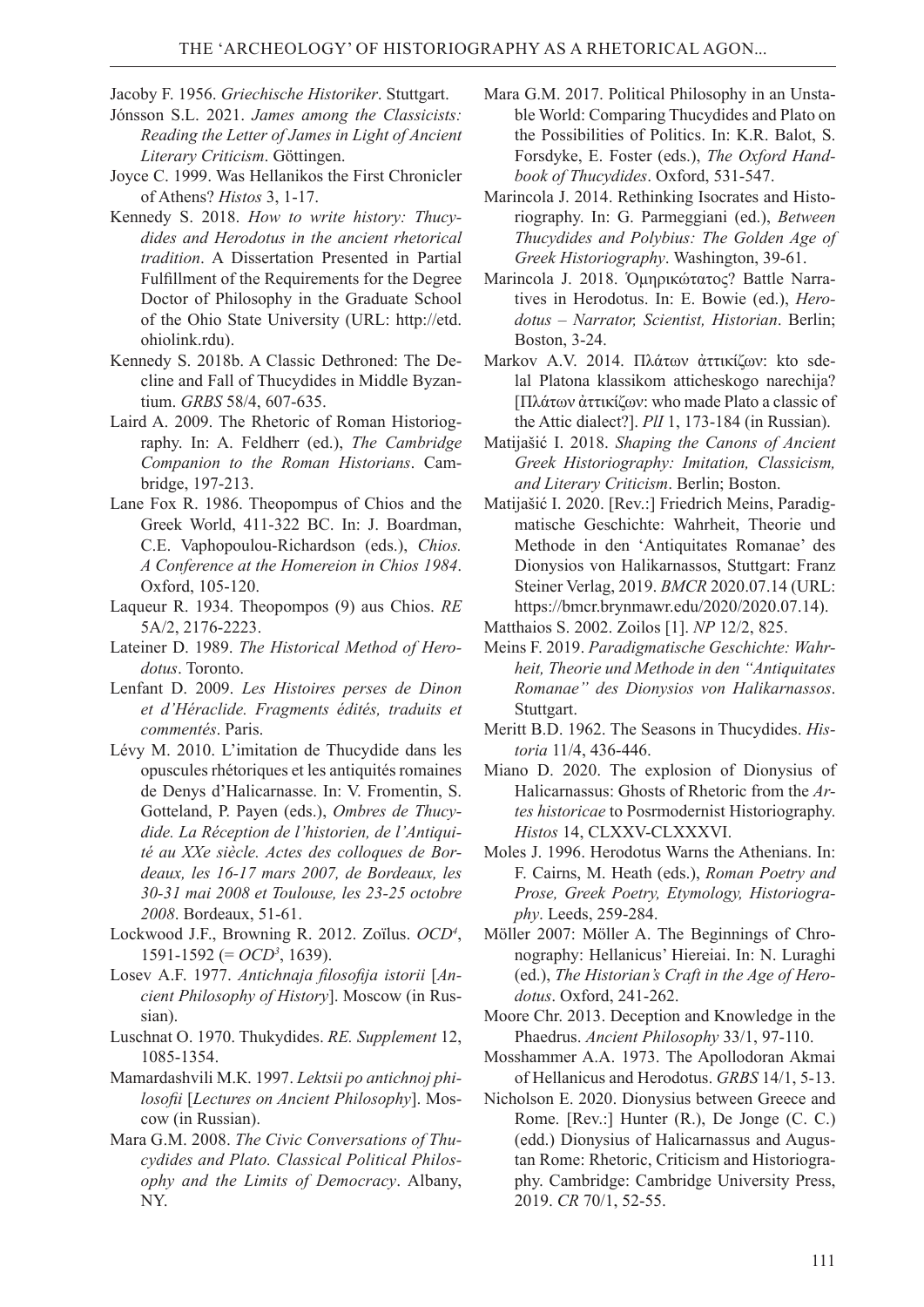- Niese B. 1888. Die Chroniken des Hellanikos. *Hermes* 23/1, 81-91.
- Novokhatko A. 2020. Homeric Hermeneutics on the way from Athens to Alexandria. In: A. Rengakos, P. Finglass, B. Zimmermann (eds.), *More than Homer Knew – Studies on Homer and His Ancient Commentators*. Berlin; Boston, 87- 145.
- Oakley S.P. 2019. The Expansive Scale of the Roman Antiquities. In: R.L. Hunter, C.C. de Jonge (eds.), *Dionysius of Halicarnassus and Augustan Rome: Rhetoric, Criticism and Historiography*. Cambridge, 127-160.
- Osipova О.V. 2009. Drevnegrecheskie istoriki v ritoricheskikh traktatakh Dionisija Galikarnasskogo [The Greek historians in the rhetorical treatises of Dionysius of Halicarnassus]. *IJaKF* 13, 462-466 (in Russian).
- Оsipova О.V. 2010. Dionisij Galikarnasskij о rechakh v "Istorii" Fukidida [Dionysius of Halicarnassus on speeches in the "History" of Thucydides]. In: А.I. Solopov (ed.), *Voprosy klassicheskoj filologii* [*A Questions of Classical Philology*] 15: ΝΥΜΦΩΝ ΑΝΤΡΟΝ (Cave of Nymphs): Collection of articles in honor of A.A. Takho-Godi. Moscow, 323-329 (in Russian).
- Оsipova О.V. 2011a. Dionisij Galikarnasskij оb otstuplenijakh v istoricheskikh sochinenijakh [Dionysius of Halicarnassus on digressions in historical writings]. *IJaKF* 15, 433-437 (in Russian).
- Оsipova О.V. 2011b. "Nagljadnost'" (enargeia) v "Istorii" Fukidida [Enargeia in the "History" of Thucydides]. *Aristej* 3, 109-114 (in Russian).
- Оsipova О.V. 2013. ΟΙΚΟΝΟΜΙΑ: Dionisij Galikarnasskij о kompozitsii istoricheskikh sochinenij [Dionysius of Halicarnassus on the structure of historical works]. *АMА* 16, 71-76 (in Russian).
- Оsipova О.V. 2015. Interpretatsija teksta literaturnogo proizvedenija v traktate Dionisija Galikarnasskogo "O Fukidide" [Interpretation of the Literary work in Dionysius of Halicarnassus' "On Thucydides"]. *Problemy istorii, filologii, kul'tury* [*Journal of Historical, Philological and Cultural Studies*] 3, 22-29 (in Russian).
- Оsipova О.V. 2018. "Teatral'nost'" v drevnegrecheskikh istoricheskikh sochinenijakh ["Theatricality" in Ancient Greek historiography]. *IJaKF* 22, 986-992 (in Russian).
- Оsipova О.V. 2019. Dionisij Galikarnasskij ob "istoricheskom" stile [Dionysius of Halicarnassus on the "historical" style]. *IJaKF* 23, 828-833 (in Russian).
- Оsipova О.V. 2021. Dionisij Galikarnasskij ob izlozhenii drevnejshej istorii [Dionysius of Halicarnassus on the presentation of the earliest history]. *IJaKF* 24/2, 996-1002 (in Russian).
- Ottone G. 2010a. L'«Ἀττικὴ ξυγγραφή» di Ellanico di Lesbo. Una Lokalgeschichte in prospettiva eccentric. In: C. Bearzot, F. Landucci (eds.), *Storie di Atene, storia dei Greci. Studi e ricerche di attidografia*. Milano, 53-111.
- Ottone G. 2010b. Scrivere la storia dopo Tucidide: Teopompo di fronte all'Ateniese dalla prospettiva di Polibio e Dionigi di Alicarnasso. In: V. Fromentin, S. Gotteland, P. Payen (eds.), *Ombres de Thucydide. La Réception de l'historien, de l'Antiquité au XXe siècle. Actes des colloques de Bordeaux, les 16-17 mars 2007, de Bordeaux, les 30-31 mai 2008 et Toulouse, les 23-25 octobre 2008*. Bordeaux, 307-326.
- Ottone G. 2017. La philaletheia come expertise etica dello storico politicamente impegnato. Il caso di Teopompo. *Dialogues d'histoire ancienne*. *Supplément* 17, 101-124.
- Pape W. 1908. *Handwörterbuch der griechischen Sprache: in 4 Bänden. Griechisch-Deutsches Handwörterbuch*. Bd. 2: Λ-Ω. 3. Aufl. 5. Abdr. Bearbeitet von M. Sengebusch. Braunschweig.
- Parmeggiani G. 2014. Introduction. In: G. Parmeggiani (ed.), *Between Thucydides and Polybius: The Golden Age of Greek Historiography*. Washington, 1-6.
- Parmeggiani G. 2016. Homeric Overtones and Comic Devices in Theopompus' Criticism of Philip's Companions. *Ktèma: Civilisations de l'Orient, de la Grèce et de Rome antiques* 41/1, 393-406.
- Pavlova A.V. 2019. Arist. *Poet*. 1461b1-3: A broad hint at Zoilus? *Philologia classica* 14/1, 149- 154.
- Pearson L. 1939. *Early Ionian Historians*. Oxford (repr.: Westport, 1975)*.*
- Pédech P. 1989. *Trois historiens méconnus, Théopompe, Duris, Plytarque*. Paris.
- Pelling C.B.R. 2006. Homer and Herodotus. In: M.J. Clarke, B.G.F. Currie, R.O.A.M. Lyne (eds.), *Epic Interactions: Perspectives on Homer, Virgil, and the Epic Tradition. Presented to Jasper Griffin by Former Pupils*. Oxford, 75-104.
- Pelling C.B.R. 2019. *Herodotus and the Question Why*. Austin.
- Pelling C.B.R. 2020. Herodotus and the Question Why. In: C. Constantakopoulou, M. Fragoulaki (eds.), *Shaping Memory in Ancient Greece: Poetry, Historiography, and Epigraphy* (Histos. Supplement 11), 1-35.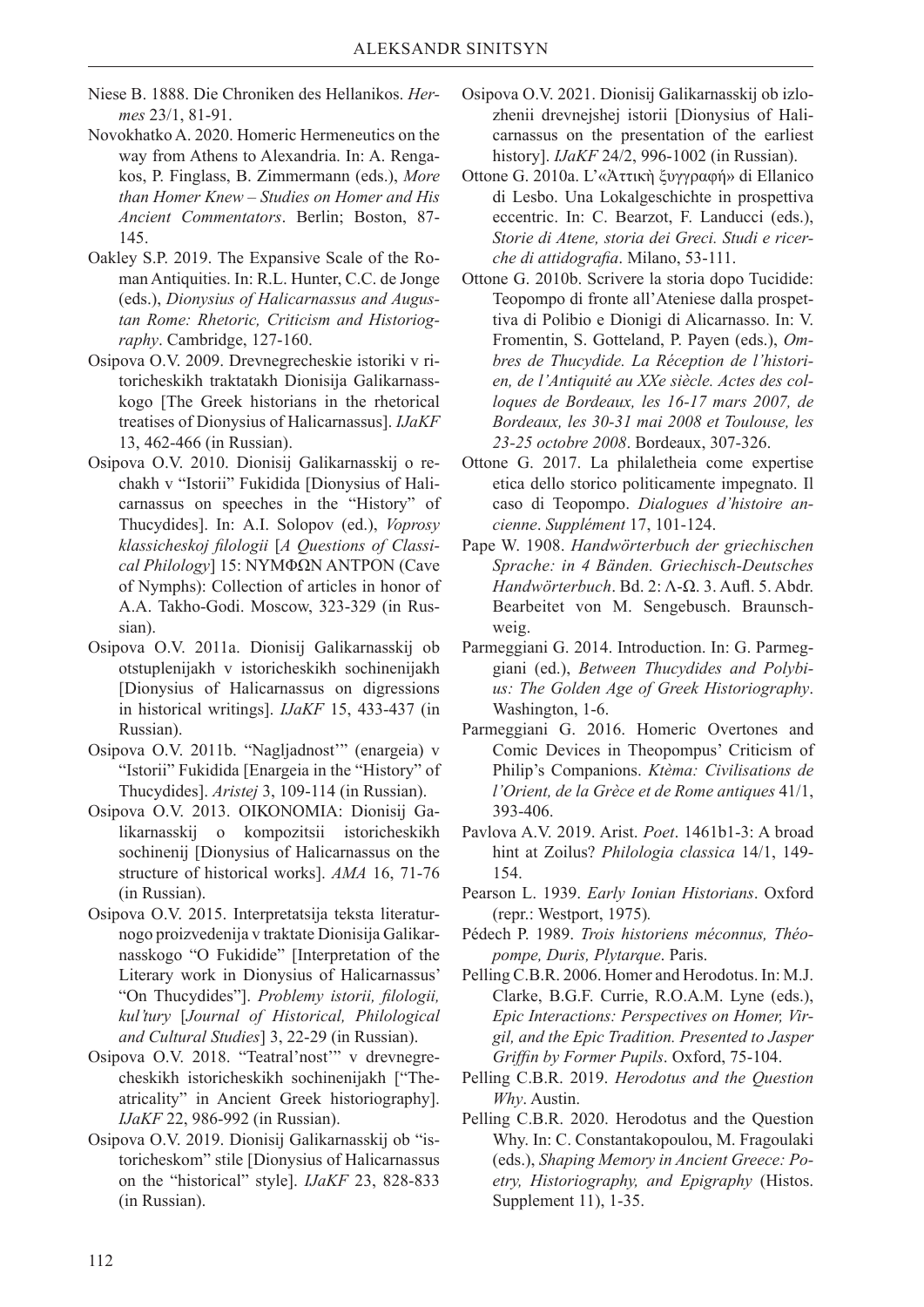- Perrin B. 1901. The Iepeiai of Hellanicus and the Burning of the Argive Heraeum. *AJPh* 22/1, 39-43.
- Poletti B. 2019. [Rev.:] Richard L. Hunter, Casper C. de Jonge (eds.) Dionysius of Halicarnassus and Augustan Rome: Rhetoric, Criticism and Historiography. Greek Culture in the Roman World. Cambridge: Cambridge University Press, 2019. *BMCR* 2019.12.14 (URL: https:// bmcr.brynmawr.edu/2019/2019.12.14).
- Polychronis Th. 2018. *Hellanicos de Lesbos: Histoire des Origines, origines de l'Histoire*. Paris (URL: https://www.theses.fr.2018AIXM0075).
- Powell J.E. 1960. *A Lexicon to Herodotus*. 2nd ed. Hildesheim.
- Pritchett W.K. 1964. Thucydides V. 20. *Historia* 13/1, 21-36.
- Prokopenko V.V. 2016. Platon, ironik? [Plato, the Ironist?]. *PlI* 4, 11-23 (in Russian).
- Raaflaub K.A. 2016. Die große Herausforderung: Herodot, Thukydides und die Erfindung einer neuen Form von Geschichtsschreibung. *Historische Zeitschrift* 302, 593-622.
- Radermacher L. 1951. Artium scriptores: Reste der voraristotelischen Rhetorik. *Sitzungsberichte. Österreichischen Akademie der Wissenschaften. Philologisch-historische Klasse* 227/3. Wien.
- Rawlings III.H.R. 1981. *The Structure of Thucydides' History*. Princeton.
- Regali M. 2020. Zoilus (1). In: F. Montanari, F. Montana, L. Pagani (eds.), *Lexicon of Greek Grammarians of Antiquity. Brill Online* (URL: https://referenceworks.brillonline.com/entries/ lexicon-of-greek-grammarians-of-antiquity/\*- Zoilus\_1).
- Reid R.S. 1996. Dionysius of Halicarnassus's Theory of Compositional Style and the Theory of Literate Consciousness. *Rhetoric Review* 15/1, 46-64.
- Reid R.S. 1997. "Neither Oratory nor Dialogue": Dionysius of Halicarnassus and the Genre of Plato's "Apology". *Rhetoric Society Quarterly* 27/4, 63-90.
- Rengakos A. 2006. Thucydides' Narrative: The Epic and Herodotean Heritage. In: A. Rengakos, A. Tsakmakis (eds.), *Brill's Companion to Thucydides*. Leiden; Boston, 279-300.
- Roberts W.R. 1900. The Literary Circle of Dionysius of Halicarnassus. *CR* 14/9, 439-442.
- Roberts W.R. 1910. *Dionysius of Halicarnassus on Literary Composition. Being the Greek text of the "De compositione verborum"*. W.R. Roberts (ed. with introduce., trans., notes, glossary, appendices). London.
- Rosen K. 2009. Herodots Schlusskapitel: Ein kritischer Blick auf Athen. In: M. Rathmann (hrsg.), *Studien zur antiken Geschichtsschreibung*. Bonn, 1-12.
- Rushkin I.P. 2016. "O drevnikh oratorakh" Dionisija Galikarnasskogo – tо zhе, chtо еgо uterjannoe sochinenie "О pоliticheskoj filosofii"? ["De antiquis oratoribus" by Dionysius of Halicarnassus – Identical to his lost treatise "On political philosophy"?]. *Scripta antiqua* 5, 267-276 (in Russian).
- Russell D. 2012. Dionysius (7). *OCD<sup>4</sup>* , 460-461.
- Sacks K.S. 1983. Historiography in the Rhetorical Works of Dionysius of Halicarnassus. *Athenaeum* 61, 65-87.
- Samons L.J.II. 2010. Thucydides and Plato on Democracy. *CR* 60/1, 32-34.
- Sánchez Jiménez F. 2007. Helánico en su Historia Ática (FGrHist 323 a T 8): Aspectos de la 'Pentecontecia' de Helánico e influencia sobre el relato de Tucίdides. *Hormos* 9, 443-455.
- Sanders L.J. 1995. Theopompus and the Dionysian Empire. *Echos du monde classique: Classical views* 39, n.s. 14/3, 337-353.
- Scanlon T.F. 2015. *Greek Historiography*. Chichester; Malden, MA; Oxford.
- Schindel U. 2004. Der Historiker Philistos von Syrakus und die rhetorische Figurenlehre. In: M. Janka (hrsg.), *ΕΓΚΥΚΛΙΟΝ ΚΗΠΙΟΝ (Rundgärtchen). Zu Poesie, Historie und Fachliteratur der Antike*. München; Leipzig, 163-169.
- Schirren Th. 2019. Lysias Ethographos. In: M. Erler, Chr. Tornau (hrsg.), *Handbuch Antike Rhetorik*. Berlin; Boston, 185-214.
- Schorn S. 2019. Rhetorik und Historiographie. In: M. Erler, Chr. Tornau (hrsg.), *Handbuch Antike Rhetorik*. Berlin; Boston, 627-654.
- Schultze C. 2000. Authority, Originality and Competence in the Roman Archaeology of Dionysius of Halicarnassus. *Histos* 4, 6-49.
- Schultze C. 2019. Ways of Killing Women: Dionysius on the Deaths of Horatia and Lucretia. In: R.L. Hunter, C.C. de Jonge (eds.), *Dionysius of Halicarnassus and Augustan Rome: Rhetoric, Criticism and Historiography*. Cambridge, 161-179.
- Semikolennykh М.V. 2015. Uchenie Platona ob oratorskom iskusstve v izlozhenii Vissariona Nikejskogo [Plato's Teaching on Eloquence in Basilios Bessarion's Reconstruction]. *PlI* 2, 172-184 (in Russian).
- Shcherbakov F.B. 2021. Poetika smekha u Platona: k voprosy o genezise filosofskoj ironii [The Poetics of Laughter in Plato: Tot he Problem of Genesis of the Philosophical Irony]. *PlI* 14, 32-51 (in Russian).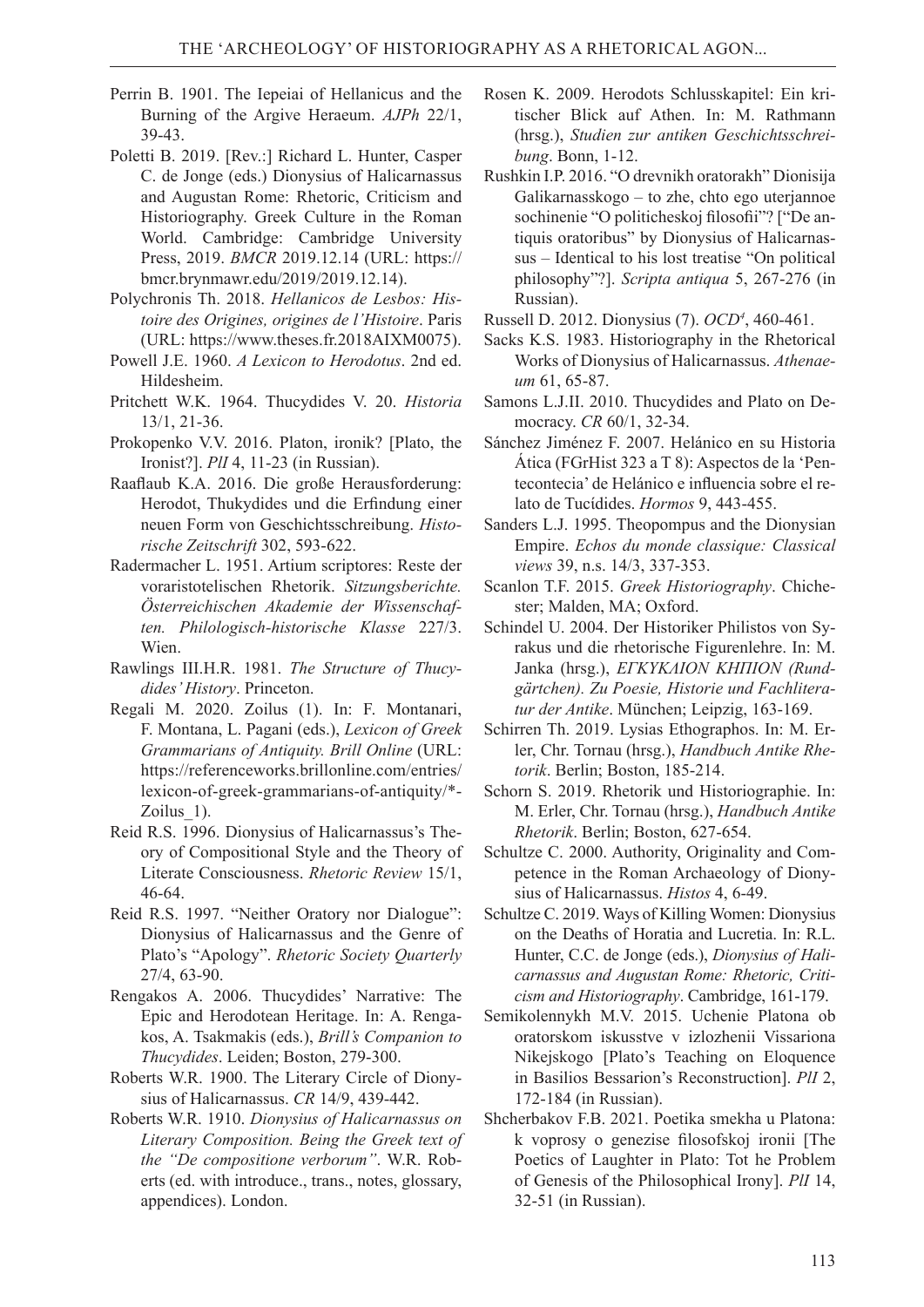- Sheehan S. 2018. *A Guide to Reading Herodotus' Histories*. London; New York.
- Shrimpton G.S. 1991. *Theopompus the Historian*. Montreal; Qaebec.
- Sinitsyn А.А. 2009. V avguste 424-gо. Uskorennym marshem ot Istma do Makedonii (Istoriko-gеоgraficheskij aspect frakijskogo pokhoda Brasida). Chast' 1 [In August 424. Accelerated march from Isthmus to Macedonia (Historical and geographical aspect of Brasidas' Thracian campaign). Part 1]. *АМА* 13, 36-69 (in Russian).
- Sinitsyn А.А. 2013. Fukidid i Gerodot, povlijavshie drug na druga? (po povodu odnogo "interesnogo njuansa") [Thucydides and Herodotus – had they influenced each other? (as to an "interesting nuance")]. *AMA* 16, 39-55 (in Russian).
- Sinitsyn A.A. 2017a. Kanaty i mosty Greko-persidskoj voiny [Ropes and Bridges of the Persian War]. In: O.L. Gabelko, E.V. Rung, A.A. Sinitsyn, E.V. Smykov ( eds.), *Iranica: Iranskie imperii i greko-rimskij mir v VI v. do n.e. - VI v. n.e*. [*Iranica: Iranian Empires and the Greco-Roman World from the Sixth Century BC to the Sixth Century AD*]. Kazan, 137-171 (in Russian).
- Sinitsyn A.A. 2017b. Gerodot ob izgnanii varvarov iz Evropy i problema zavershennosti pervoi 'Istorii' [Herodotus on the Banishment of the Barbarians out of Europe and the Issue of the Completeness of the First 'History']. *Metamorfozy istorii* [*Metamorphoses of History*] 10, 35- 92 (in Russian).
- Sinitsyn A.A. 2019. τὰ ὅπλα τῶν γεφυρέων of the Persian War: Herodotus on the Banishment of the Barbarians out of Europe and the issue of the Completeness of the First the History. *AAL* 65, 83-124.
- Sinitsyn A.A., Surikov I.E. 2019. Novyj kollektivnyj trud ob "ottse istorii" kak uchenom i rasskazchike [A new collective work on the "father of history" as a scholar and narrator]. *Mnemon* 19/1, 183-216 (in Russian).
- Sinitsyn A.A., Surikov I.E. 2020a. A New Collective Work on Herodotus as a Scientist and Narrator. *Anabasis: Studia Classica et Orientalia* 10, 357-383.
- Sinitsyn A.A., Surikov I.E. 2020b. A chaotic tours of the "halls" of the Logoi of the Herodotus "Muses": Review of the English historiography on the "father of history" and his work in the new guidebook. *AAL* 66, 151-167.
- Sinitsyn A.A., Surikov I.E. 2021. [Rev.] S. Sheehan. A Guide to Reading Herodotus' Histories*.* London–New York: Bloomsbury Academic, 2018. *VDI* 81/2, 520-528 (in Russian).
- Sobolevsky S.I. 1955. Fukidid [Thucydides]. In: S.I. Sobolevsky, М.Е. Grabar'-Passek, F.А. Petrovsky (eds.), *Istorija grecheskoj literatury* [*The History of Greek Literature*]. Vol. 2. Moscow, 69-100 (in Russian).
- Sobolevsky S.I. 1960. Dionisij Galikarnasskij [Dionysius of Halicarnassus]. In: S.I. Sobolevsky, М.Е. Grabar'-Passek, F.А. Petrovsky (eds.), *Istorija grecheskoj literatury* [*The History of Greek Literature*]. Vol. 3. Moscow, 156-167 (in Russian).
- Sonnabend H. 2004. *Thukydides*. Hildesheim; Zürich; New York.
- Stal I.V. 1975. Logicheskij predel sofisticheskogo metoda literaturnoj kritiki (Zoil iz Amfipolja) [The logical limit of the sophistic method of literary criticism (Zoilos of Amphipolis)]. In: L.А. Freiberg (ed.), *Drevnegrecheskaja literaturnaja kritika* [*Ancient Greek literary critics*]. Moscow, 335-360 (in Russian).
- Strogetsky V.М. 2009. Dionisij Galikarnasskij kak literaturnyj kritik i istorik [Dionysius of Halicarnassus as a literary critic and historian]. *Iz istorii antichnogo obshchestva* [*From the History of Ancient Society*]. 12. 130-138 (in Russian).
- Strogetsky V.М. 2010. *Stanovlenie istoricheskoj mysli v Drevnej Gretsii i vozniknovenie klassicheskoj grecheskoj istoriografii: Gerodot, Fukidid, Ksenofont. T. 1: Gerodot* [*The formation of historical thought in Ancient Greece and the emergence of Classical Greek historiography: Herodotus, Thucydides, Xenophon. Vol. 1: Herodotus*]. Nizhny Novgorod (in Russian).
- Sudano N. 2016. La συμμαχία fra Camarina e i siculi (Filisto, FGrHist 556 F5). *Sicilia Antiqua: An International Journal of Archaeology* 13, 193-200.
- Surikov I.E. 2021. Gellanik i Afiny [Hellanicus and Athens]. *Problemy istorii, filologii, kul'tury*  [*Journal of Historical, Philological and Cultural Studies*] 3, 176-196 (in Russian).
- Svetlov R.V. 2016. Platon i Fukidid [Plato and Thucydides]. *Vestnik of Saint Petersburg University*. Serija 17 2, 34-41 (in Russian).
- Szlezák T.A. 2012. *Homer, oder Die Geburt der abendländischen Dichtung*. München.
- Szlezák Т.А. 2015. О znachenii kljuchevykh ponjatij platonovskoj kritiki pis'ma: filologicheskij podkhod k 'Fedru' 274b-278e [On the Meaning of the Key Concepts in Plato's Criticism of Writing: A Philological Approach to 'Phaedrus' 274b-278e]. *PlI* 3, 65-91 (in Russian).
- Tober D. 2017. Greek Local Historiography and its Audiences. *CQ* 67/2, 460-484.